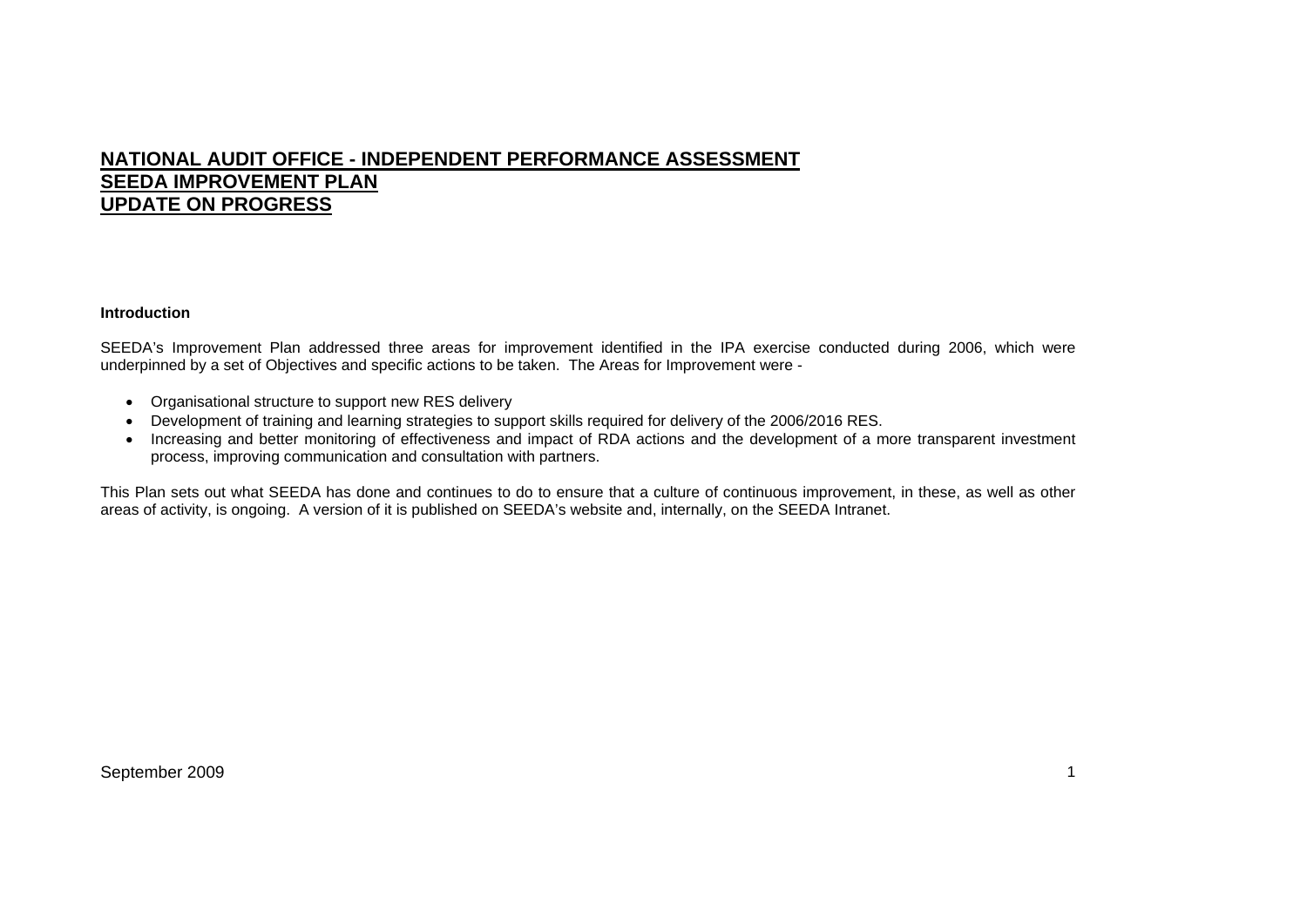### **Areas for Improvement and Specific Actions**

| Area for Improvement: | Organisational structure to support new RES delivery       |
|-----------------------|------------------------------------------------------------|
| <b>Objectives:</b>    | a) Effective internal and external communication           |
|                       | b) Effective business systems to fully support improvement |

#### **Overall Assessment**

SEEDA migrated to a new internal organisational structure for 2007/08 which mirrored that of the new RES, with three Executive Directorates for Global Competitiveness, Smart Growth and Sustainable Prosperity, respectively. Subsequent changes to the structure and the personnel of Area Teams, the Culture Community and Consumers Team and the Communications Team took place during 2008 so as to better fit the teams to support delivery of the RES and Corporate Plan. A new Programme Office was set up in 2008.

SEEDA Board endorsed Communications Strategic Principles in October 2007 and Executive Board agreed a Strategy in February 08. The Communications team was re-structured accordingly, as part of the Organisational Development programme in Summer 2008. From early 2008 all Board papers, where relevant, referenced communications, both internal and external, as appropriate and a Communications Plan. A refreshed Communications Plan was endorsed by Executive Board on November 2009. From November 2009 references in individual board papers were replaced by a formal item at the end of each board meeting on Communications.

Internal Communications: A new Intranet was launched in 2008 and a new e-zine, SEEDA Matters, was introduced in August 2009. Staff are consulted, regularly, via the Joint Staff Council, on a bi -monthly basis and through other channels, including mini-telephone survey, staff away days and open electronic Question & Answer forum. The 2008 Cultural Survey results highlighted the need to further develop internal communications to support delivery of business objectives. Following the survey a Head of Internal Communications was recruited and has begun developing new channels and approaches to improve communications across SEEDA. An Internal Communications Strategy was put in place. Feedback from staff events and activities since March 09 has shown a significant improvement in this area. Progress will be further measured in a follow up Cultural Survey scheduled for the second quarter of 2010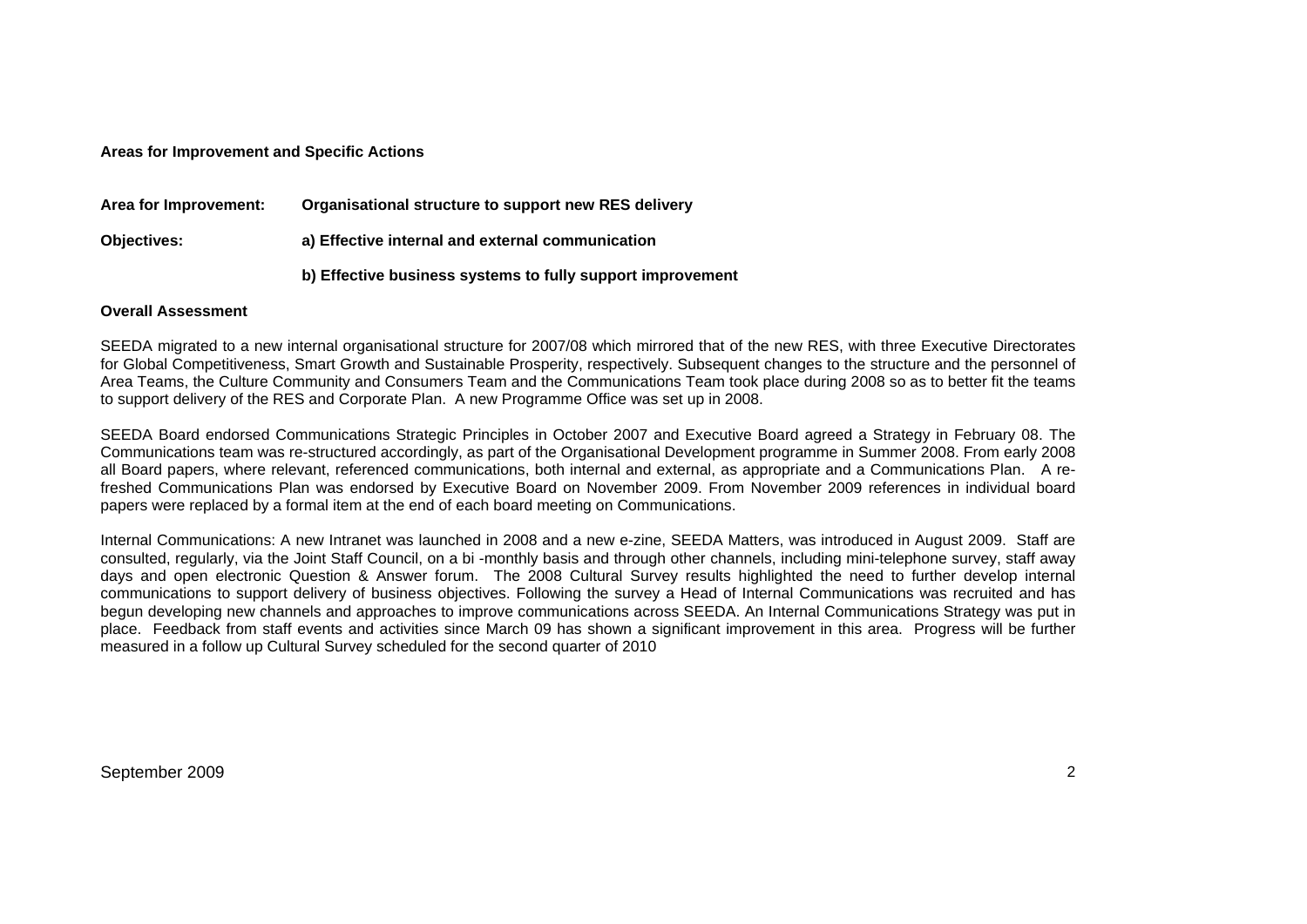External Communications: SEEDA re-freshed its corporate web-site in October 2009. Customer facing, Information legislation policies can be found thereon (and on its predecessor). A Stakeholder Engagement Strategy was approved by Executive Board in August 2008. Integral to this strategy was the expansion and integration of the Area Teams, so as to ensure relationships with sub-regional level stakeholders and provide a consistent contact point for sub-regional stakeholders and ongoing engagement in developing Local and Multi-Area Agreements, driving specific Task Forces and leading and contributing to other sub-regional forum. Area Teams also use these relationships to monitor economic activity within their Area and feed this into the regional economic picture.

Effective business systems; our main, inter-linked, business systems are PMS and Agresso. PMS has been up-graded and enhanced to allow recording of data and the subsequent reporting of achievement to be made against spatial as well as project/programme headers and business sectors. This includes reporting against sub-region and Diamonds for Growth. Significant further enhancements are already underway. The completeness and quality of the information held on PMS has been addressed through a major data cleanse exercise in 2009.

The Regional Customer Relationship Management System (tender recently completed, service manager – Serco - appointed) will allow Business Links service providers to report contacts and outputs to SEEDA using a single corporate system from April 2010. Phase 2 of this project will extend the system to other key business delivery agents and partners, as well as internally to SEEDA.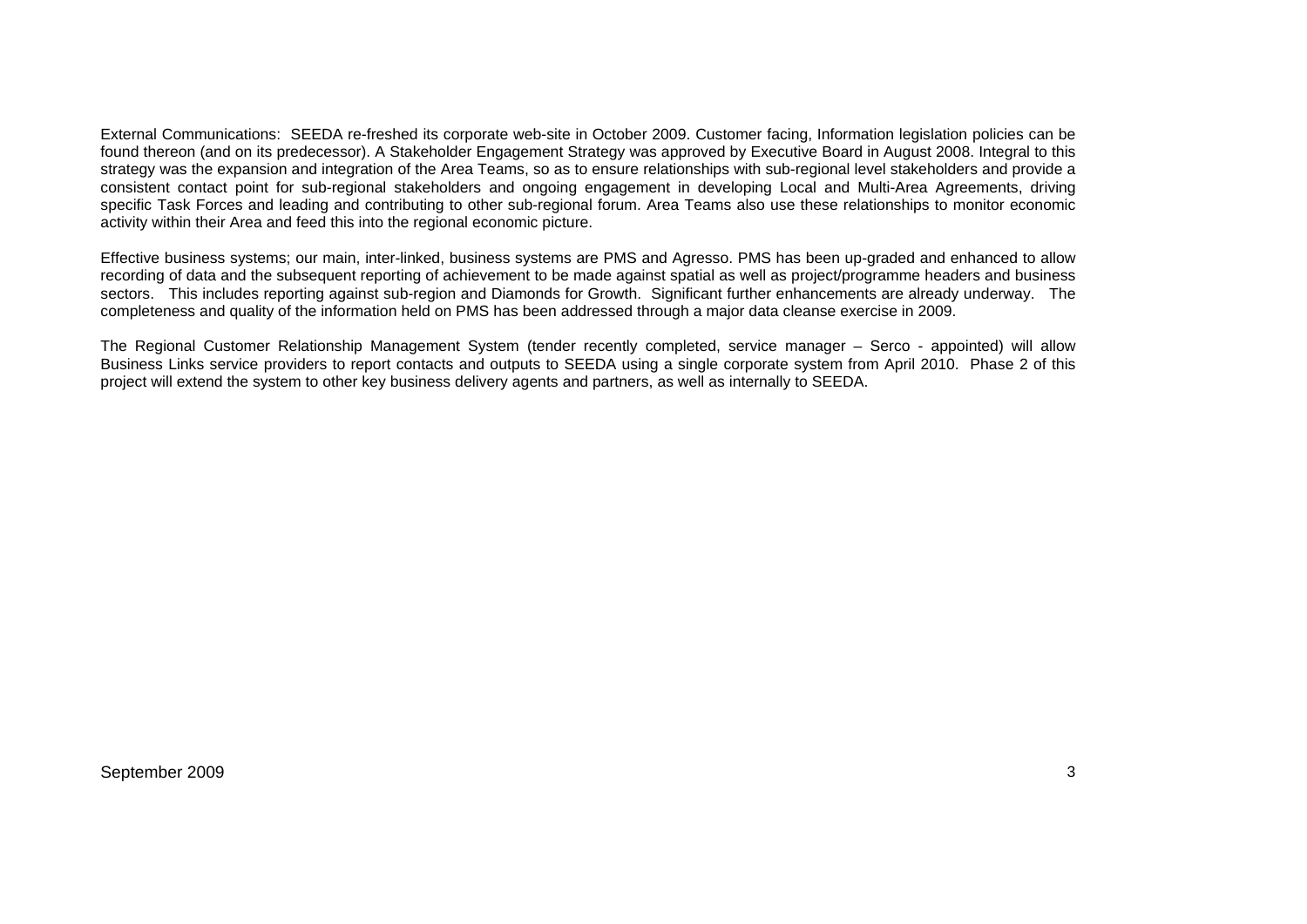# **Specific Actions**

| <b>RAG</b><br><b>Status</b> | <b>Action</b><br>Owner/<br><b>Action</b><br>$Co-$<br>ordinator | <b>Start Date</b> | <b>Key Milestones</b>                              | <b>End Date</b>         | <b>Progress to Date</b>                                                                                                                                                                                                                                                                                                                                                                                                                                                                                                                                                                                         |
|-----------------------------|----------------------------------------------------------------|-------------------|----------------------------------------------------|-------------------------|-----------------------------------------------------------------------------------------------------------------------------------------------------------------------------------------------------------------------------------------------------------------------------------------------------------------------------------------------------------------------------------------------------------------------------------------------------------------------------------------------------------------------------------------------------------------------------------------------------------------|
|                             | PL/RN                                                          | Summer<br>2005    | RES consultation.<br>٠                             | Summer 2010<br>(22006?) | Action completed for RES 2006-16<br>Consultation on the draft RES 2006/16 was<br>completed in summer 2005.<br>Over 300<br>responses (75% of issue) led to revision of<br>the RES, which was agreed on 31.10.06.<br>The RES Implementation Plan consultation                                                                                                                                                                                                                                                                                                                                                     |
|                             |                                                                |                   | RES Implementation Plan and<br>new Corporate Plan. | Spring 2007             | yielded 140 responses (35% of issue) and<br>the IP was publicised through numerous<br>presentations and workshops with partners<br>over the consultation period. The IP was<br>revised to accommodate comment and<br>agreed on 25.10.07. It was supported by<br>Action Plans, taking the RES down to a<br>readily comprehensible<br>more<br>and<br>measurable level. The Plans, put in place<br>during Summer 2007, were jointly owned<br>with partners. Regular reports on progress<br>were made to the RES Steering Group.<br>The first RES Partners conference took<br>place in July 2008. Annual Monitoring |

**1. Improve transparency to partners on our priorities and flexibilities by incorporating the following in the next RES: a)**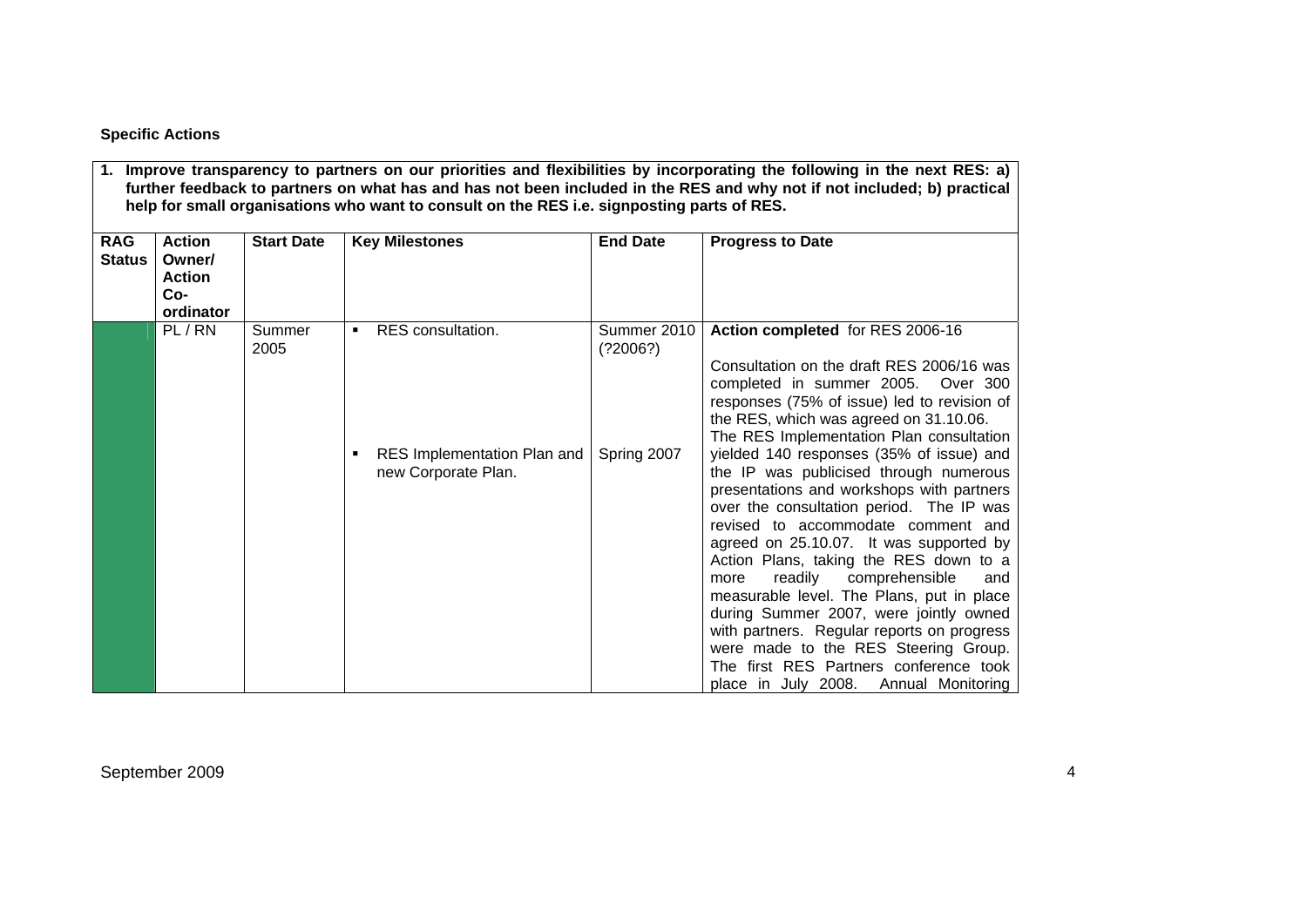|  | <b>ERDF Competitiveness</b><br>Programme consultation<br>completed.<br>Going forward; Good feedback | against RES targets continues.<br>The draft Corporate Plan 2008/11 was in<br>consultation February/March 2008 and was<br>signed off by Ministers in May 2008.<br>Executive Directors engaged with key<br>partners regarding the CP, with major<br>consultation with LAs via SEERA. The<br>with<br>Assembly responded formally<br>comment and were complimentary about<br>the new CP.<br>The ERDF Operational Programme<br>consultation with partners took place during<br>The EC adopted the final<br>2007.<br>Programme, following negotiations, on 9 <sup>th</sup><br>December - the first English Regional<br>Programme to be adopted.<br>See Item 3 in Information Pack. |
|--|-----------------------------------------------------------------------------------------------------|------------------------------------------------------------------------------------------------------------------------------------------------------------------------------------------------------------------------------------------------------------------------------------------------------------------------------------------------------------------------------------------------------------------------------------------------------------------------------------------------------------------------------------------------------------------------------------------------------------------------------------------------------------------------------|
|  | after next RES consultation.                                                                        |                                                                                                                                                                                                                                                                                                                                                                                                                                                                                                                                                                                                                                                                              |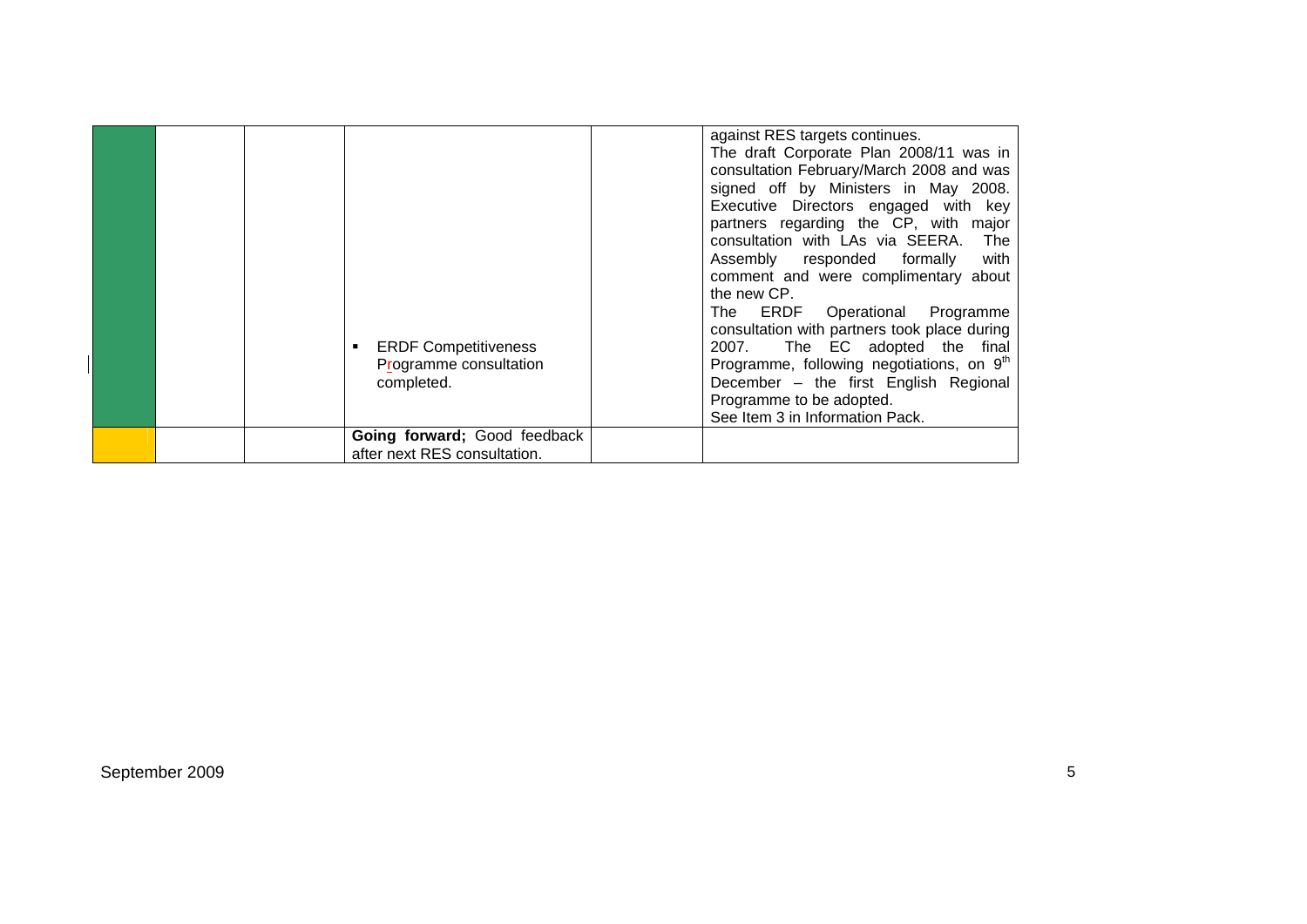|                             | or issues and challenges.                    |                   |                                     |             |                                                                                                                                                                                                                                                                                                                                                                                                                                                                                                                    |  |  |
|-----------------------------|----------------------------------------------|-------------------|-------------------------------------|-------------|--------------------------------------------------------------------------------------------------------------------------------------------------------------------------------------------------------------------------------------------------------------------------------------------------------------------------------------------------------------------------------------------------------------------------------------------------------------------------------------------------------------------|--|--|
| <b>RAG</b><br><b>Status</b> | <b>Action</b><br>Owner /<br>Co-<br>ordinator | <b>Start Date</b> | <b>Key Milestones</b>               | End Date(s) | <b>Progress</b>                                                                                                                                                                                                                                                                                                                                                                                                                                                                                                    |  |  |
|                             | PL/RN                                        | Summer<br>2005    | <b>RES</b> consultation.<br>٠       | Summer 2006 | The RES 2006/16 and RES Implementation<br>Plan processes have involved partners in<br>the development of the strategy and action<br>plans. The RES Leadership Group, a<br>grouping of stakeholders and fellow target<br>owners, had oversight. This became the<br>RES Steering Group and is migrating into<br>the Economic Development and Skills<br>Board under new regional governance<br>framework arrangements, so as to preserve<br>continuity and deliver against the RES,<br>alongside the South East Plan. |  |  |
|                             |                                              |                   | RES implementation plan in<br>place |             | Agreed and launched on 25.10.07, in the<br><b>RES</b><br>IP<br>sponsors, often<br>partner<br>organisations, agreed for the first time to be<br>owners for individual targets. The annual<br>Regional stakeholders/partners conference<br>brings these organisations together, with<br>wider partners, to monitor progress against<br>plans and give them an opportunity to<br>feedback on how well, or otherwise,<br>SEEDA was overseeing delivery against<br>RES targets. This is supported by an                 |  |  |

**2. Partner relationships to be strengthened to deliver the new RES. This includes keeping sub regional partners informed of issues and challenges.**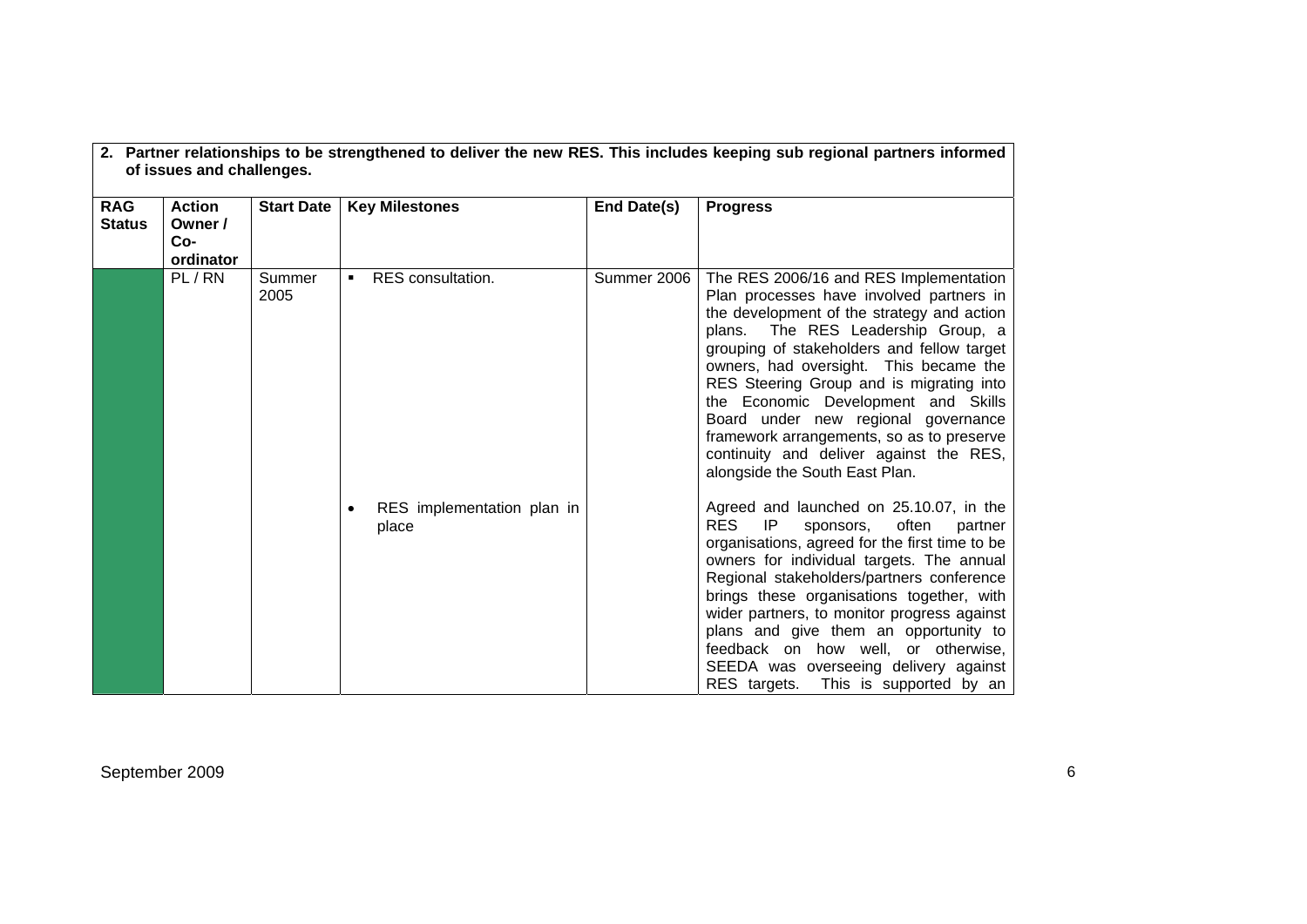|  | Local Area Agreement<br>negotiation agreed.                                                                         | Summer 2007 | annual RES Monitoring Report, published<br>each autumn.<br>The integrated and enhanced Area Teams<br>have worked closely with the LAs in their<br>sub region, to ensure RES IP<br>and<br>Corporate<br>Plan<br>delivery.<br>Local<br>Development Frameworks align with RES                                                |
|--|---------------------------------------------------------------------------------------------------------------------|-------------|--------------------------------------------------------------------------------------------------------------------------------------------------------------------------------------------------------------------------------------------------------------------------------------------------------------------------|
|  | Sub regional review<br>completed                                                                                    | Summer 2007 | outcomes,<br>driven<br>by<br>sub-regional<br>partnerships lead or influenced by Area<br>teams. Nineteen LAAS are now in place<br>and two Multi-Area Agreements including<br>that for Urban South Hampshire (one of the<br>first in the country).                                                                         |
|  | EEDA<br>business<br>planning<br>process completed.                                                                  | Spring 2007 | The independent review of SEEDA's sub-<br>regional arrangements was conducted by<br>GHK.<br>Its recommendations<br>were<br>implemented as part of the re-structuring of<br>Area teams in 2008. Greater consistency<br>of action is now sought from Sub-Regional<br>Partnerships, while allowing for local<br>difference. |
|  |                                                                                                                     |             | 2007/08 Business Plans in place May 07<br>2008/09 Business Plans in place, linked to<br>new Corporate Plan, in place June 08<br>(although completed during March, sign off<br>was delayed pending CP sign-off).                                                                                                          |
|  | Going forward: Learn lessons for<br>future RES development and<br>stakeholder engagement at sub-<br>regional level. |             |                                                                                                                                                                                                                                                                                                                          |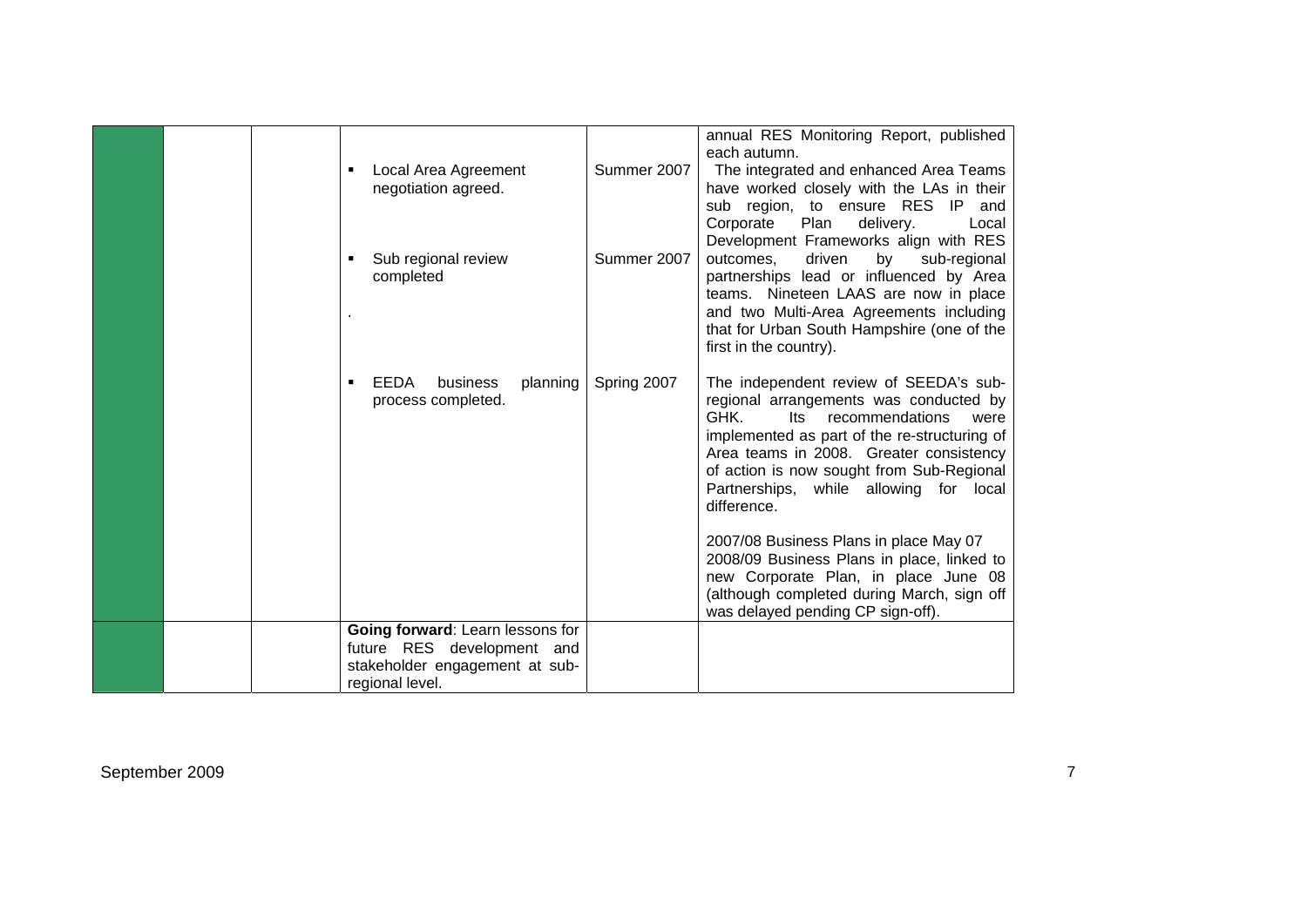| <b>RAG</b><br><b>Status</b> | <b>Action</b><br>Owner /<br><b>Action</b><br>Co-<br>ordinator | <b>Start Date</b> | <b>Key Milestones</b>                                                                    | End Date(s) | <b>Progress</b>                                                                                                                                                                                                                                                                                                                                                                                                                                                                                                                                              |
|-----------------------------|---------------------------------------------------------------|-------------------|------------------------------------------------------------------------------------------|-------------|--------------------------------------------------------------------------------------------------------------------------------------------------------------------------------------------------------------------------------------------------------------------------------------------------------------------------------------------------------------------------------------------------------------------------------------------------------------------------------------------------------------------------------------------------------------|
|                             | PL/RN                                                         | Winter<br>2006/07 | RES implementation process<br>٠<br>agreed with<br>Board<br>and                           | Winter 2006 | All actions completed                                                                                                                                                                                                                                                                                                                                                                                                                                                                                                                                        |
|                             |                                                               |                   | Executive Board.                                                                         | Summer 2007 | The development of the Corporate Plan<br>2008/11 followed quickly on from the<br>development of the RES IP. The Corporate<br>Plan links between the RES / RES IP and<br>Business Plans via the 'Golden Thread'.<br>Annex 1 of the CP links RES to SEEDA<br>outcomes and outputs.                                                                                                                                                                                                                                                                             |
|                             |                                                               |                   | Leadership<br>Group/LEAN/EB<br><b>SEEDA</b><br>discuss<br>new<br>to<br>planning process. | Spring 2008 | Directors Group and its wider equivalent,<br>the Leadership Group, were directly<br>engaged in the planning process, with the<br>former tasked, by EB, with developing the<br>Corporate Plan. Specific Directors own<br>each of the Targets within the RES and are<br>responsible for development of the RES IP<br>and the translation of this into the Corporate<br>Plan.<br>Area teams engaged sub-regional partners<br>to ensure full understanding of how SEEDA<br>funds and resources were invested. This<br>was especially necessary in those parts of |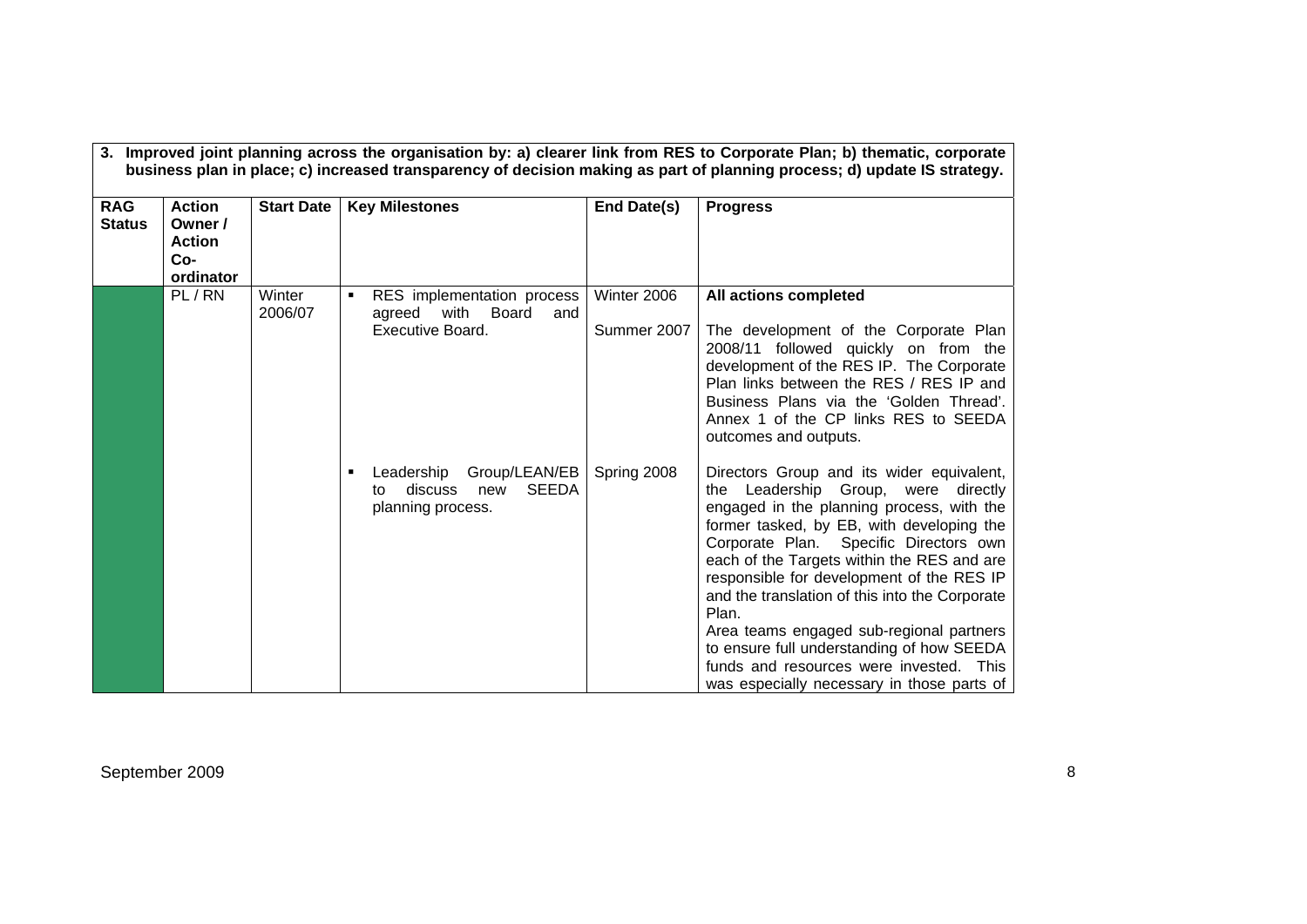|                                                                                                                                                     | the region where there was a high level of<br>investment and, when the Corporate Plan<br>was re-prioritised, the level or type of that<br>investment changed.                                                                                                                                                                                             |
|-----------------------------------------------------------------------------------------------------------------------------------------------------|-----------------------------------------------------------------------------------------------------------------------------------------------------------------------------------------------------------------------------------------------------------------------------------------------------------------------------------------------------------|
| All staff bought into new<br>٠<br>business planning process.                                                                                        | 2008/09<br>Business Plans<br>were<br>commissioned across the agency in<br>February 2008, with detailed follow-up in<br>May. These showed outputs and outcomes,<br>which are tracked and mapped against the<br>target framework, (as are outputs from<br>projects and programmes) which, in turn,<br>feeds into GVA.                                       |
| <b>End Point:</b> New planning<br>٠<br>integrated<br>process<br>across                                                                              | 2009/10 Business Plans were formulated<br>only following the re-prioritised Corporate<br>Resource allocation was revised to<br>Plan<br>meet new priorities, in the light of<br>substantial cuts and reduced receipts. All<br>allocations were contingent on successfully<br>going through the approvals and appraisals<br>process if not already approved |
| SEEDA.                                                                                                                                              | A new ICT strategy was developed in 2009<br>to align with F4F. It is actively being<br>pursued.                                                                                                                                                                                                                                                           |
| Going<br><b>Business</b><br>forward;<br>planning & investment will follow<br>the new focus of the agency and<br>build on the relations established. |                                                                                                                                                                                                                                                                                                                                                           |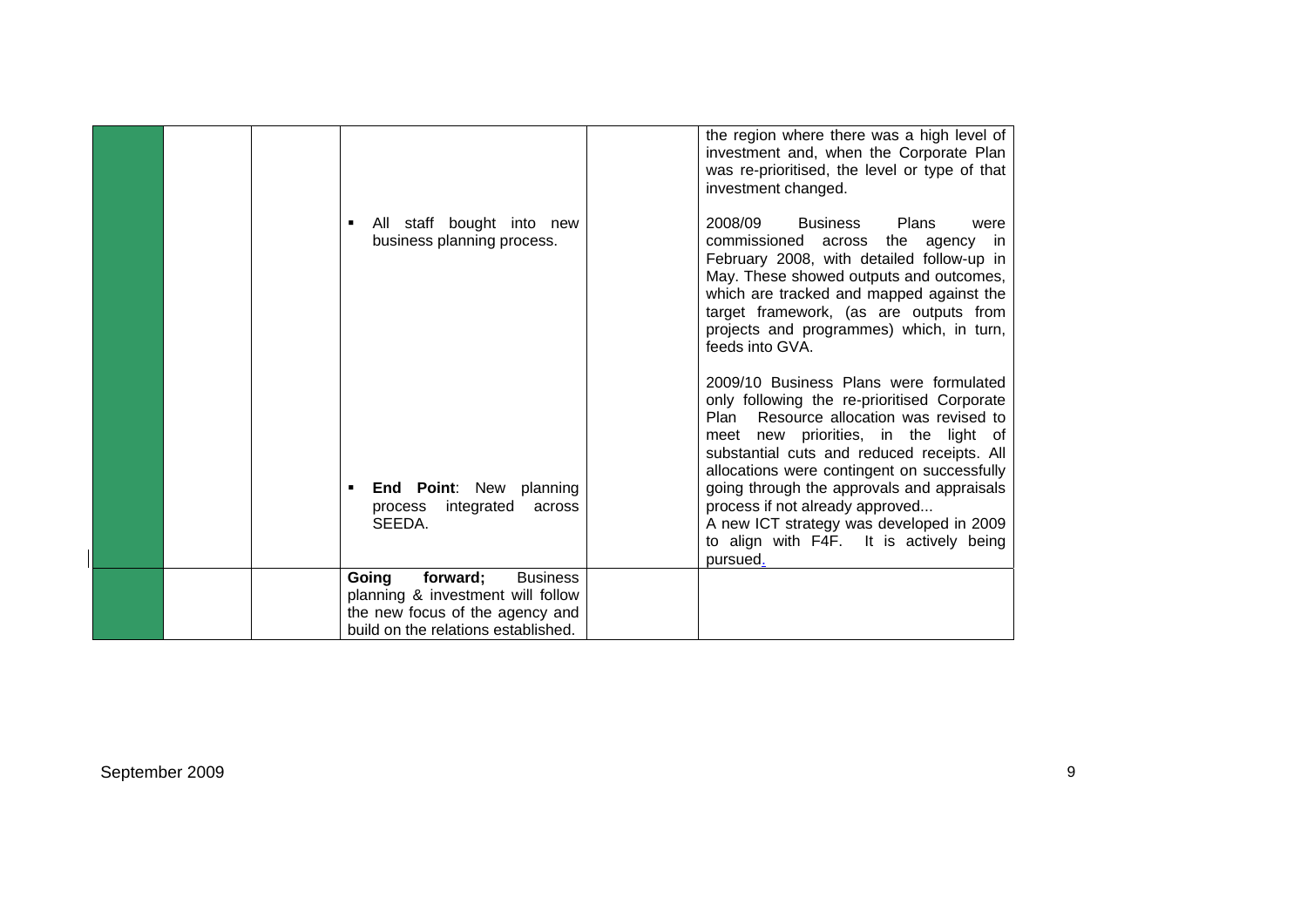|                             | 4. Organisational structure to support RES implementation including area teams integration. |                             |                                                                                                                                                                                                        |                            |                                                                                                                                                                                                                                                                                                                                                                                                                                                                                                                                                                                                                                                                                                                |  |
|-----------------------------|---------------------------------------------------------------------------------------------|-----------------------------|--------------------------------------------------------------------------------------------------------------------------------------------------------------------------------------------------------|----------------------------|----------------------------------------------------------------------------------------------------------------------------------------------------------------------------------------------------------------------------------------------------------------------------------------------------------------------------------------------------------------------------------------------------------------------------------------------------------------------------------------------------------------------------------------------------------------------------------------------------------------------------------------------------------------------------------------------------------------|--|
| <b>RAG</b><br><b>Status</b> | <b>Action</b><br>Owner /<br><b>Action Co-</b><br>ordinator                                  | <b>Start</b><br><b>Date</b> | <b>Key Milestones</b>                                                                                                                                                                                  | End Date(s)                | <b>Progress</b>                                                                                                                                                                                                                                                                                                                                                                                                                                                                                                                                                                                                                                                                                                |  |
|                             | Julie A                                                                                     | Winter<br>2006              | Leadership Group/Executive<br>٠<br>Board to discuss and agree<br>structure.<br>Organisation ready to take<br>forward RES implementation<br>as set out in Corporate Plan<br>(developed during 2007/08). | Spring 2007<br>Winter 2007 | The<br>structure<br>of<br>the<br>agency<br>was<br>reorganised so as to reflect the new RES,<br>with three Executive Directorates mirroring<br>the RES high level aims, in April 2007.<br>The Area Teams were integrated and<br>enhanced, CCC Team re-structured and<br>the Communications Team re-structured to<br>meet the changing needs of the agency.<br>Programme Office was set up in 2008.<br>Directors Group was fully engaged with<br>discussions around structural change and<br>the development of the Corporate Plan.<br>DG has strongly aided management of the<br>incremental changes during Phase 1 of OD<br>and is currently closely involved with taking<br>forward F4F.<br>Action completed. |  |
|                             |                                                                                             |                             | Going forward; Further major<br>structural change already planned<br>for 2009/10 in response to<br>changed economic circumstances                                                                      |                            |                                                                                                                                                                                                                                                                                                                                                                                                                                                                                                                                                                                                                                                                                                                |  |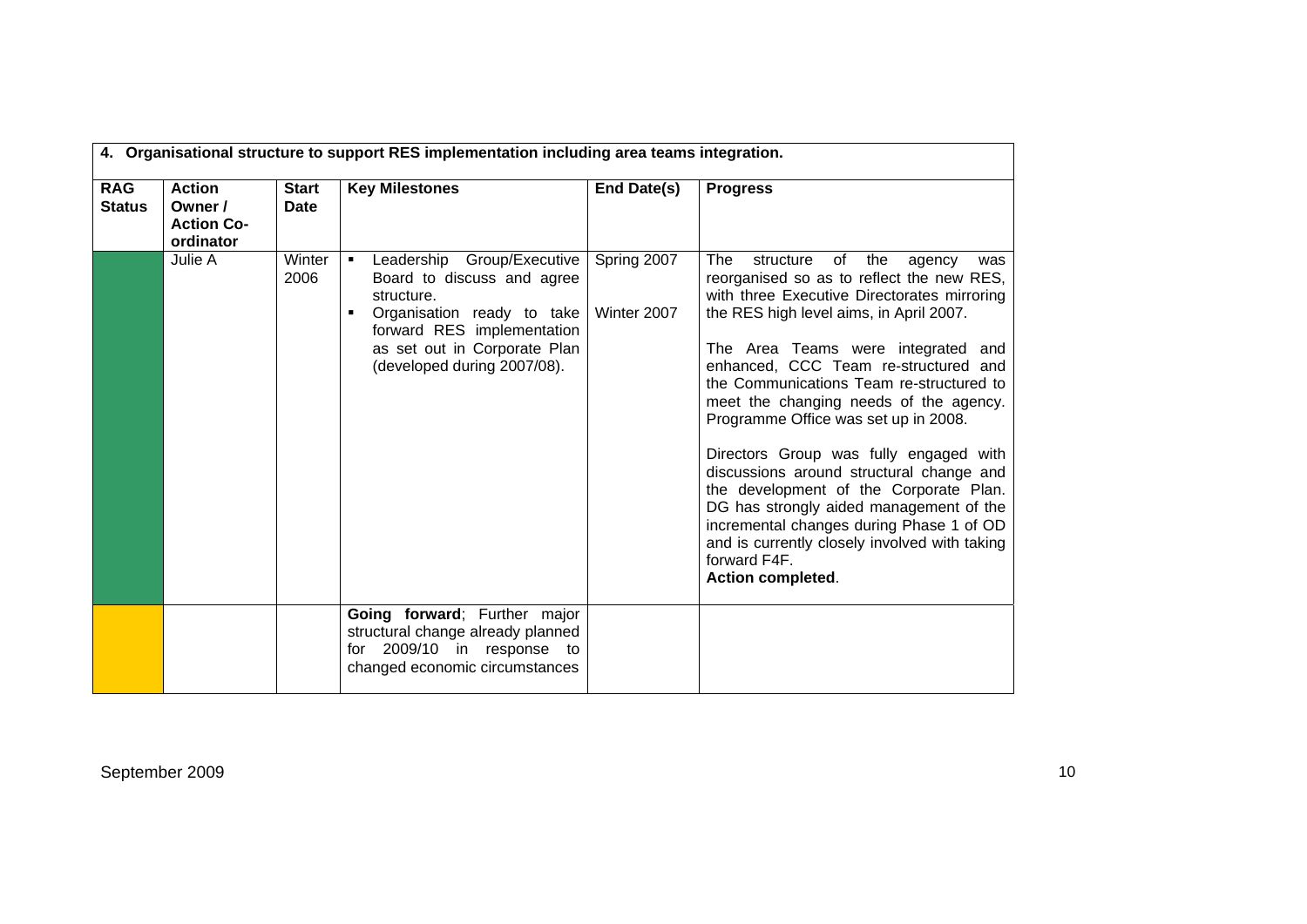| 5. Improve business information and further develop internal communications to address silo working. |                             |                                                                                                                              |                            |                                                                                                                                                                                                                                                                                                                                                                                                                                                                                                                                                                                                                                                                                                                                                                                                                                                                                                       |  |  |
|------------------------------------------------------------------------------------------------------|-----------------------------|------------------------------------------------------------------------------------------------------------------------------|----------------------------|-------------------------------------------------------------------------------------------------------------------------------------------------------------------------------------------------------------------------------------------------------------------------------------------------------------------------------------------------------------------------------------------------------------------------------------------------------------------------------------------------------------------------------------------------------------------------------------------------------------------------------------------------------------------------------------------------------------------------------------------------------------------------------------------------------------------------------------------------------------------------------------------------------|--|--|
| <b>RAG</b><br><b>Action</b><br><b>Status</b><br>Owner /<br><b>Action Co-</b><br>ordinator            | <b>Start</b><br><b>Date</b> | <b>Key Milestones</b>                                                                                                        | End Date(s)                | <b>Progress</b>                                                                                                                                                                                                                                                                                                                                                                                                                                                                                                                                                                                                                                                                                                                                                                                                                                                                                       |  |  |
| $PL /$ tbc                                                                                           | Spring<br>2006              | a. SEEDA PG Centre operational<br>and used by staff.<br>$b_{-}$<br>Internal<br>communications<br>strategy and plan in place. | Summer 2006<br>Summer 2007 | Action a. completed<br>Action completed.<br>Internal Comms<br>Strategy in place (2009).<br>Communications<br>Head<br>Internal<br>of<br>appointed in March 2009. Fit for the<br>Future has dominated Communications<br>and Plans for Phases 1, 2 & 3 are in<br>place. Strategies have been implemented<br>to support the first two phases of the<br>programme and a strategy is being<br>developed to support the introduction of<br>the new look SEEDA in 2010 (Phase 3).<br>Launch of the re-structure programme,<br>phase one included:<br>CEO Webcast on rationale for change<br>Intranet site to contain all staff and<br>$\bullet$<br>partner information<br>All staff meeting for reinforcement and<br>involvement of staff<br>FAQ's and staff handbook<br>Open Q&A forums via e-mail<br>$\bullet$<br>Regular programme updates<br>Staff blogs to reflect on the changes<br>Phase two included: |  |  |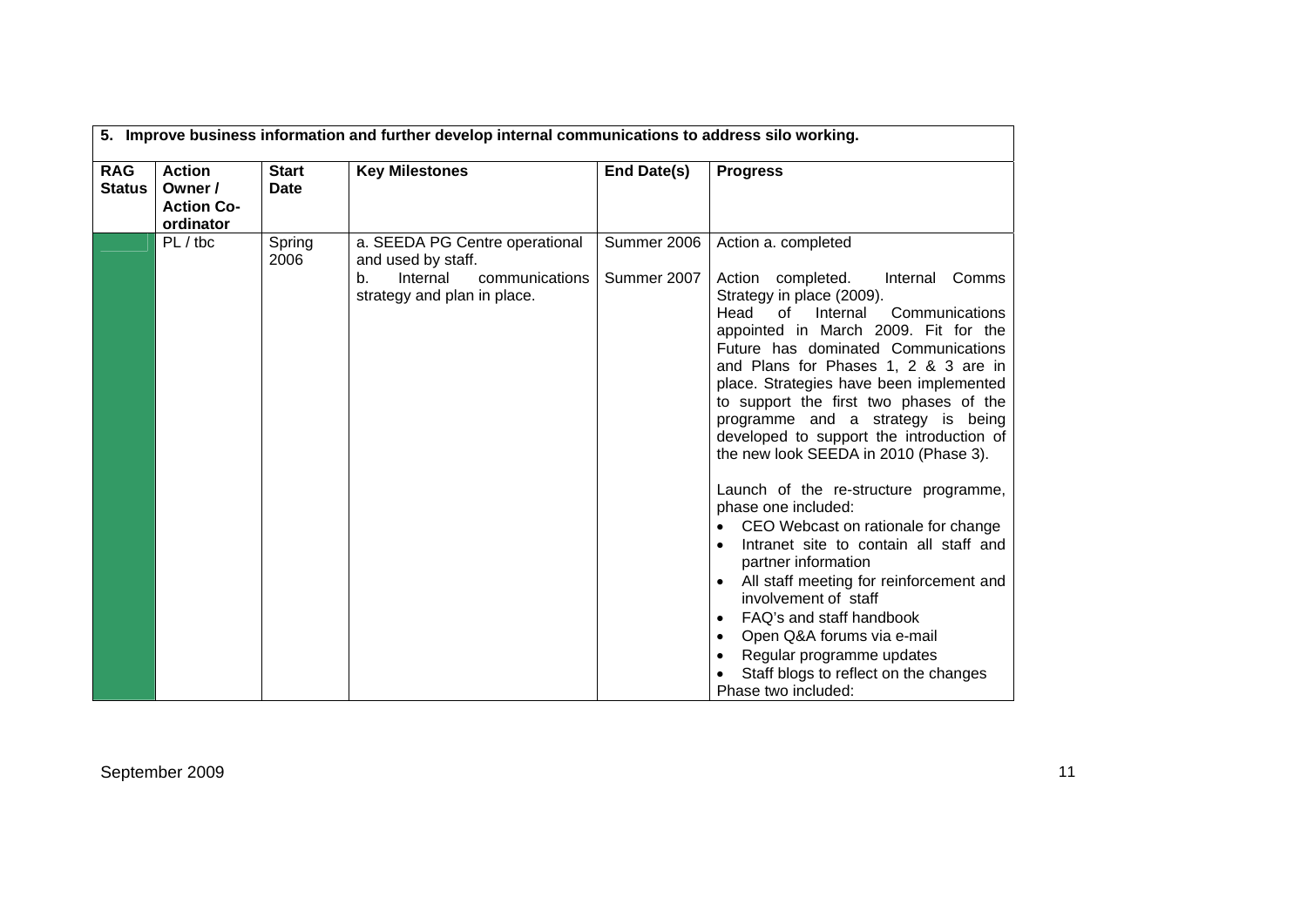|  |  | Launch of formal consultation process<br>$\bullet$<br>All staff event to set out new structure<br>and focus<br>Team Meetings to talk through impact<br>$\bullet$<br>Q&As for all staff<br>Open Q&A on intranet<br>Regular updates through e-mail, team<br>meetings and Joint Staff Council                                                                                                                                                                   |
|--|--|--------------------------------------------------------------------------------------------------------------------------------------------------------------------------------------------------------------------------------------------------------------------------------------------------------------------------------------------------------------------------------------------------------------------------------------------------------------|
|  |  | Phase 3 of the programme $-$ Transition to<br>new Agency - is currently in development.                                                                                                                                                                                                                                                                                                                                                                      |
|  |  | A cross-SEEDA team is leading a cultural<br>change programme within Fit for the<br>Future. To support this, new internal<br>communications plans<br>are<br>to<br>be<br>developed for implementation in quarter<br>one of 2010. These will focus on<br>developing new Team Briefing systems,<br>refreshing the intranet to include new<br>social networking tools, continuing to<br>develop<br>the internal<br>e-zine<br>and<br>embedding SEEDA's new values. |
|  |  | A new Intranet site for the Agency was<br>introduced in July 2008 and a re-freshed<br>web-site in October 2009.                                                                                                                                                                                                                                                                                                                                              |
|  |  | Intelligence sharing continues to be<br>encouraged through mechanisms such as<br>'Swarms' on particular topics, drawing<br>together people from across the agency.                                                                                                                                                                                                                                                                                           |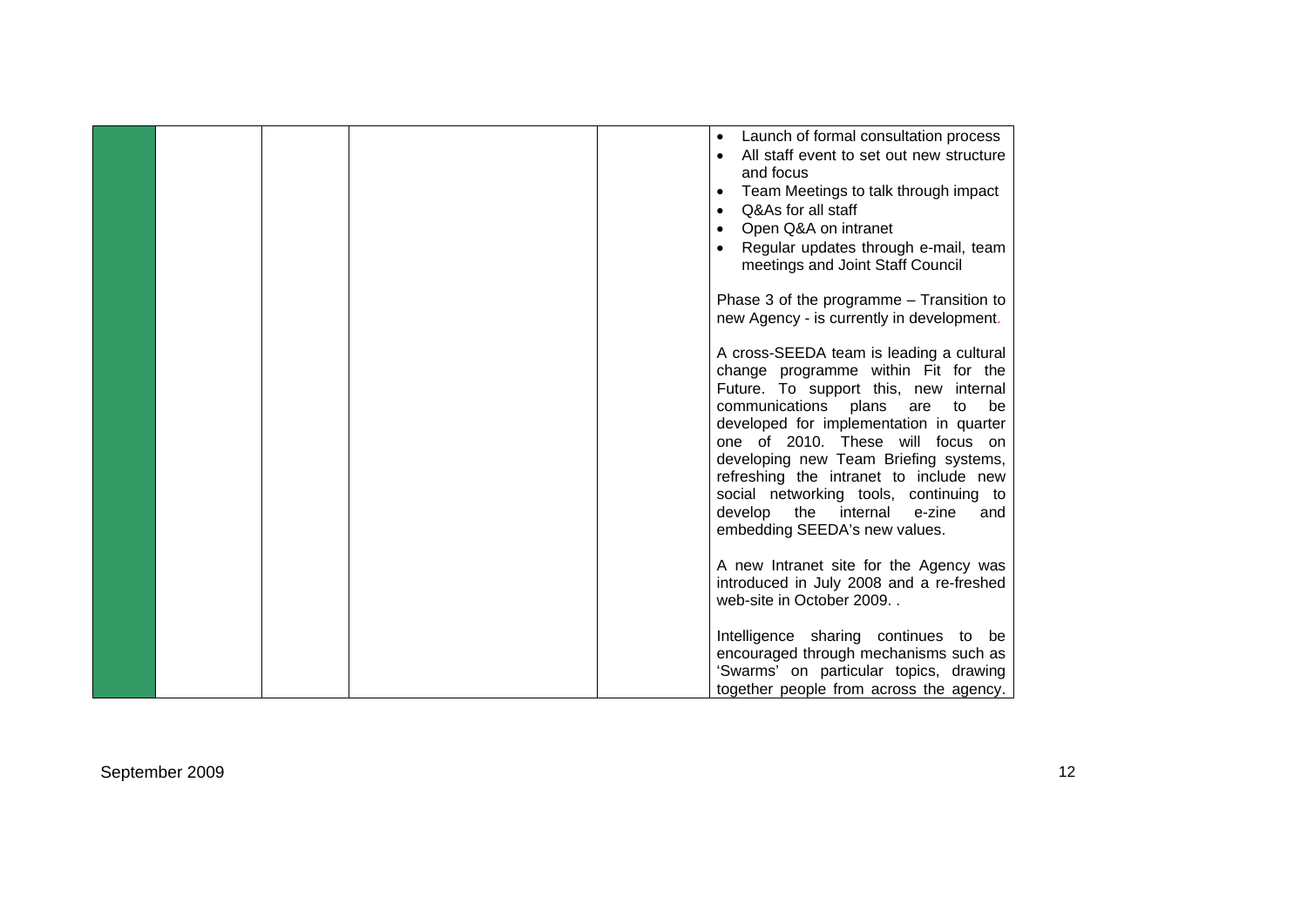|  | <b>Point:</b><br>Staff<br>End<br>survey<br>٠<br>shows marked increase in<br>satisfaction<br>with<br>internal<br>communications.                                                                                                                            | Cross agency groups work on continuous<br>improvement and development e.g. on<br>processes, on systems and through<br>Adaptive Learning.<br>Management Information is online and<br>available on Performance Management<br>and Reporting (see covering narrative). In<br>addition the quality and completeness of<br>information is being improved through a<br>major data cleansing operation in 2009,<br>before cutting over to a more modern<br>version of PMS at October the %age<br>completed is 80% +.<br>The SEEDA Document Management<br>System has been enhanced and usage<br>protocols developed. This is being piloted<br>in Programme Office in November &<br>December 09 and will be rolled-out in<br>January 2010. This will generate the<br>cultural changes needed before moving to<br>full internal use of the Regional Customer<br>Relationship Management System. |
|--|------------------------------------------------------------------------------------------------------------------------------------------------------------------------------------------------------------------------------------------------------------|--------------------------------------------------------------------------------------------------------------------------------------------------------------------------------------------------------------------------------------------------------------------------------------------------------------------------------------------------------------------------------------------------------------------------------------------------------------------------------------------------------------------------------------------------------------------------------------------------------------------------------------------------------------------------------------------------------------------------------------------------------------------------------------------------------------------------------------------------------------------------------------|
|  | Going forward; F4F is predicated<br>greater<br>knowledge<br>on.<br>sharing of<br>management and<br>information.<br>The<br>Programme<br>Office<br>become<br>has<br>the<br>Programme & Knowledge Office<br>and a regional CRM post, and<br>support, created. |                                                                                                                                                                                                                                                                                                                                                                                                                                                                                                                                                                                                                                                                                                                                                                                                                                                                                      |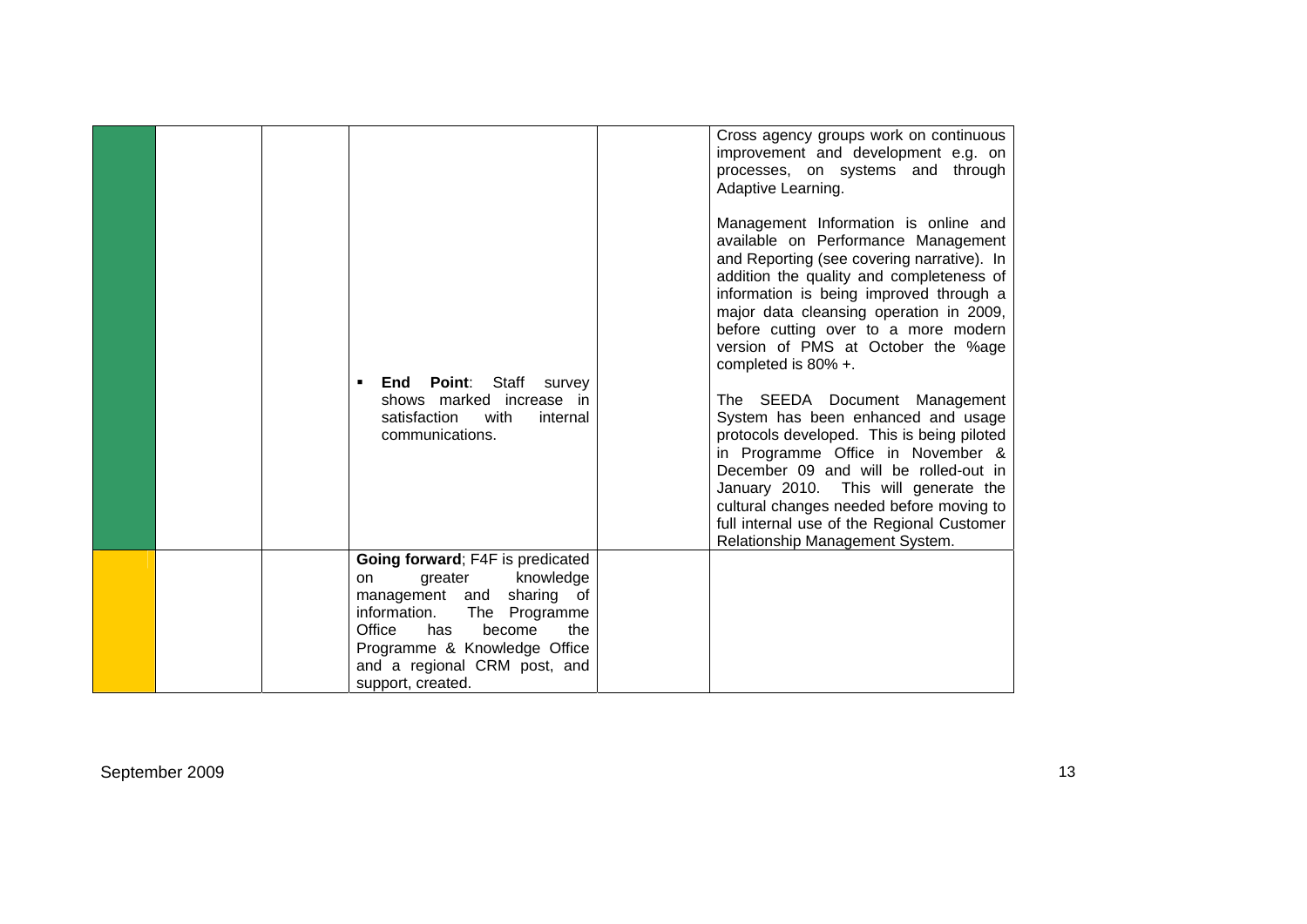|                             | 6. Develop flexible working practices.                        |                   |                                                                                                                                                                                                                                                                                                                            |                            |                                                                                                                                                                                                                                                                                                                                                                                           |  |  |
|-----------------------------|---------------------------------------------------------------|-------------------|----------------------------------------------------------------------------------------------------------------------------------------------------------------------------------------------------------------------------------------------------------------------------------------------------------------------------|----------------------------|-------------------------------------------------------------------------------------------------------------------------------------------------------------------------------------------------------------------------------------------------------------------------------------------------------------------------------------------------------------------------------------------|--|--|
| <b>RAG</b><br><b>Status</b> | <b>Action</b><br>Owner /<br><b>Action</b><br>Co-<br>ordinator | <b>Start Date</b> | <b>Key Milestones</b>                                                                                                                                                                                                                                                                                                      | End Date(s)                | <b>Progress</b>                                                                                                                                                                                                                                                                                                                                                                           |  |  |
|                             | Julie A /<br>LN.                                              | Autumn<br>2006    | Pilot within Strategy Division<br>٠<br>types of flexible working<br>practices.<br>Produce report on pilot<br>activity with flexible working<br>recommendations.<br>Infrastructure in place to<br>allow more flexible working<br>of SEEDA staff.<br>End Point: Flexible working<br>practices working with good<br>feedback. | Summer 2007<br>Winter 2008 | Completed.<br>Pilot completed and evaluation report through<br>staff survey was produced in 1st quarter<br>2007/08.<br>General policy on working at home adopted.<br>IT hardware up-graded and more licences<br>purchased.<br>Staff survey (Nov 08) shows 81% SEEDA<br>people agree that they have the opportunity<br>for flexible working if they want it. .<br><b>Action: completed</b> |  |  |
|                             |                                                               |                   | Going forward; F4F is re-<br>visiting Flexible Working as part<br>of a wider cultural change,<br>including<br>accommodation<br>changes, changes to ways of<br>working<br>behavioural<br>and<br>change.                                                                                                                     |                            |                                                                                                                                                                                                                                                                                                                                                                                           |  |  |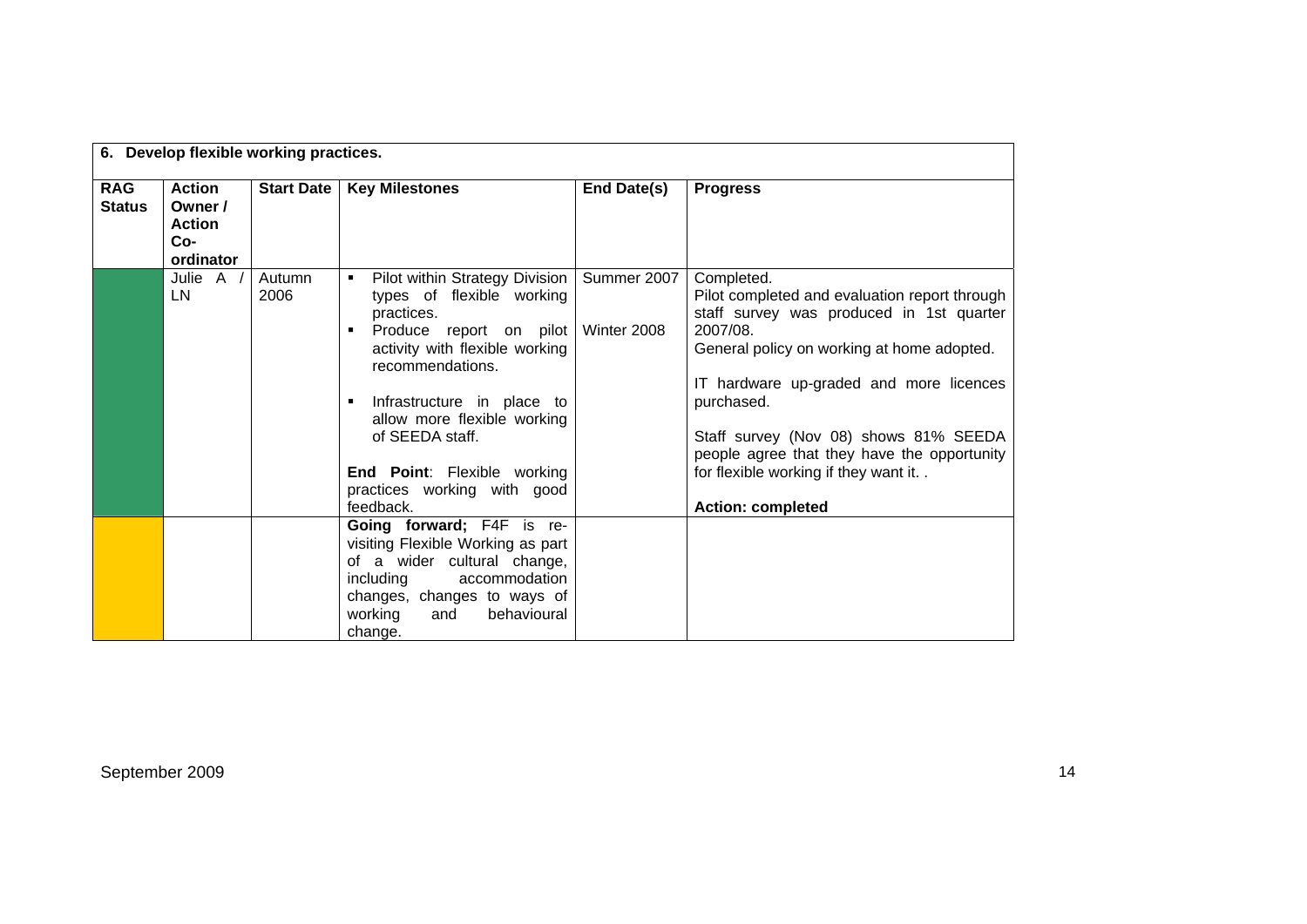| Area for Improvement: | Continue to develop training and learning strategies to support skills required for delivery of the<br>2006/2016 RES.                                      |  |  |  |  |  |  |
|-----------------------|------------------------------------------------------------------------------------------------------------------------------------------------------------|--|--|--|--|--|--|
| <b>Objectives:</b>    | a) Effective internal and external capacity to deliver the new 2006/2016 RES.                                                                              |  |  |  |  |  |  |
|                       | b) Develop internal staff to ensure flexibility to deliver the RES.                                                                                        |  |  |  |  |  |  |
|                       | c) Decisions on implementation of the new RES are supported by the best information possible<br>to inform future investments, techniques and partnerships. |  |  |  |  |  |  |

### **Overall Assessment**

SEEDA is fully committed to being a Learning organisation. In 2008 the agency introduced an internal Learning and Development Team (5 people working to a Head of Learning and Development), so as to continue to develop learning strategies for the agency and best fit it to deliver the RES. Since its creation the team has delivered over 700 workshops on both Personal and Professional development interventions, training over 3000 candidates. This focus on Learning & Development has demonstrably improved performance by increasing our internal recruitment by 50%, and increased our level of appraisal completion by 100%. Our 'Skills Needs Analysis' has also identified key modules in both the Economic Development, Leadership and People Development programmes. A full Economic Development re-fresher programme, including business specific modules as well as wider awareness has been developed for 2010/11 and an external provider engaged following tender.

Development programmes have been undertaken at every level of the agency. In 2007 Executive Board conducted a self-assessment of its leadership and strategic skills, compared with the assessment of people within the organisation, from which learning followed. Directors, the senior leadership cadre outside of Executive Board, have all undertaken Development and Assessment centres. HR and Corporate Services specialist have been brought into the agency at Director level in order to modernise the support functions.

External capacity has been increased through working with Local Authorities and other partners in developing Multi and Local Area Agreements, Economic Taskforces and in developing Local Economic Assessments. Working through Sub-regional Partnerships, which include business and local representatives, Area teams have lead, informed and influenced the development of Local Area Frameworks and Recession Plans.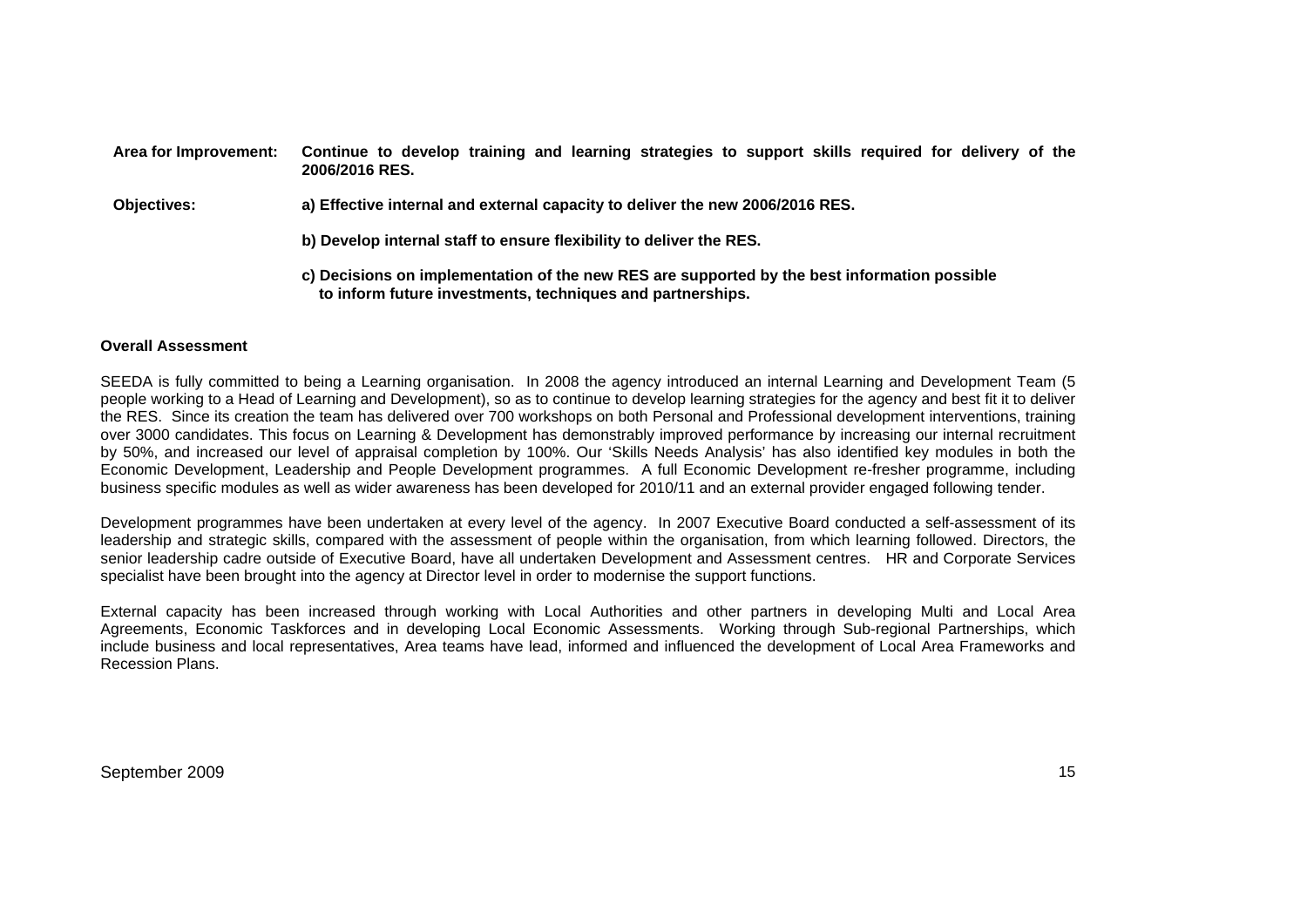Economic data and intelligence is collected from a variety of local, regional and national sources and it informs not only the decisions of the agency but also those of regional and sub-regional partners.

Management information has been accorded greater importance and prominence, so as to improve its quality and comprehensiveness and encourage corporate behaviours e.g. PMS Data Cleanse exercise 70% + complete. Better M.I has been used to improve Performance Management (94% conformance 2008/09) and delivery of efficiency (RPOs now down to 3%).

# **Specific Actions**

| <b>RAG</b><br><b>Status</b> | <b>Action</b><br>Owner<br><b>Action</b><br>Co-<br>ordinator | <b>Start Date</b> | <b>Key Milestones</b>                                        | End Date(s)                               | <b>Progress</b>                                                                                                                                                                                                                                                                        |
|-----------------------------|-------------------------------------------------------------|-------------------|--------------------------------------------------------------|-------------------------------------------|----------------------------------------------------------------------------------------------------------------------------------------------------------------------------------------------------------------------------------------------------------------------------------------|
|                             | Julie A<br>NG.                                              | Summer<br>2006    | Research commissioned.<br>٠<br>Agency agree action plan<br>٠ | Winter 2006<br>Summer 2007<br>Spring 2008 | Independent research into VFM defined in<br>terms of economy, efficiency and<br>effectiveness fed into the work to develop<br>Project<br>Programme<br>and<br>new<br>management and a new Performance<br>Framework.                                                                     |
|                             |                                                             |                   | Benchmark indicators being<br>used.                          |                                           | Corporate Services were benchmarked in<br>2008 to<br>industry standards<br>where<br>applicable -<br>ITIL, CIPFA,<br>CIPD.<br>Operational<br>Efficiency<br>Programme<br>benchmarking has been conducted in<br>2009.<br>Business/cost<br>resource<br>comparisons underway with SWRDA and |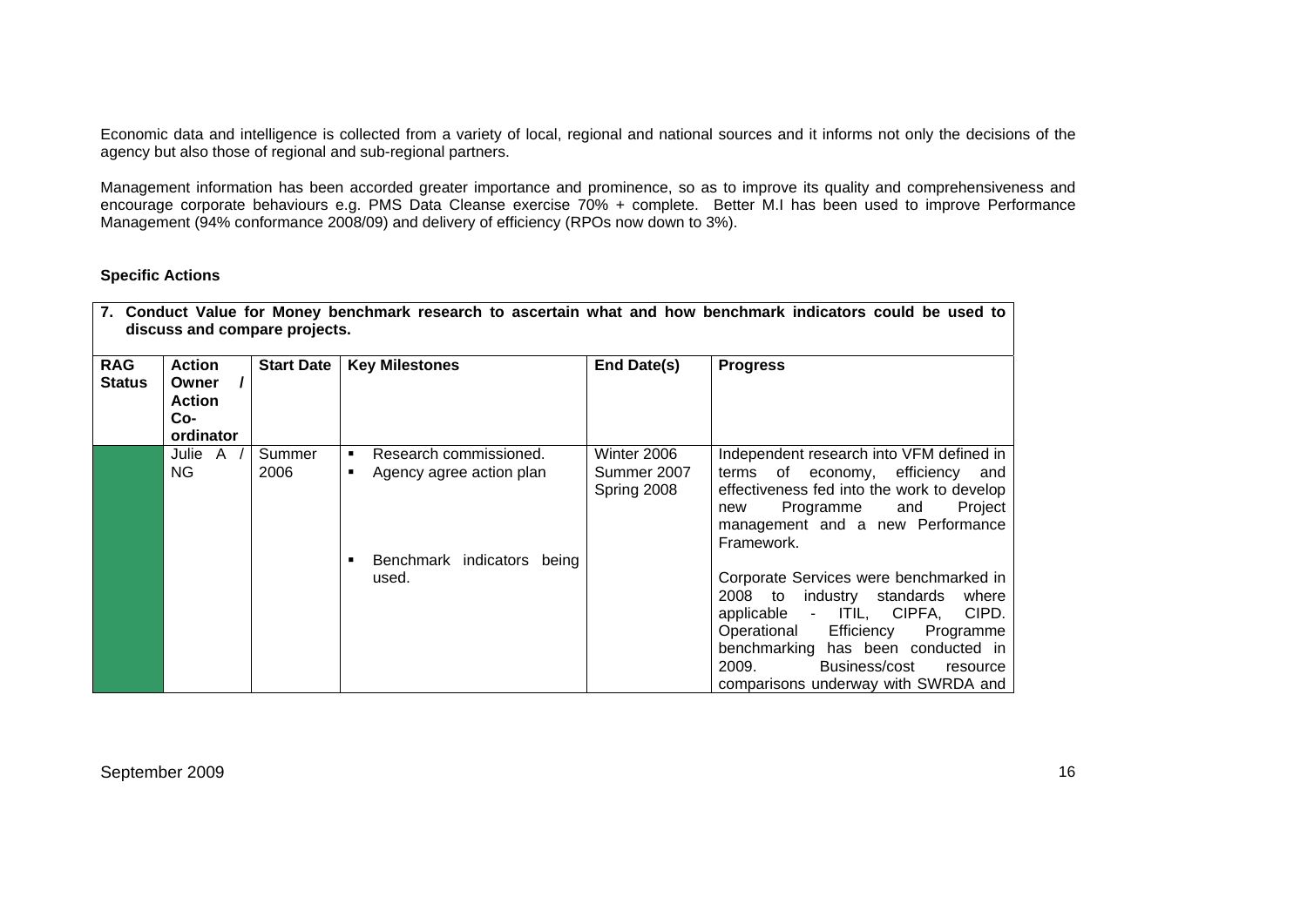|  |                                                                                                                             | EEDA.<br>A Strategic Investment Framework tool<br>was developed and introduced for<br>physical regeneration projects, providing<br>a method of relative scoring of specific<br>projects and programmes. Project<br>management processes, including<br>appraisal and approval mechanisms,<br>include VFM indicators and options<br>appraisal. These have recently been<br>replaced by the HMT Five Case Model<br>including Economic and Financial cases.<br>N.B. Existing projects still use the old<br>mechanisms. |
|--|-----------------------------------------------------------------------------------------------------------------------------|--------------------------------------------------------------------------------------------------------------------------------------------------------------------------------------------------------------------------------------------------------------------------------------------------------------------------------------------------------------------------------------------------------------------------------------------------------------------------------------------------------------------|
|  | Going forward; New Programme<br>Knowledge Office<br>will<br>and<br>continue to implement the new<br>process and procedures. |                                                                                                                                                                                                                                                                                                                                                                                                                                                                                                                    |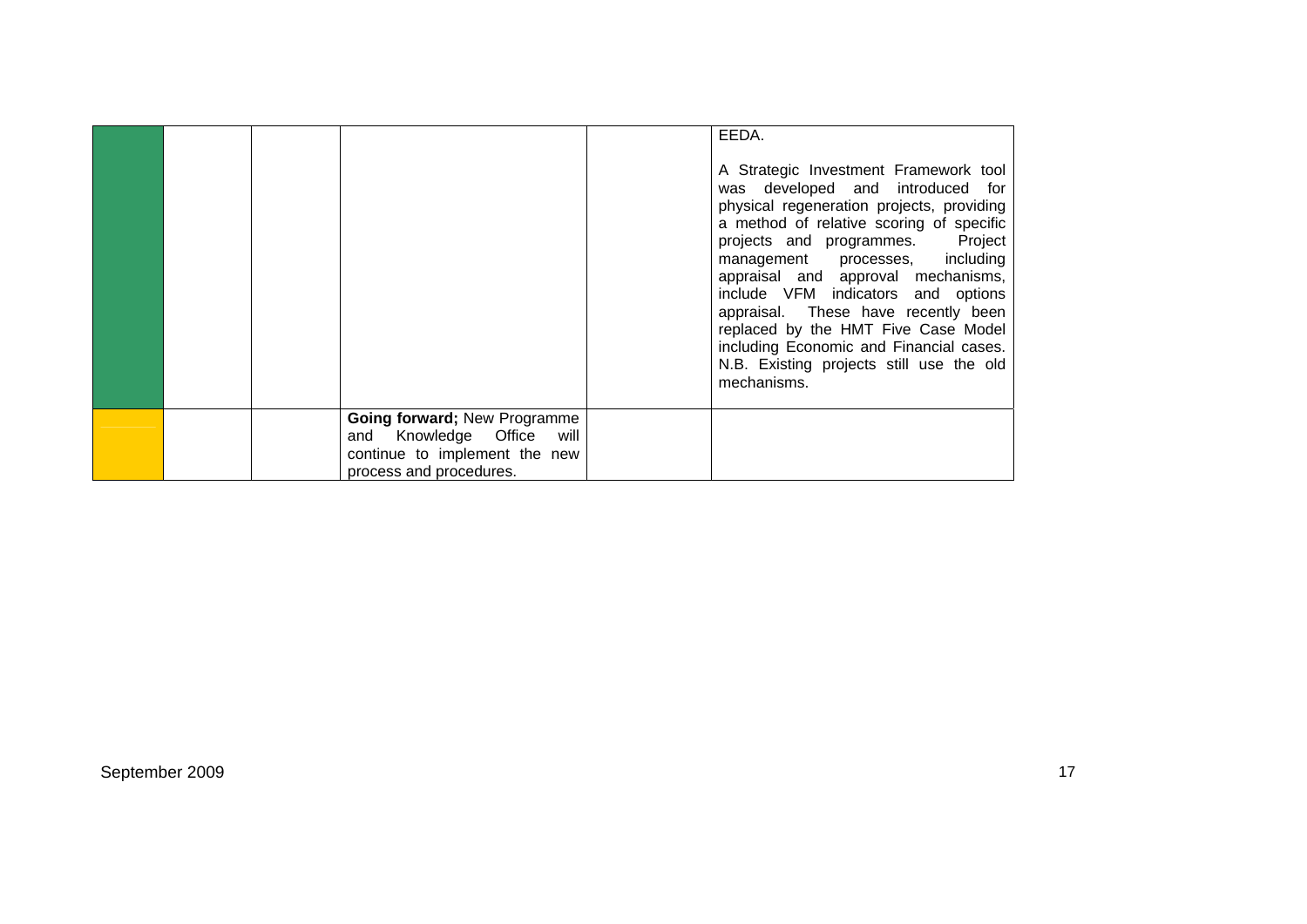|                             | 8. Improve project and contract management and monitoring to: a) focus on smaller number of projects; b) ensure<br>consistent approach to agreeing AIF and delivery plans with sub regional partnerships; c) keep more robust written<br>records of variance so can derive more learning. |                   |                                                                                                                                                                                                                                                                                                       |                                                          |                                                                                                                                                                                                                                                                                                                                                                                                                                                                                                                                                                                                                                                                                                                                                                                                                      |  |  |
|-----------------------------|-------------------------------------------------------------------------------------------------------------------------------------------------------------------------------------------------------------------------------------------------------------------------------------------|-------------------|-------------------------------------------------------------------------------------------------------------------------------------------------------------------------------------------------------------------------------------------------------------------------------------------------------|----------------------------------------------------------|----------------------------------------------------------------------------------------------------------------------------------------------------------------------------------------------------------------------------------------------------------------------------------------------------------------------------------------------------------------------------------------------------------------------------------------------------------------------------------------------------------------------------------------------------------------------------------------------------------------------------------------------------------------------------------------------------------------------------------------------------------------------------------------------------------------------|--|--|
| <b>RAG</b><br><b>Status</b> | <b>Action</b><br>Owner<br><b>Action</b><br>$Co-$<br>ordinator                                                                                                                                                                                                                             | <b>Start Date</b> | <b>Key Milestones</b>                                                                                                                                                                                                                                                                                 | End Date(s)                                              | <b>Progress</b>                                                                                                                                                                                                                                                                                                                                                                                                                                                                                                                                                                                                                                                                                                                                                                                                      |  |  |
|                             | Julie A /<br><b>SC</b>                                                                                                                                                                                                                                                                    | Winter 2006       | Cross SEEDA group develop<br>٠<br>contract management<br>operational guide.<br>Operational Guide endorsed.<br>All PMs trained in Guide.<br>LEAN work delivering results<br>to include fewer projects<br>generated on PMS system.<br><b>End Point: All PMs trained,</b><br>٠<br>overall feedback good. | Winter 2006<br>Spring 2007<br>Summer 2007<br>Winter 2007 | Guidance Centre for Project Management<br>established<br>intranet.<br>Project<br>on.<br>Management training was rolled out to all<br>Project Managers & the February 2008<br>evaluation showed positive results.<br>LEAN<br>work<br>subsumed<br>into<br>was<br>Organisational Development.<br>The number of projects increased slightly<br>from 1134 to 1273 between 2006 and 2007<br>before falling to 1097 in 2008. By October<br>2009 this had been reduced substantially to<br>703 (by approx 40%)<br>Sub-regional<br>partnership<br>engagement<br>focussed, consistently, and with intra-Area<br>learning, on Task Forces, Local Area<br>Agreements and Multi-Area Agreements.<br>Work progresses in new Programme Office<br>on the roll-out of Managing Successful<br>programmes, but original recommendations |  |  |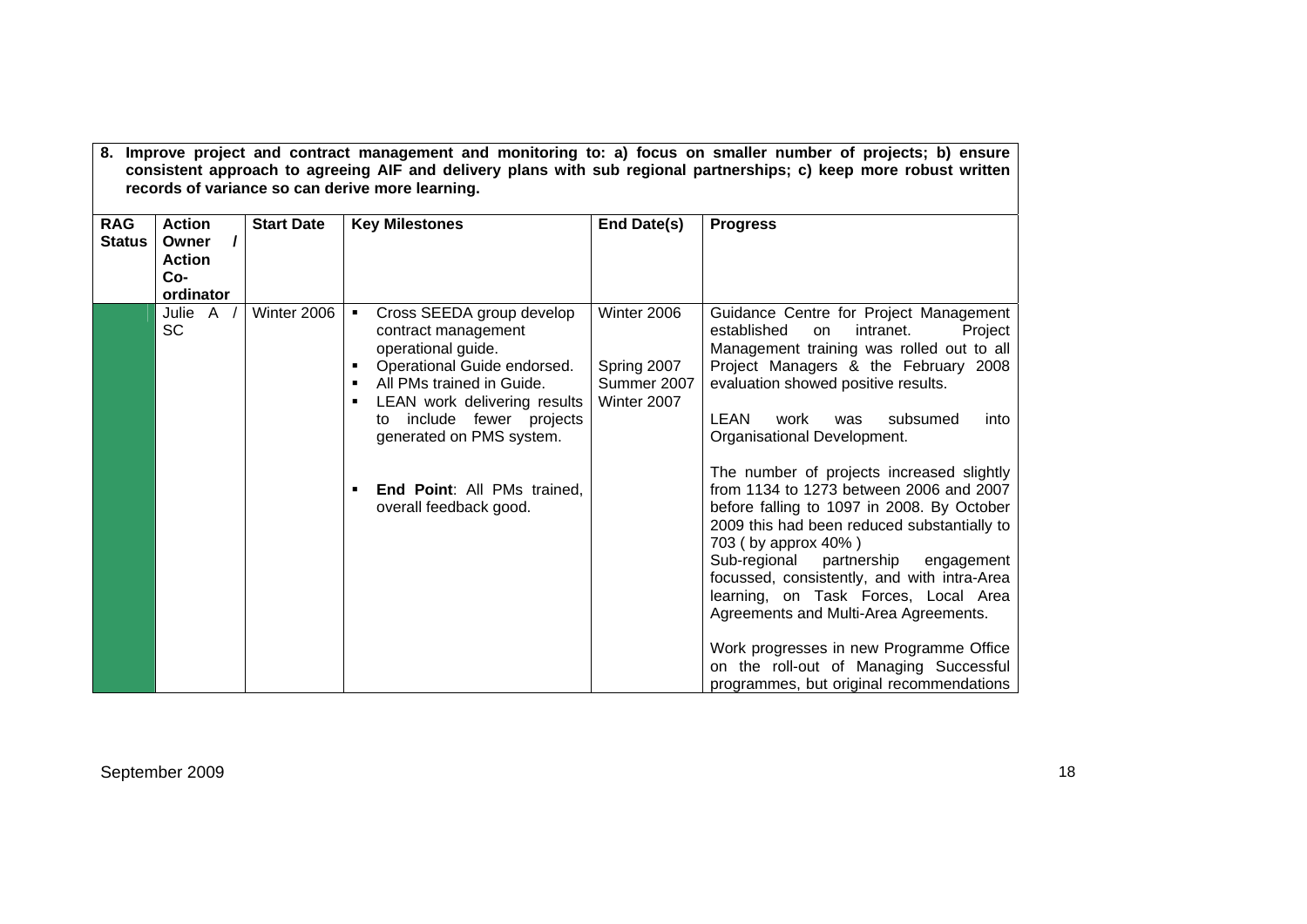|  |                                                                                                                                                                                                              | have been met.<br><b>Action: completed</b> |
|--|--------------------------------------------------------------------------------------------------------------------------------------------------------------------------------------------------------------|--------------------------------------------|
|  | Going forward; In Feb 09<br>Executive Board agreed the<br>introduction of a model for<br>continuous improvement. This<br>work has begun and will be fully<br>pursued once the re-structuring is<br>in place. |                                            |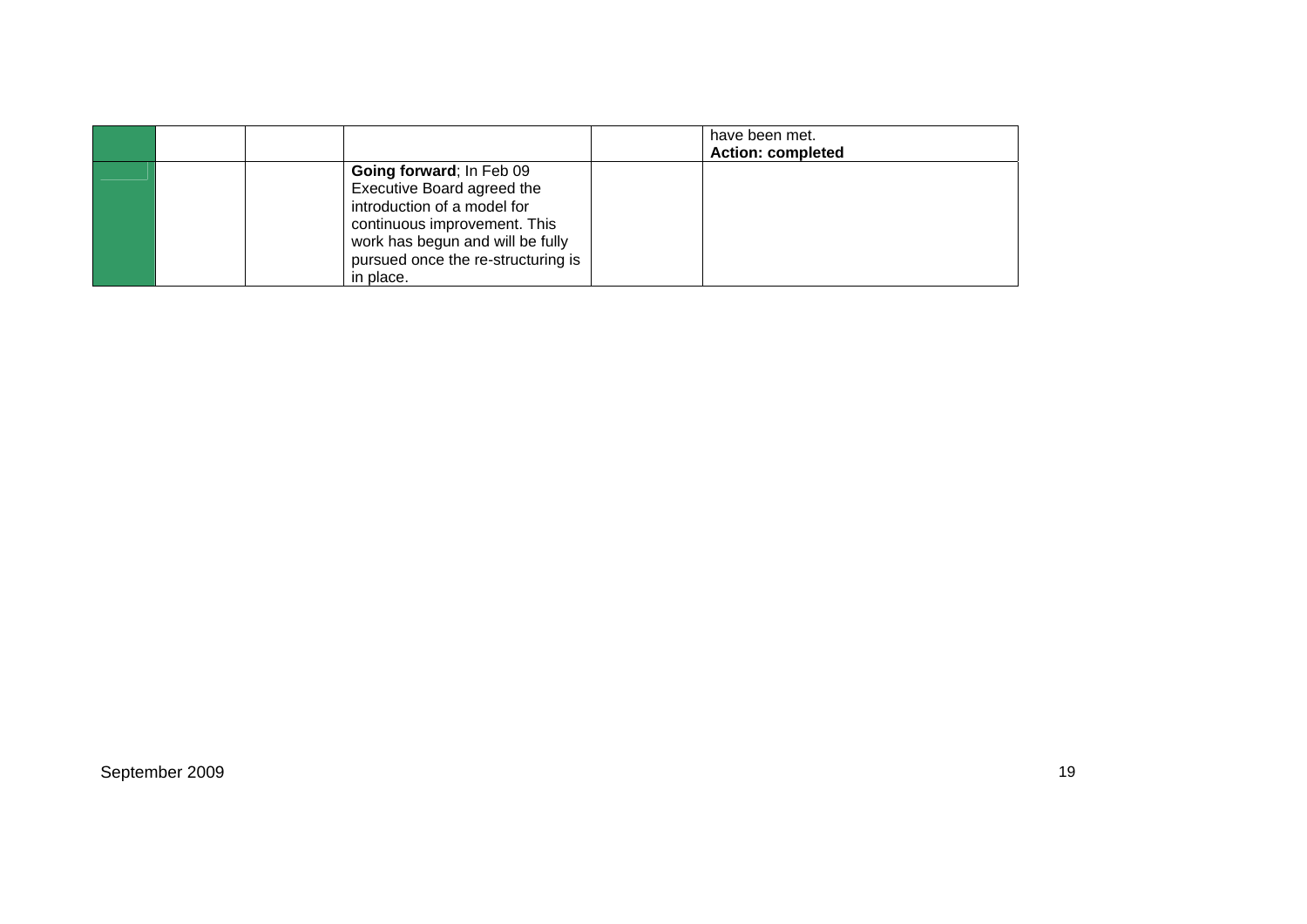| <b>RAG</b><br><b>Status</b> | <b>Action</b><br>Owner /<br><b>Action</b><br>$Co-$<br>ordinator | <b>Start Date</b> | <b>Key Milestones</b>                                                                                                                                                                                                                                                                                                        | End Date(s)                                              | <b>Progress</b>                                                                                                                                                                                                                                                                                                                                                                                                                                                                                                                                                                                                                                                                                                                                                                                                                                                                               |
|-----------------------------|-----------------------------------------------------------------|-------------------|------------------------------------------------------------------------------------------------------------------------------------------------------------------------------------------------------------------------------------------------------------------------------------------------------------------------------|----------------------------------------------------------|-----------------------------------------------------------------------------------------------------------------------------------------------------------------------------------------------------------------------------------------------------------------------------------------------------------------------------------------------------------------------------------------------------------------------------------------------------------------------------------------------------------------------------------------------------------------------------------------------------------------------------------------------------------------------------------------------------------------------------------------------------------------------------------------------------------------------------------------------------------------------------------------------|
|                             | Julie A/<br>DT                                                  | Spring 2006       | Risk management strategy<br>٠<br>review conducted.<br>Board to<br>consider<br>risk<br>regularly.<br>Risk<br>management<br>incorporated<br>contract<br>in.<br>management guide.<br>Risk management trained<br>as part of PM training.<br><b>End Point: Risk Strategy</b><br>reviewed<br>updated<br>and<br>regularly by Board. | Summer 2007<br>Spring 2007<br>Summer 2007<br>Summer 2007 | <b>Action Completed</b><br>The RM strategy was fully revised in<br>June 2008.<br>Top Ten Risks reviewed regularly by<br>Executive Board and presented to the<br>SEEDA Board at every meeting.<br>A<br>revised Risk template was signed off by<br>SEEDA Board in July 2008.<br>Full<br>updated<br>guidance<br>for<br>٠<br>contract/project risk management is<br>available on the intranet and via the<br>project management training material.<br>All project managers receive training on<br>risk management<br>The risk strategy is regularly reviewed<br>by Audit Committee e.g. April 09.<br>Information Risk and Data Handling are<br>incorporated in the new Strategy and<br>supporting process, to assure AO that<br>this risk, specifically, is being managed.<br>MSP (the new approach to Programme<br>and Project Management) also includes<br>additional training on Management of |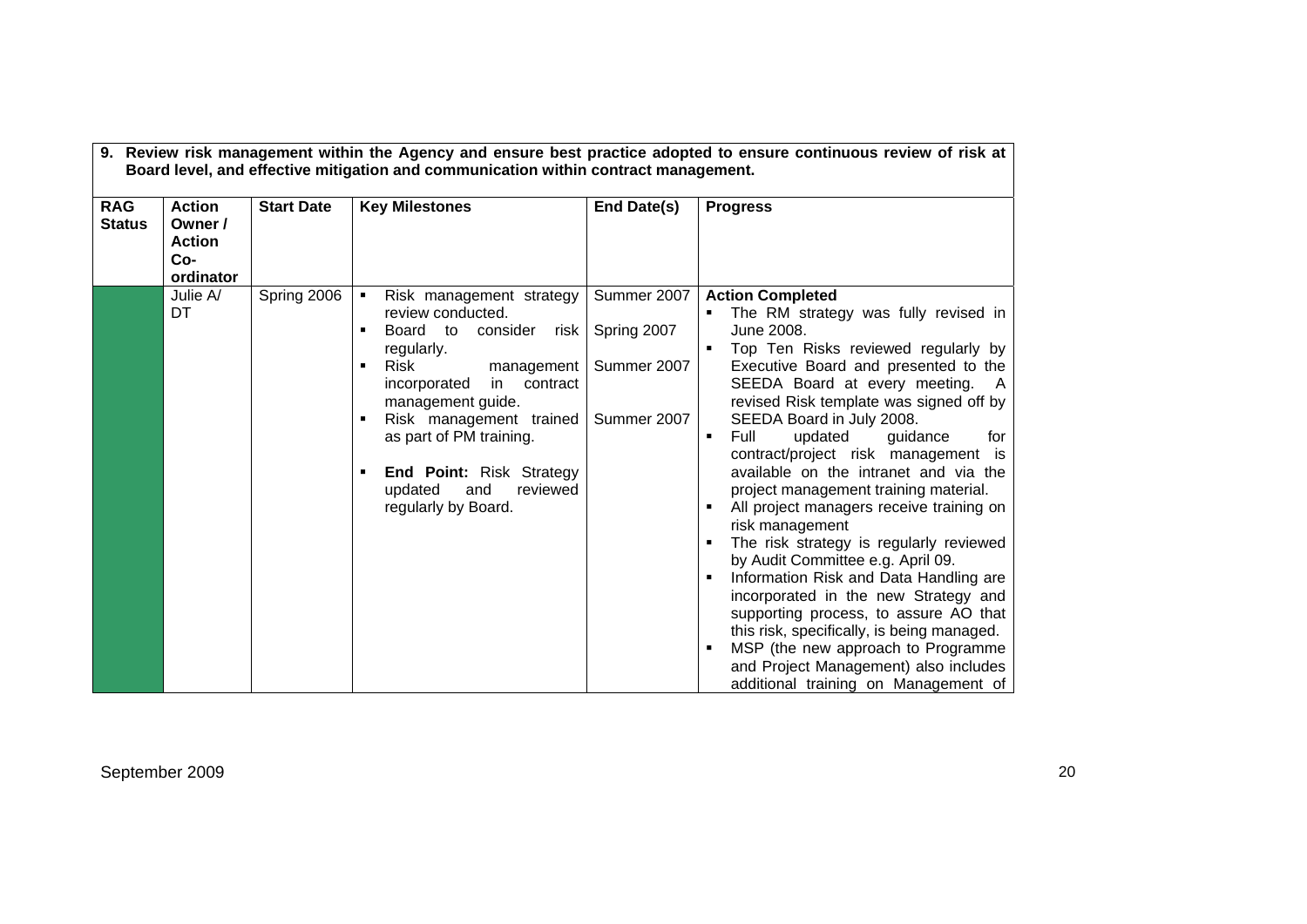|                                  | Risk.<br>Executive Board workshop<br>December 2009, before full roll-out. |
|----------------------------------|---------------------------------------------------------------------------|
| <b>Going forward</b> ; Executive |                                                                           |
| Board to set organisational risk |                                                                           |
| appetite (Dec 09). MoR roll-out  |                                                                           |
| to new agency follows (training  |                                                                           |
| courses, guidance & tools        |                                                                           |
| prepared). Embed Spring 10.      |                                                                           |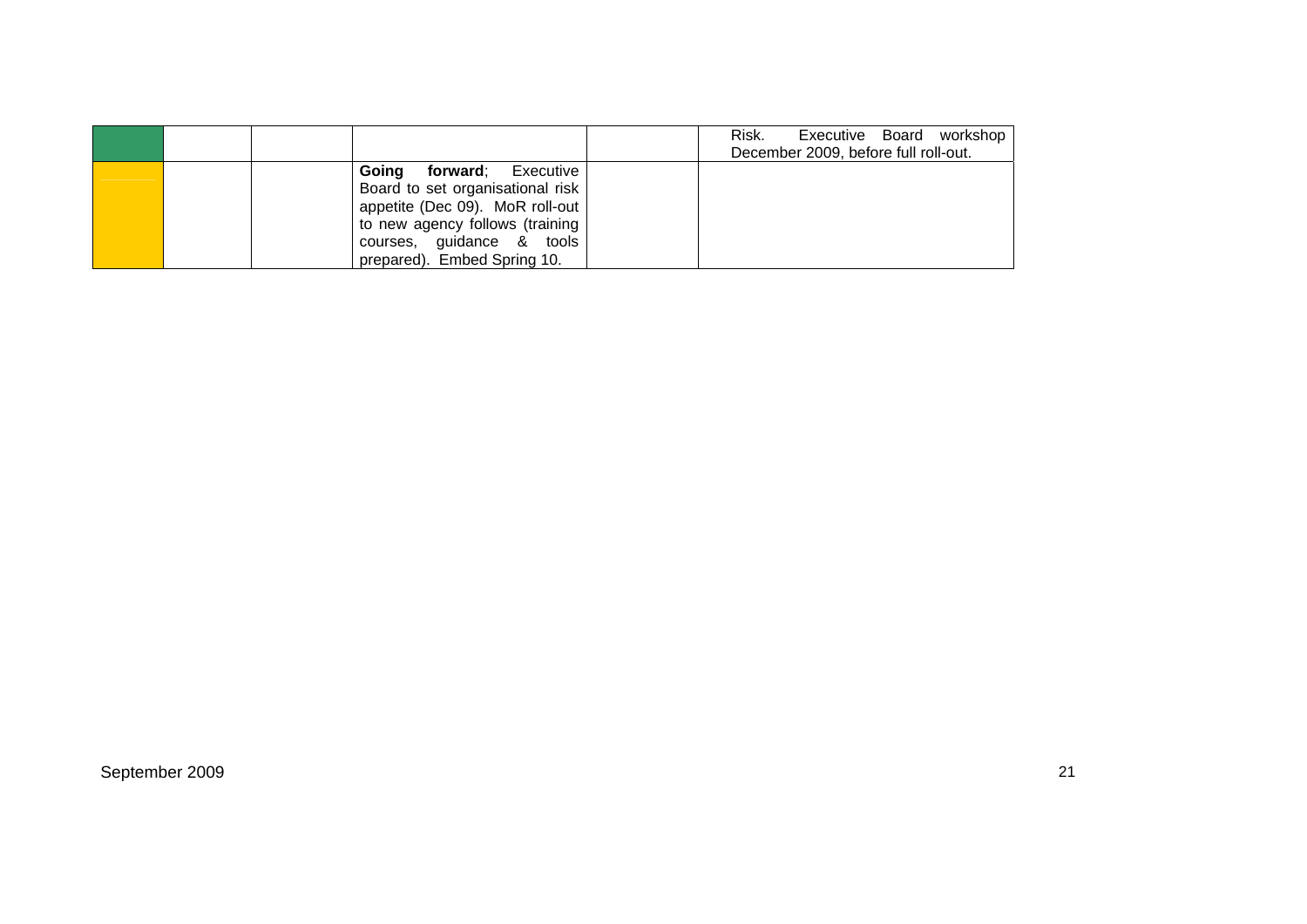|                             | 10. Contracts fit for purpose to deliver the new 2006/2016 RES. |                   |                                                                                                                                                                                                                                                                         |                                                                         |                                                                                                                                                                                                                                                                                                                                                                                                                                                              |  |
|-----------------------------|-----------------------------------------------------------------|-------------------|-------------------------------------------------------------------------------------------------------------------------------------------------------------------------------------------------------------------------------------------------------------------------|-------------------------------------------------------------------------|--------------------------------------------------------------------------------------------------------------------------------------------------------------------------------------------------------------------------------------------------------------------------------------------------------------------------------------------------------------------------------------------------------------------------------------------------------------|--|
| <b>RAG</b><br><b>Status</b> | <b>Action</b><br>Owner /<br><b>Action</b><br>$Co-$<br>ordinator | <b>Start Date</b> | <b>Key Milestones</b>                                                                                                                                                                                                                                                   | End Date(s)                                                             | <b>Progress</b>                                                                                                                                                                                                                                                                                                                                                                                                                                              |  |
|                             | Julie A<br>DT                                                   | Summer<br>2006    | LEAN group agree contract<br>actions.<br>Actions agreed by CIB.<br>New contracts designed and<br>agreed by CIB.<br>Staff have contract training.<br>New contracts in use.<br><b>End Point:</b> New contracts in use<br>with positive comments through<br>staff surveys. | Summer 2006<br>Autumn 2006<br>Spring 2007<br>Summer 2007<br>Summer 2007 | <b>Action completed</b><br>New contracts have been designed, staff<br>training undertaken and the contracts are in<br>use throughout the agency.<br>These actions were completed in 2007.<br>Since then<br>all central contract templates have<br>regularly been reviewed and up-<br>dated to reflect legislative<br>- &<br>regulatory requirements e.g.<br>on<br>Information Security, and<br>a central register of<br>tendered<br>contracts is maintained. |  |
|                             |                                                                 |                   | Going forward; Fit for Future to<br>reconsider future of Procurement<br>in the new agency.                                                                                                                                                                              |                                                                         |                                                                                                                                                                                                                                                                                                                                                                                                                                                              |  |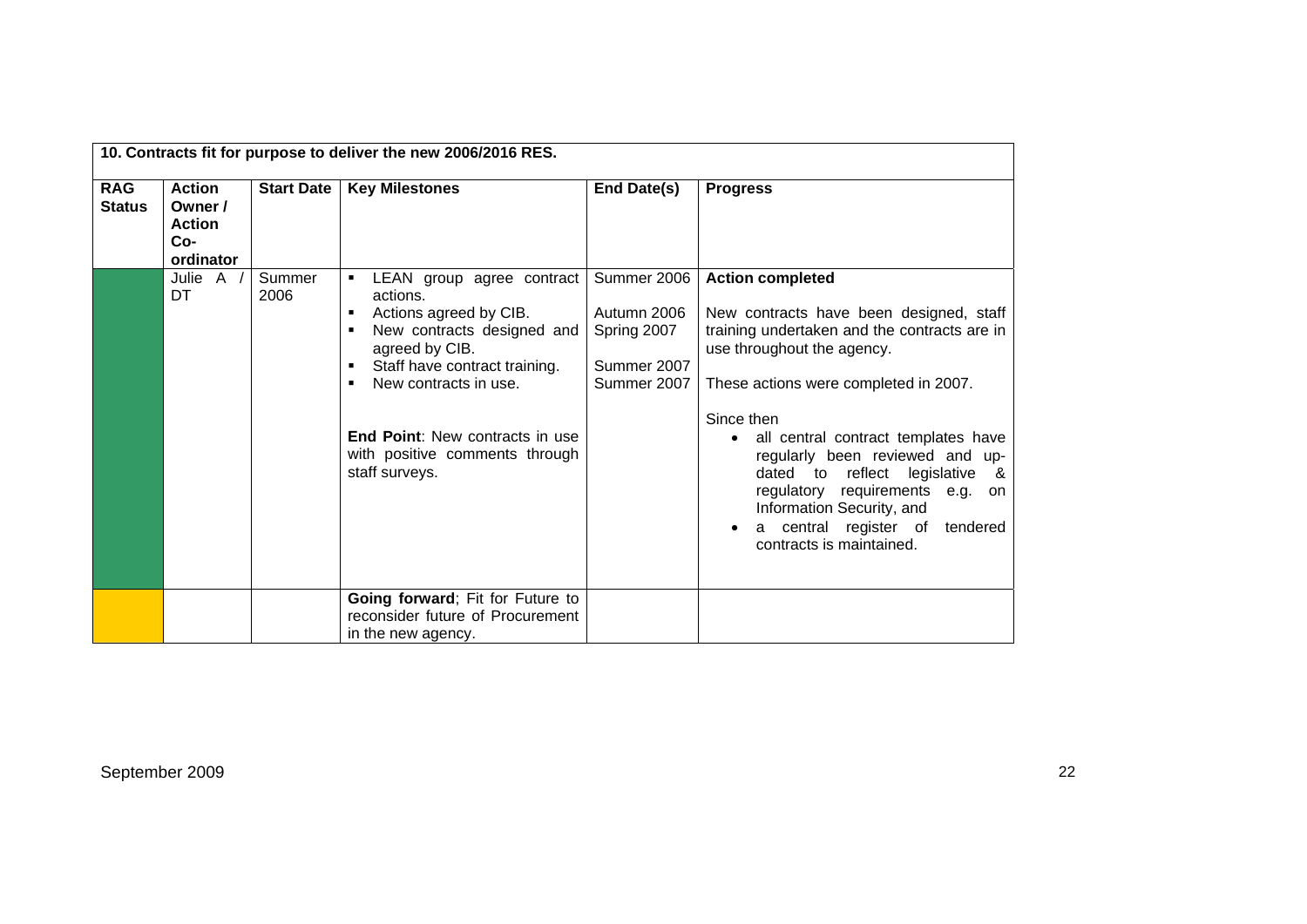|                             | 11. Have a single reference for Governance issues and formal SEEDA induction process for Board members. |                   |                                                                                                                                                                              |                            |                                                                                                                                                                                                                                                                                                                                                                                                                                                                                                                                                                                                                                     |  |  |
|-----------------------------|---------------------------------------------------------------------------------------------------------|-------------------|------------------------------------------------------------------------------------------------------------------------------------------------------------------------------|----------------------------|-------------------------------------------------------------------------------------------------------------------------------------------------------------------------------------------------------------------------------------------------------------------------------------------------------------------------------------------------------------------------------------------------------------------------------------------------------------------------------------------------------------------------------------------------------------------------------------------------------------------------------------|--|--|
| <b>RAG</b><br><b>Status</b> | <b>Action</b><br>$\prime$<br>Owner<br><b>Action</b><br>Co-<br>ordinator                                 | <b>Start Date</b> | <b>Key Milestones</b>                                                                                                                                                        | End Date(s)                | <b>Progress</b>                                                                                                                                                                                                                                                                                                                                                                                                                                                                                                                                                                                                                     |  |  |
|                             | Julie $A /$<br>DG                                                                                       | Winter<br>2006    | New Board pack developed.<br>٠<br>Governance issues housed<br>٠<br>centrally on system and in<br>paper format.<br><b>Completed:</b> New pack being<br>used by Board members. | Summer 2007<br>Summer 2007 | <b>Action completed</b><br>A new pack has been developed, trialled<br>with new Board members and subsequently<br>extended. The pack includes a section on<br>Governance issues. The new pack is now<br>being used by all Board members.<br>Induction has been reissued most recently<br>with four new Board members.<br>In terms of wider governance, the new<br>Regional Framework, including<br>the  <br>Regional Partnership Board and its sub-<br>committees, is in place.<br>A report on internal committees and<br>governance led to Executive<br>Board<br>endorsing internal changes to the agency's<br>committee structure. |  |  |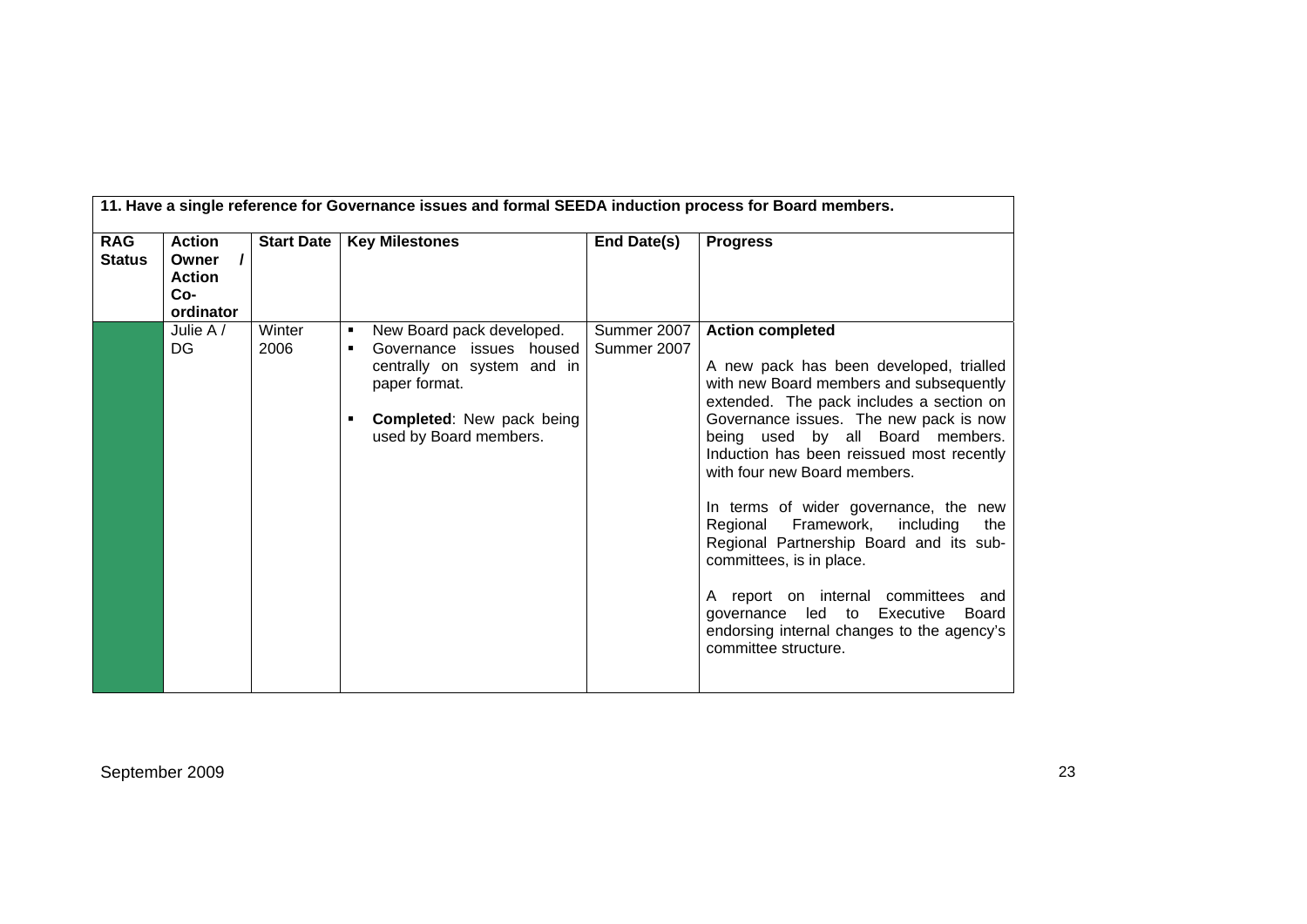|  | Going forward; New Audit<br>Committee Chair takes up post in<br>December 2009.<br>Pursue<br>governance agenda<br>once in<br>place. |  |
|--|------------------------------------------------------------------------------------------------------------------------------------|--|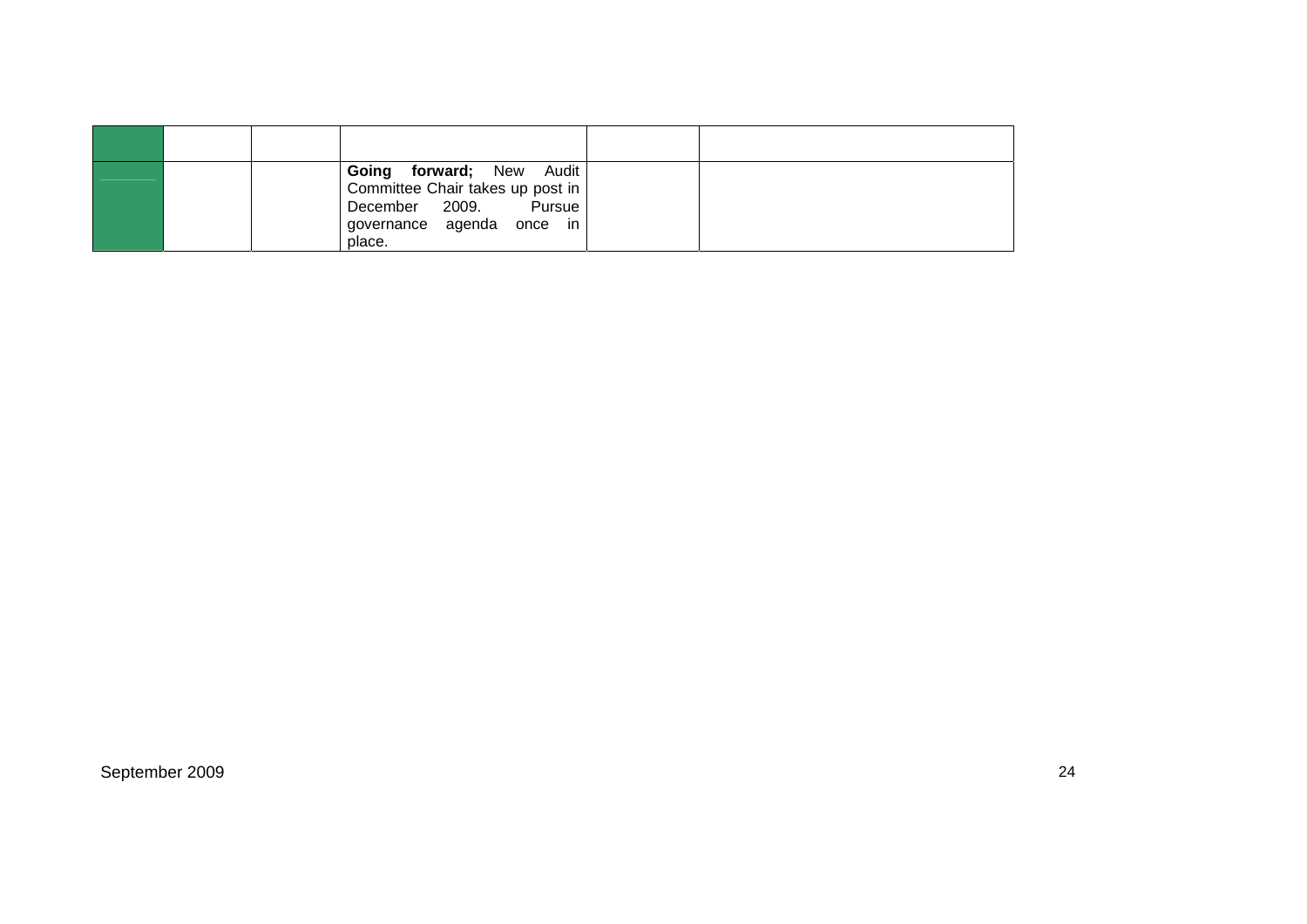**Area for improvement: Increase and better monitor effectiveness and impact of RDA actions and develop a more transparent investment process, improving communication and consultation with partners. Objectives: a) Cohesive, robust and inclusive business engagement across the region to support enterprises in achieving RES ambitions. b) Improved partnership working on common agendas, with strengthened links. c) SEEDA to be an exemplar on Sustainability and Equality & Diversity issues both as an organisation** 

### **Overall Assessment**

#### •**Monitoring effectiveness and impact**

The organisation regularly tracks achievement against target, at a Corporate as well as a Programme level. Outturn is reviewed at Operations Committee monthly (formerly every fortnight) and reported to Board on a quarterly basis, with a comprehensive half-year review. A Corporate Scorecard has been in use since January 08, reviewed regularly at Executive Board, Directors Group and SEEDA Board. The agency has conducted Impact Evaluation of 81% of all agency spend from 2002/03 to 2006/07. Further work was commissioned from PWC to provide points of comparison. The results of the Impact Evaluation exercise fed into and informed the strategic decision making during reprioritisation of agency focus and activity in response to changing economic circumstances, with discussion at SEEDA Board Strategy Awayday and at Executive Board.

#### •**Business Engagement**

SEEDA's communicates with business via a number of routes

- with and through Business Representative Organisations (BROs) as the voice of business

**and promoting best practice across the region.** 

- through Sub-regional Partnerships, which include representatives from business, Local Authorities and other stakeholders
- through the Investor Development Programme,
- through its business support programmes, particularly Business Link,
- through the Corporate Cabinet, at which large corporate engage with the wider agenda.

Engagement takes place on a bilateral basis and through various forums in the region.

In 2008 SEEDA set up the South East Business Support Advisory Board (SEBSAB) to provide oversight of business support simplification in the South East and, as an additional responsibility, take an overview of the Business Link procurement exercise. The Board is chaired an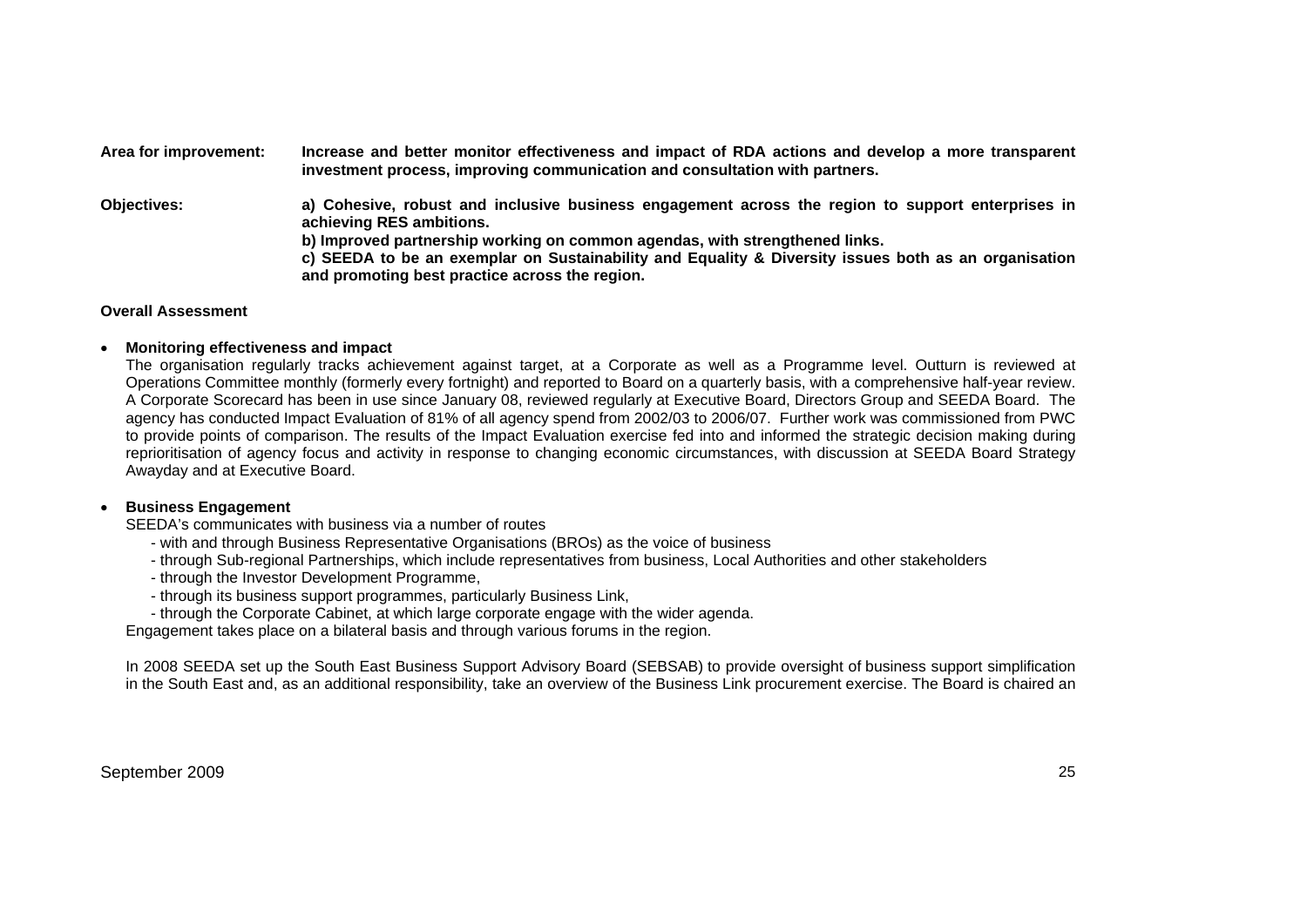independent business person (who is also a SEEDA non executive Board member) and draws its membership from Local Authorities; Higher Education Institutions; Business Representative Organisations; Further Education Colleges and Training Providers; Business Link. SEBSAB has successfully overseen the Business Support Simplification Transition Plan for the South East and its members played an important part in the selection of the new Business Link provider. The group will continue during the Transition Phase until 31st March 2010, helping SEEDA shape the new service. SEEDA is committed to continued engagement with SEBSAB and South East Business (SEBUS). an independent forum managed/run by the Business Representative Organisations (CBI; IOD; CoC; FSB; EEF; ICAEW), on the on-going monitoring and service development of Business Link beyond 1st April 2010.

The Investor Development Programme enables SEEDA to engage with regionally strategic businesses. This has proved particularly effective in the current economic climate , in particular working closely with the Continuing Employment Support Service, establishing Task Forces (e.g. Ford, Linde, Parker Pens) to safeguard jobs and initiate job matching activity.). SEEDA also has indirect contract with businesses through the business support services such as Business Link; Innovation and Growth Teams; Sector Consortia; MAS; etc.

In addition, [thirteen] Sub-Regional Partnerships represent business to both SEEDA and local authorities. Businesses feed into the partnerships to contribute business opinion, which impacts on SEEDA policy and development of its projects and programmes. The Partnerships disseminate economical/labour force intelligence on a monthly basis.

SEEDA's Economic Research Team draws together a monthly intelligence report which is circulated to SEBSAB and other stakeholders and partners. Our Business Link Providers also manage a programme of Business Insights (over 5,000 businesses interviewed pa in 3 waves looking at trend information and focusing on specific issues or hot topics). The information and news gathered feed into SEEDA policy and development of its projects and programmes.

#### • **Improved partnership working**

SEEDA lead changes to the Regional framework, which has resulted in closer, more consistent partnership working with Local Authority partners, with a business/economic focus. The Regional sub-committee system has identified and advanced common agendas in Regional transport, housing, skills and the economy

 In addition, since June 2008 SEEDA has been working with the 74 local authorities, other funders and delivery bodies to build a complete picture of all the business support in the region. A key next step is the development of 'transition plans' to ensure an effective alignment of current services with the new products. There are around 90 SEEDA services and over 200 local authority funded services that will need to migrate to the new Solutions for Business portfolio. The collaboration is through face to face meetings; workshops and the development of regional specific guidelines for LA colleagues etc. See SEBSAB above.

#### September 2009 26 and 2009 26 and 2009 26 and 2009 26 and 2009 26 and 2009 26 and 2009 26 and 2009 26 and 2009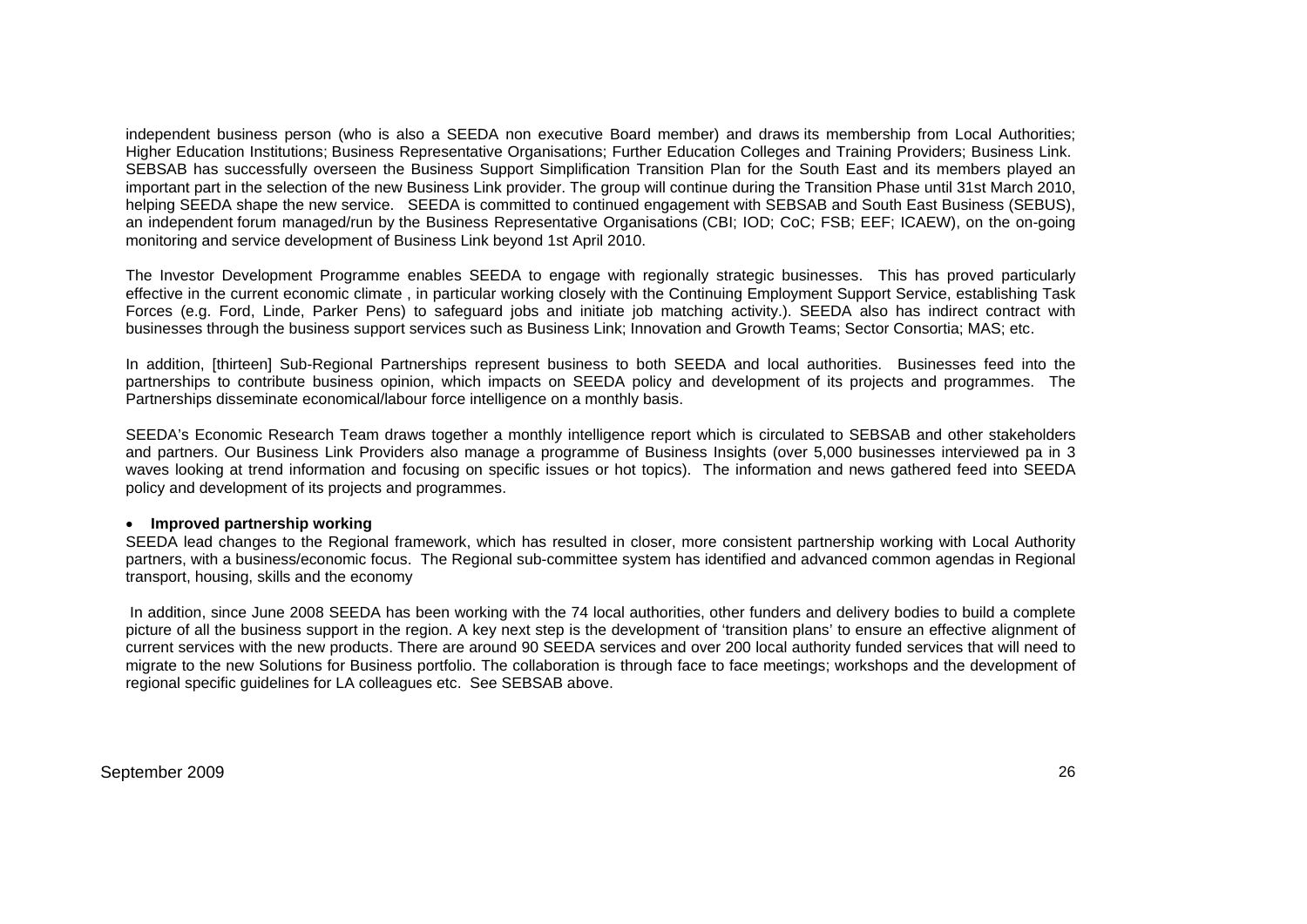SEEDA's Economic Research team is leading work with LAs on development of Local Economic Assessments, incorporating data and intelligence from Sub-regional Partnerships, SEBSAB, commissioned research and ONS

# • **Sustainability**

SEEDA has achieved ISO14001 accreditation.

Sustainability Advisors have been integrated within the Business Link Service since 2008. Sustainability and resource efficiency will continue to form a key part of the Business Link IDB service.

#### •**Equality and Diversity-**

Leading the way internally, with key service providers and in its policy work, SEEDA has made full use of its Equality and Diversity panel of experts. For example, we are more than half way through fully embedding equality and diversity principles and training in all of its enterprise and business support work. SEEDA specific actions include;

- Producing an inclusive Enterprise Strategy and action plan, underpinned by equality and diversity principles and aimed at influencing delivery of business support
- Arranging Equality Impact Assessment (EIA) training for SEEDA people as well as new service providers, like BL.
- Ensuring the equality impact assessment of BSSP implementation plans
- SEEDA ran an Equality and Diversity Training day for the Sector Consortia on 3 July 2008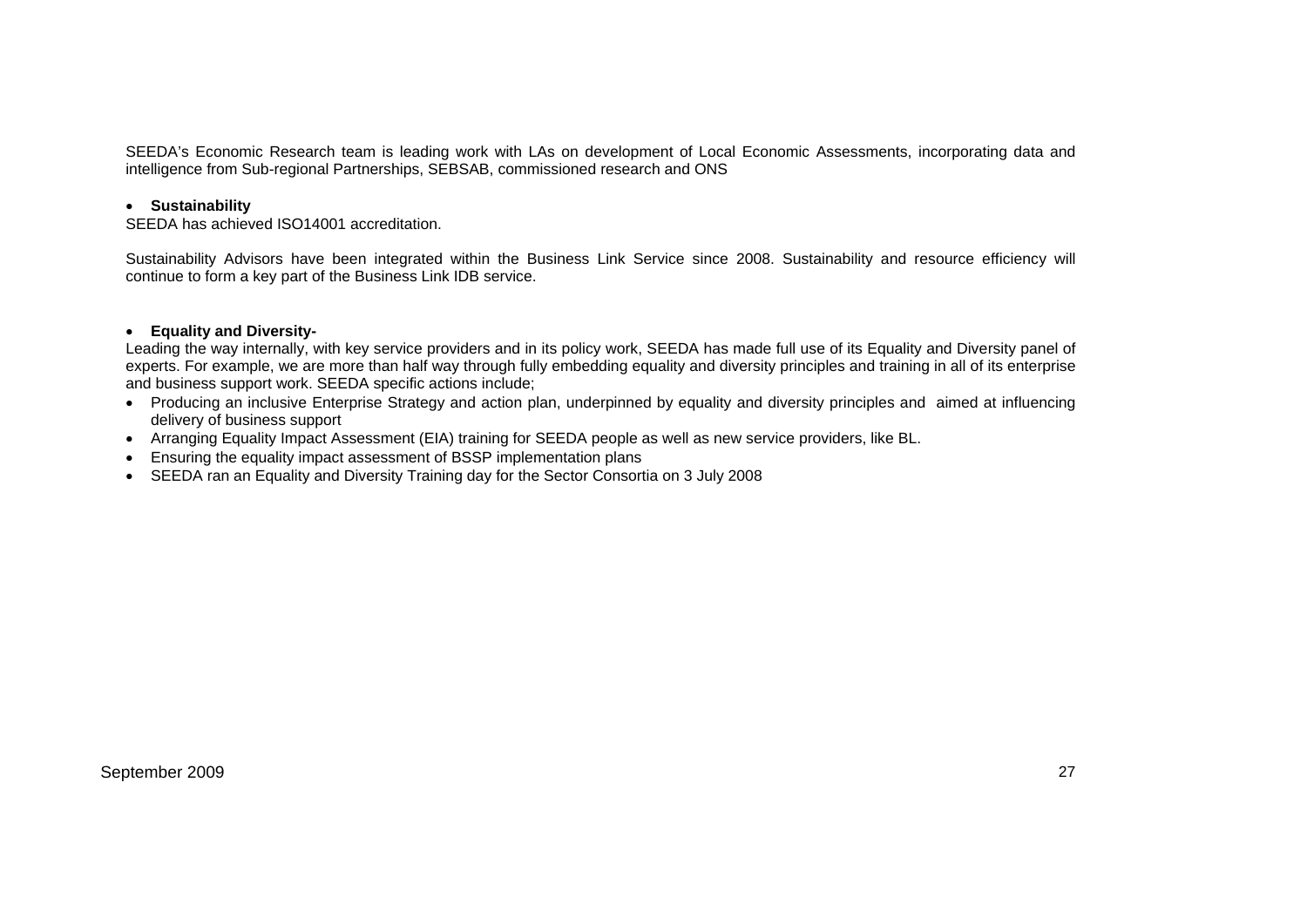| <b>Specific Actions</b> |  |
|-------------------------|--|
|-------------------------|--|

|                             | 12. Continue simplification work of business support across Agency, applying where possible to all other agency's<br>programmes. |                   |                                                                                                                                                                                   |                            |                                                                                                                                                                                                                                                                                                                                                                                                       |  |
|-----------------------------|----------------------------------------------------------------------------------------------------------------------------------|-------------------|-----------------------------------------------------------------------------------------------------------------------------------------------------------------------------------|----------------------------|-------------------------------------------------------------------------------------------------------------------------------------------------------------------------------------------------------------------------------------------------------------------------------------------------------------------------------------------------------------------------------------------------------|--|
| <b>RAG</b><br><b>Status</b> | <b>Action</b><br>Owner<br>I<br><b>Action</b><br>Co-<br>ordinator                                                                 | <b>Start Date</b> | <b>Key Milestones</b>                                                                                                                                                             | End Date(s)                | <b>Progress</b>                                                                                                                                                                                                                                                                                                                                                                                       |  |
|                             | JA / PB                                                                                                                          | Spring<br>2006    | <b>Business</b><br>support<br>simplification<br>initiative<br>-in<br>progress.<br>Issue Scope and Principles<br>Paper underpinning Business<br>Support Strategy by Early<br>2008. | Spring 2006<br>Autumn 2007 | Selected BSSP products to be delivered by<br>new Innovation and Growth Teams, sub-<br>regionally, from 1/4/09. Six out of the eight<br>proposed teams now established.<br>Action: completed.<br>Consultation September 08 - presentation<br>of feedback from consultation May 09.<br>Given the economic climate/NINJ, a<br>separate strategy was not developed.                                       |  |
|                             |                                                                                                                                  |                   | Set up regional Management<br>Transition Board by end<br>March 2008.<br>Submit regional transition<br>$\bullet$<br>plan by end April 2008.                                        | February<br>2008           | SEEDA established SEBSAB in 2008 to<br>oversee business support simplification in<br>the South East.<br>The SE Regional Transition Plan was<br>endorsed by SEBSAB and agreed by the<br>national Transition Management Board<br>(TMB). SEEDA and the South East have<br>maintained a green rating (on a traffic light<br>system) on the whole plan. The log of<br>services is constantly monitored and |  |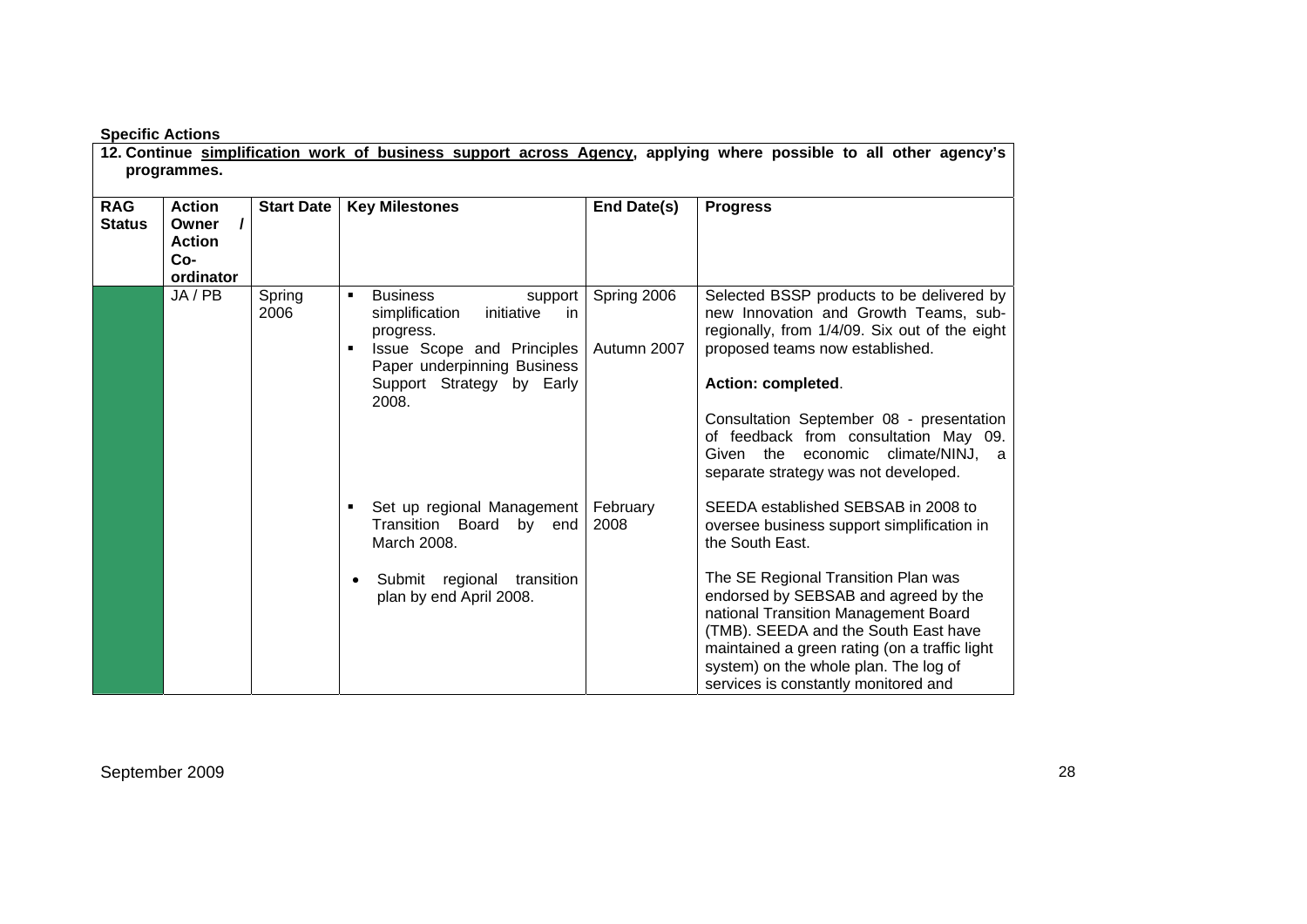|  | Develop<br>with<br>partners<br>regional<br>strategy<br>simplification of non-agency<br>funding programmes.                                                                                                                                                          | progress is reported to SEBSAB on a<br>quarterly basis. SEEDA also reports<br>progress against the plan to the TMB every<br>alternative month via a Regional Highlight<br>Report noting progress against milestones,<br>identifying regional issues and risks. TMB<br>review the submissions bi-monthly.<br>For SEEDA funded programmes SEEDA<br>mapped aligned and migrated the current<br>portfolio of support services to the new<br>Solutions for Business products & branding.<br>a<br>Full alignment is expected by April 2010.<br>for<br>For non-agency funded services we have<br>raised awareness; mapped the business<br>support and facilitated the alignment and<br>migration of services to the new portfolio<br>through the provision of regionally defined<br>guidance; 1-2-1 support from Area Teams<br>and a series of implementation workshops. |
|--|---------------------------------------------------------------------------------------------------------------------------------------------------------------------------------------------------------------------------------------------------------------------|-------------------------------------------------------------------------------------------------------------------------------------------------------------------------------------------------------------------------------------------------------------------------------------------------------------------------------------------------------------------------------------------------------------------------------------------------------------------------------------------------------------------------------------------------------------------------------------------------------------------------------------------------------------------------------------------------------------------------------------------------------------------------------------------------------------------------------------------------------------------|
|  | Going<br>forward; SEEDA<br>continue to direct business and<br>partners to the BSSP products.<br>Recent<br>discussions<br>Government on regional<br>strategies could facilitate<br>streamlining of the very complex<br>provision of skills support to<br>businesses. | will<br>with<br>skills<br>the                                                                                                                                                                                                                                                                                                                                                                                                                                                                                                                                                                                                                                                                                                                                                                                                                                     |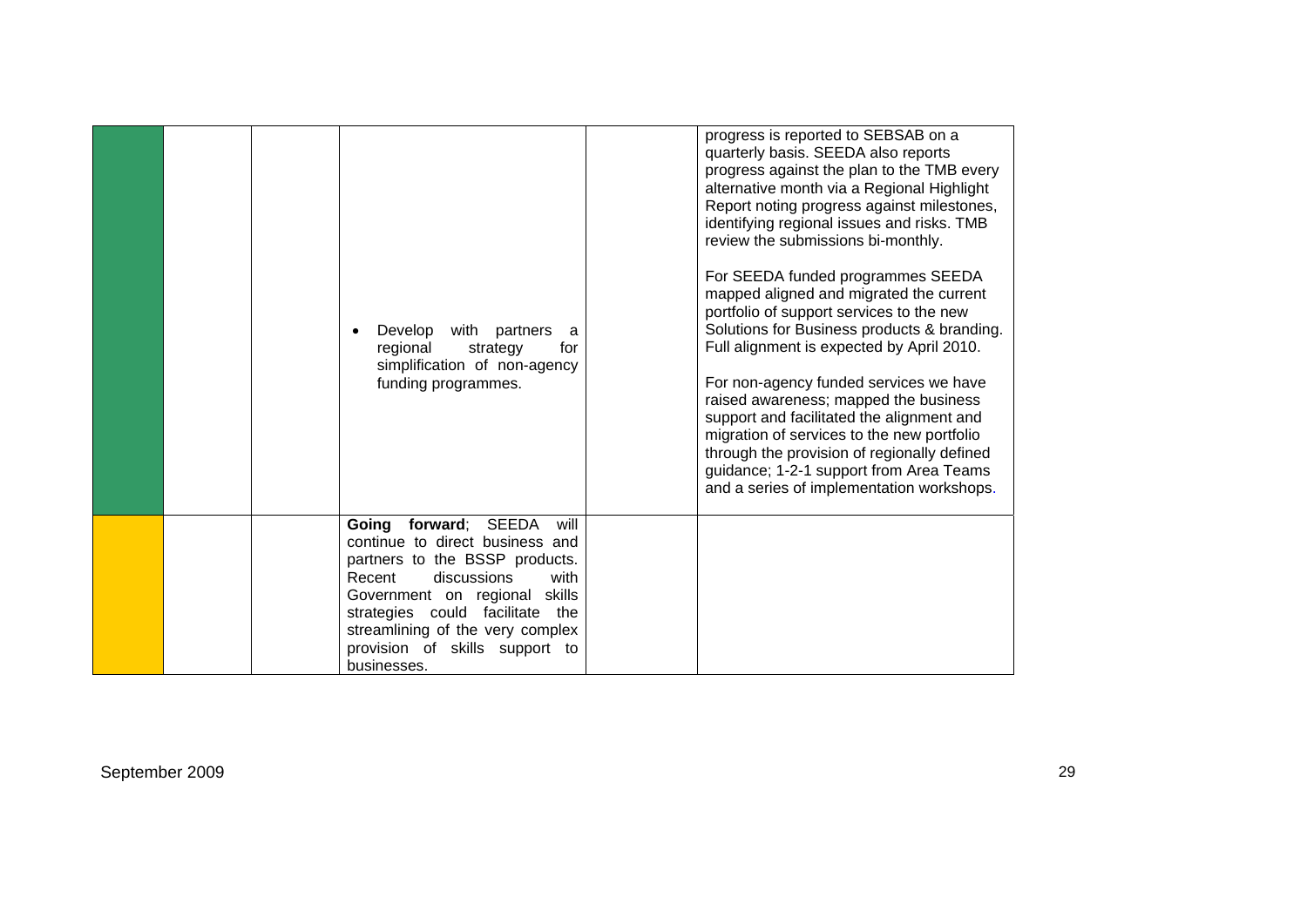|                             | 13. Continue to implement SEEDA's business engagement strategy for improving business engagement. |                   |                                                      |                |                                                                                                                                                                                                                                                                                                                                                                                                                                                                                                                                                                                                                                                                                                                                                                                               |  |  |
|-----------------------------|---------------------------------------------------------------------------------------------------|-------------------|------------------------------------------------------|----------------|-----------------------------------------------------------------------------------------------------------------------------------------------------------------------------------------------------------------------------------------------------------------------------------------------------------------------------------------------------------------------------------------------------------------------------------------------------------------------------------------------------------------------------------------------------------------------------------------------------------------------------------------------------------------------------------------------------------------------------------------------------------------------------------------------|--|--|
| <b>RAG</b><br><b>Status</b> | <b>Action</b><br>$\prime$<br>Owner<br><b>Action</b><br>Co-<br>ordinator                           | <b>Start Date</b> | <b>Key Milestones</b>                                | End Date(s)    | <b>Progress</b>                                                                                                                                                                                                                                                                                                                                                                                                                                                                                                                                                                                                                                                                                                                                                                               |  |  |
|                             | JP / JK /<br>GA                                                                                   | Summer<br>2006    | Link<br><b>Business</b><br>contracts<br>٠<br>signed. | Spring 2007    | Completed.<br>Business Link Contracts with current (6)<br>providers and Skills South East signed.<br>Contracts in place until 31 March 2010.<br>Procurement of new (single) provider<br>completed and<br>contract negotiations<br>currently underway for new contract from 1<br>April 2010. The tender exercise for new<br>contract comprised significant regional<br>consultation (with partners and businesses),<br>a review of the current service along with<br>the establishment of the Business Advisory<br>Panel who oversaw the process, and who<br>will continue to review the transition to the<br>new provider. Such a Panel was unique<br>across the RDA network, bringing business<br>representation and the voice of businesses<br>to the heart of service and its procurement. |  |  |
|                             |                                                                                                   |                   | Business South East profile<br>rose within region.   | Summer<br>2007 | The last meeting of Business South East<br>was in June 2007. Arrangements have now                                                                                                                                                                                                                                                                                                                                                                                                                                                                                                                                                                                                                                                                                                            |  |  |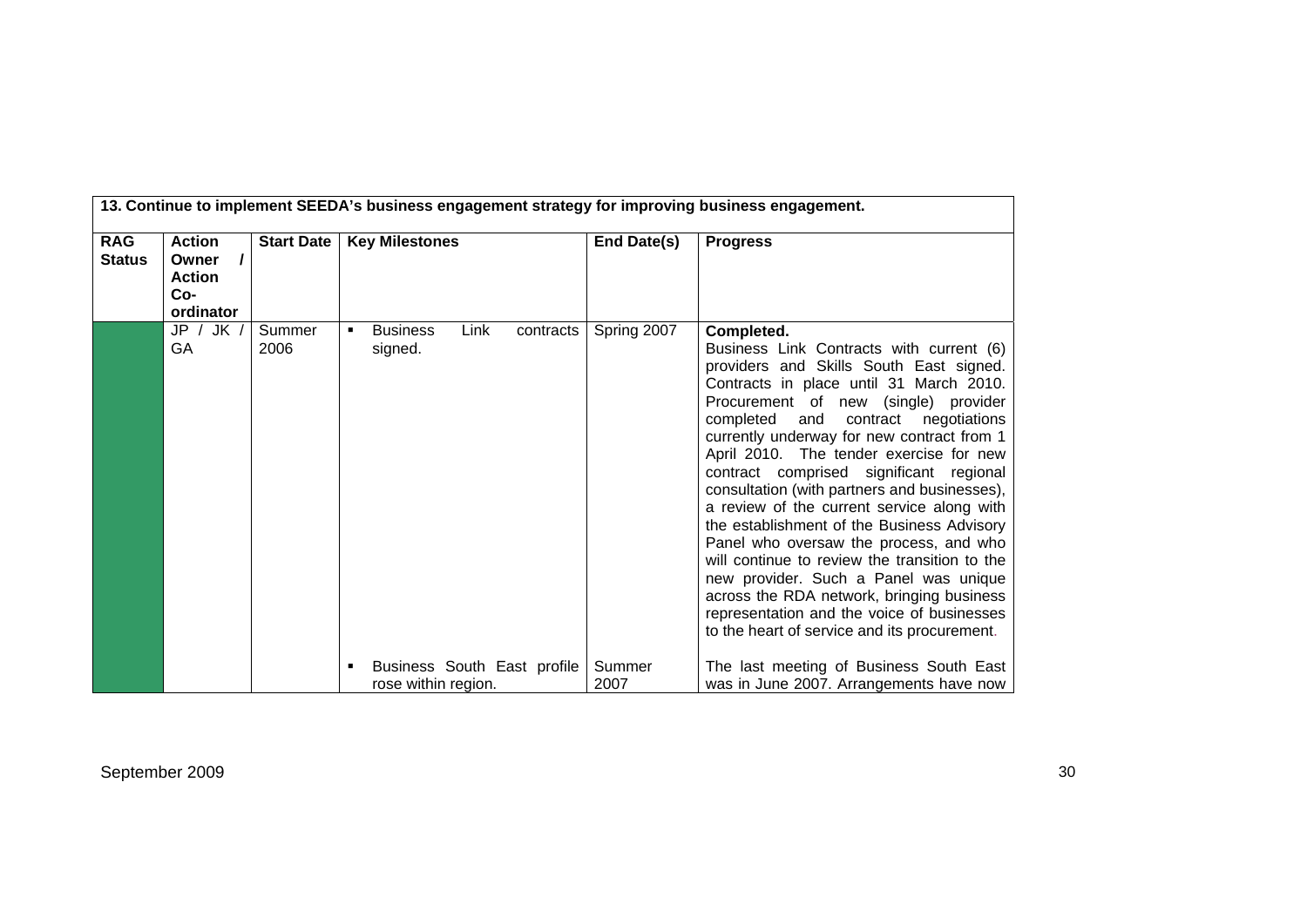|  |                                                         |             | been superceded by SEBSAB and SEBUS                                                                                                                                                                                                                                                                                                                                                              |
|--|---------------------------------------------------------|-------------|--------------------------------------------------------------------------------------------------------------------------------------------------------------------------------------------------------------------------------------------------------------------------------------------------------------------------------------------------------------------------------------------------|
|  | <b>SEERA</b><br>Applicable<br>recommendations actioned. | Winter 2007 | All have now been taken forward, excepting<br>the key recommendation, to prepare a<br>regional business support strategy. A<br>'Scope and Principles' paper was issued,<br>but this was overtaken by the economic<br>downturn.                                                                                                                                                                   |
|  | Implementation of Women's<br>Enterprise Strategy.       | Winter 2007 | The Women's Enterprise Strategy has been<br>implemented and its key priorities (e.g.<br>access to finance, advocacy etc) delivered<br>& embedded across the region. The<br>Women's Enterprise regional steering group<br>guided delivery of the strategy and its<br>legacy has been secured by embedding an<br>Inclusive enterprise action plan embedded<br>in the delivery of business support. |
|  |                                                         |             | The 10,000 new women owned businesses<br>target set by the strategy and increasing<br>numbers of women accessing business<br>support through Blinks have been met. Very<br>good rates of female customer satisfaction<br>have been reported by Business Links.                                                                                                                                   |
|  | Consortia<br>Sector                                     |             |                                                                                                                                                                                                                                                                                                                                                                                                  |
|  | implementation continued with                           |             | Framework for joint SEEDA/Consortia                                                                                                                                                                                                                                                                                                                                                              |
|  | good business feedback.                                 |             | activities agreed Dec 2006 and 3 year plans<br>for each Sector approved and implemented.                                                                                                                                                                                                                                                                                                         |
|  | End Point: Stakeholder survey                           |             |                                                                                                                                                                                                                                                                                                                                                                                                  |
|  | increased<br>business<br>shows                          |             | Stakeholder Survey planned for November                                                                                                                                                                                                                                                                                                                                                          |
|  | engagement.                                             |             | 2009.                                                                                                                                                                                                                                                                                                                                                                                            |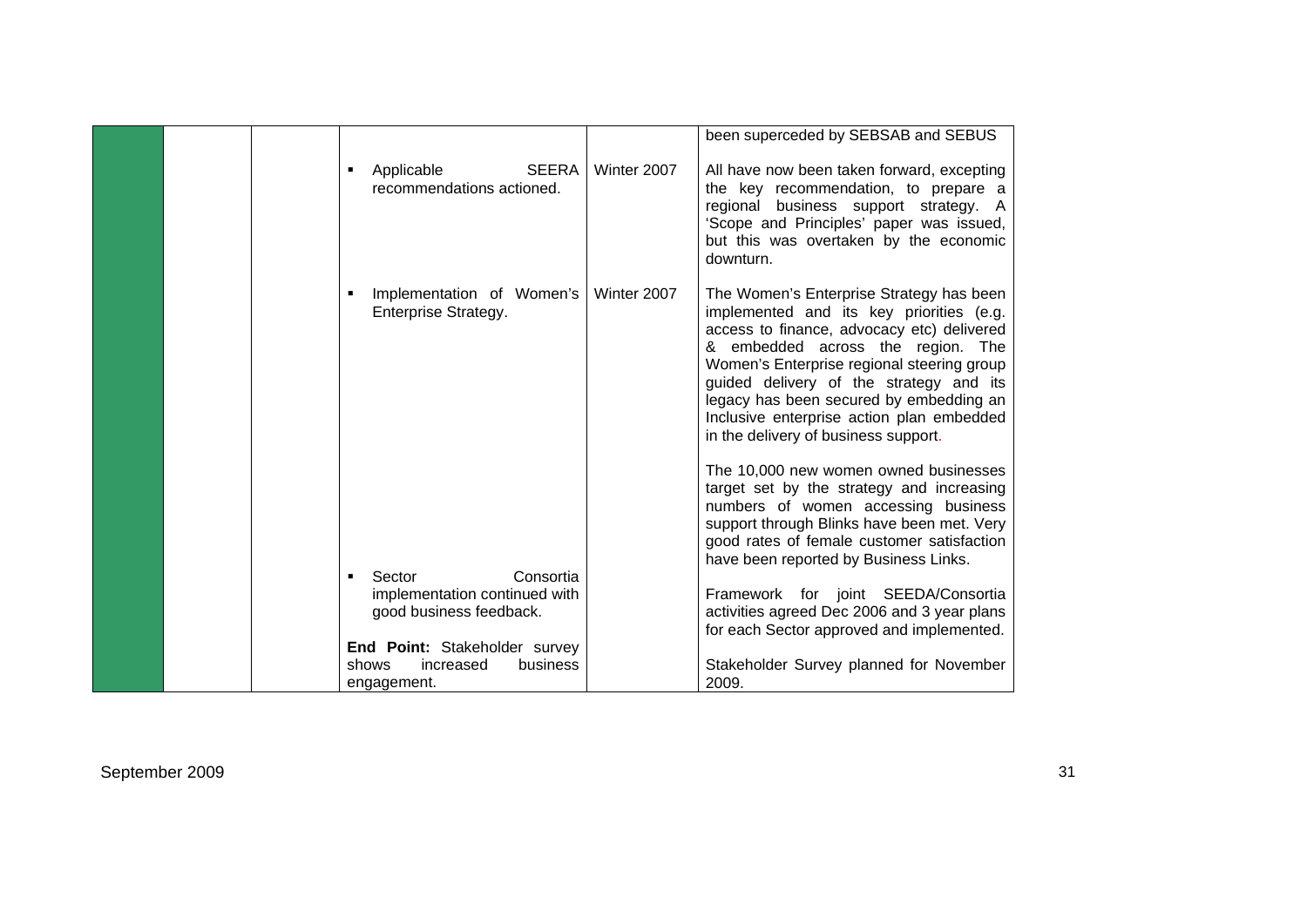|  | <b>Going forward</b> ; Fit for Future has |  |
|--|-------------------------------------------|--|
|  | re-organised and re-focussed              |  |
|  | SEEDA effort on to high impact;           |  |
|  | transformational activity while           |  |
|  | continuing to support others to           |  |
|  | deliver those elements not core to        |  |
|  | the new agency; through using             |  |
|  | mainstream SEEDA programmes.              |  |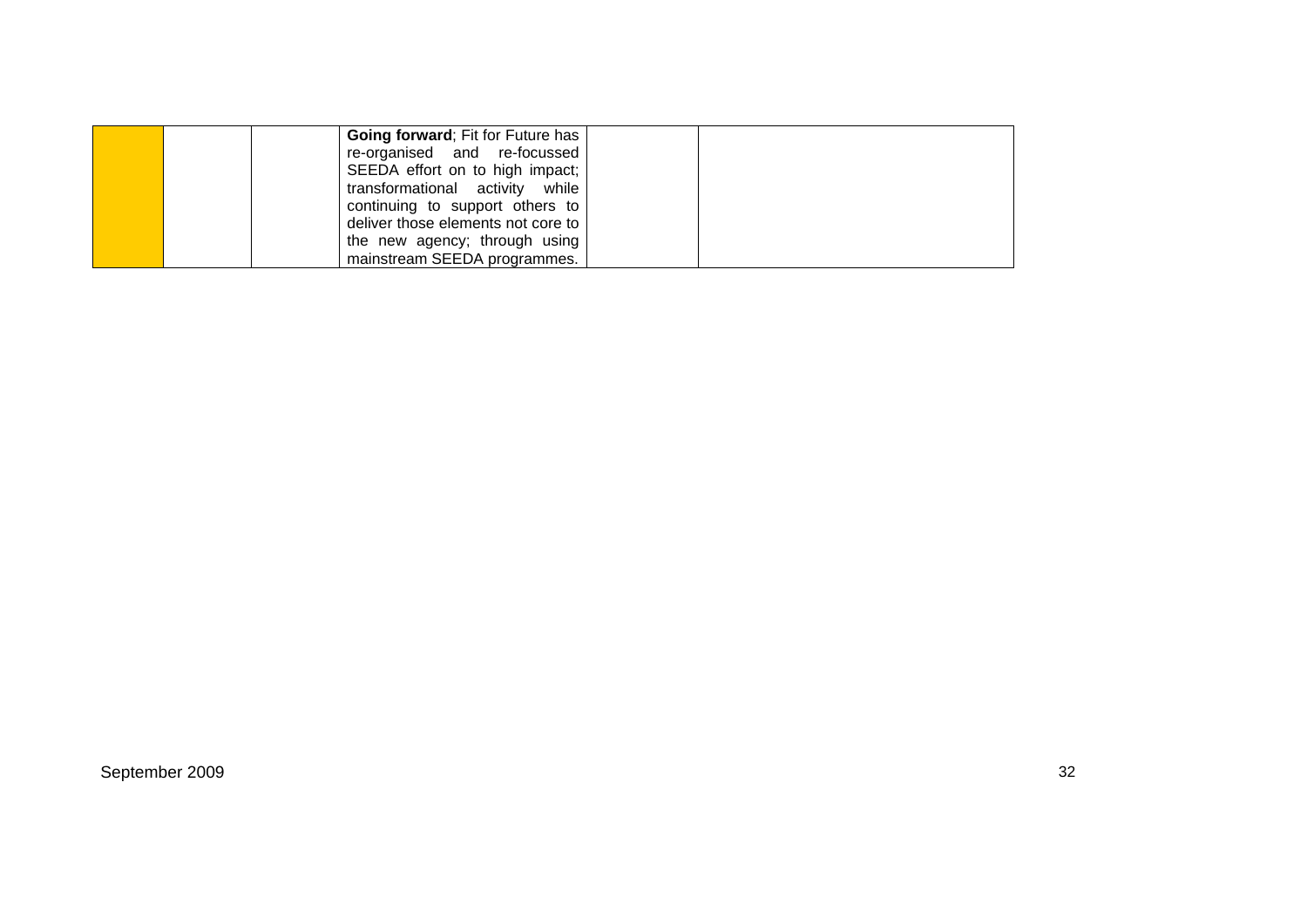|                             | 14. More focus on Innovation lead role                                    |                   |                                                                                                  |             |                                                                                                                                                                                                                                                                                                                                                                                                                                                                                  |  |  |  |
|-----------------------------|---------------------------------------------------------------------------|-------------------|--------------------------------------------------------------------------------------------------|-------------|----------------------------------------------------------------------------------------------------------------------------------------------------------------------------------------------------------------------------------------------------------------------------------------------------------------------------------------------------------------------------------------------------------------------------------------------------------------------------------|--|--|--|
| <b>RAG</b><br><b>Status</b> | <b>Action</b><br>$\prime$<br>Owner<br><b>Action</b><br>$Co-$<br>ordinator | <b>Start Date</b> | <b>Key Milestones</b>                                                                            | End Date(s) | <b>Progress</b>                                                                                                                                                                                                                                                                                                                                                                                                                                                                  |  |  |  |
|                             | JA / EM                                                                   | Winter<br>2006    | Identify and develop business<br>٠<br>support simplification product<br>services for innovation. | Winter 2007 | <b>Action completed</b><br>SEEDA co-chaired (with DIUS) the<br>Innovation product team of the Business<br>Support Simplification Programme. The<br>Innovation products were announced in<br>November 2008 and were available from<br>April 2009. The products for innovation<br>support draw on RDA best practice and<br>offer sufficient flexibility for delivery of RDA<br>innovation strategies. SEEDA also<br>produced, with DIUS, the Annual Innovation<br>report (Dec 08). |  |  |  |
|                             |                                                                           |                   | Develop partnership role with<br>Strategy<br>Technology<br>new<br>Board as NDPB.                 | Winter 2007 | The well established partnership with the<br>Technology Strategy Board (TSB) is<br>managed through regular meetings of the<br>Strategic and Operational Advisory Groups.<br>Major output has been the detailed<br>prospectuses describing £467M of RDA<br>funding for projects aligned with the TSB,<br>well in excess of the £180M target.                                                                                                                                      |  |  |  |
|                             |                                                                           |                   | Develop role for RDAs in<br>driving innovation through EU                                        | Winter 2007 | Engagement with FP7 for SME support is<br>ongoing, with co-support from RDAs for the                                                                                                                                                                                                                                                                                                                                                                                             |  |  |  |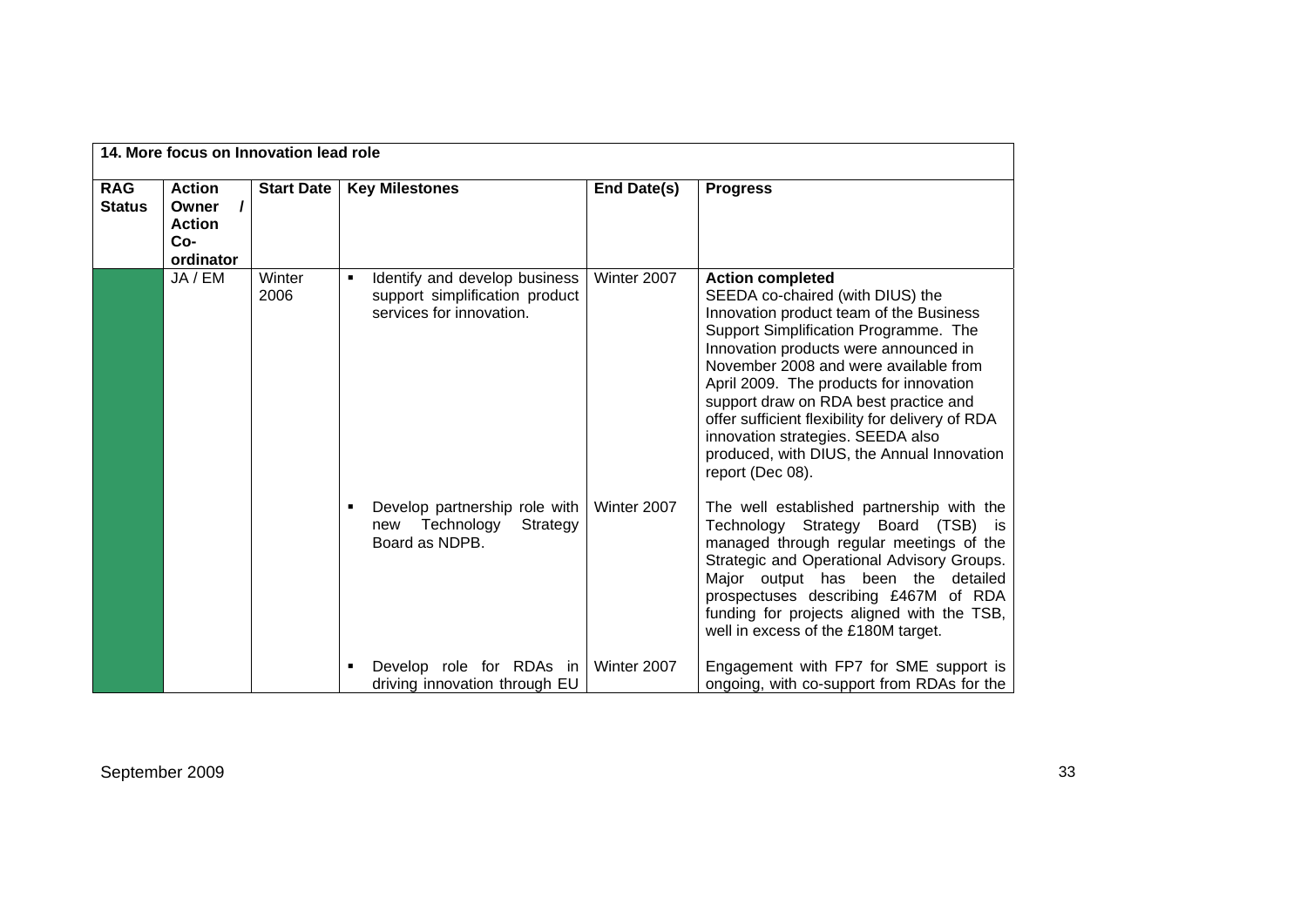|  | Framework Programme 7.<br>SEEDA co-ordinating position<br>paper on Europe integrating | TSB.<br>Eurostars programme with the<br>Applications for the latest round of funding<br>under Eurostars are currently being |                        |
|--|---------------------------------------------------------------------------------------|-----------------------------------------------------------------------------------------------------------------------------|------------------------|
|  | RSP lead on ESF/WERDF                                                                 | independently assessed. In future the TSB                                                                                   |                        |
|  | 2007/2013.                                                                            | will endeavour (with the applicant's                                                                                        |                        |
|  |                                                                                       | permission) to share bid data with RDAs to                                                                                  |                        |
|  |                                                                                       | facilitate alignment of funds.                                                                                              |                        |
|  |                                                                                       | The Community Innovation Programme has                                                                                      |                        |
|  |                                                                                       | funded delivery of the Enterprise Europe                                                                                    |                        |
|  |                                                                                       | Network in the SEE via a Consortium jointly                                                                                 |                        |
|  |                                                                                       | funded & supported by SEEDA, comprising                                                                                     |                        |
|  |                                                                                       | Business Support Kent (lead partner), the                                                                                   |                        |
|  |                                                                                       | London Technology Network and the                                                                                           |                        |
|  |                                                                                       | European Information Services Centre.                                                                                       |                        |
|  |                                                                                       | South East Network is well regarded by the                                                                                  |                        |
|  |                                                                                       | EU for the calibre of its expertise and for                                                                                 |                        |
|  |                                                                                       | consistently high performance against the                                                                                   |                        |
|  |                                                                                       | contracted outputs, it significantly over-<br>achieved on 15 of its 17 outputs, despite a                                   |                        |
|  |                                                                                       | delay in funding. Positive collaborative                                                                                    |                        |
|  |                                                                                       | partnerships have been formed within the                                                                                    |                        |
|  |                                                                                       | consortium and valuable relationships have                                                                                  |                        |
|  |                                                                                       | been established with EACI (Executive                                                                                       |                        |
|  |                                                                                       | Agency for Competitiveness & Innovation)                                                                                    |                        |
|  |                                                                                       | as well as with partners in the wider                                                                                       |                        |
|  |                                                                                       | network across Europe.                                                                                                      |                        |
|  | Respond to outcome of CSR                                                             | $CSR - evidence$ report provided the basis                                                                                  |                        |
|  | 2007.                                                                                 | of Business Support Simplification .and led                                                                                 |                        |
|  |                                                                                       | to the partnership with TSB.                                                                                                | Formatted: Bullets and |

Numbering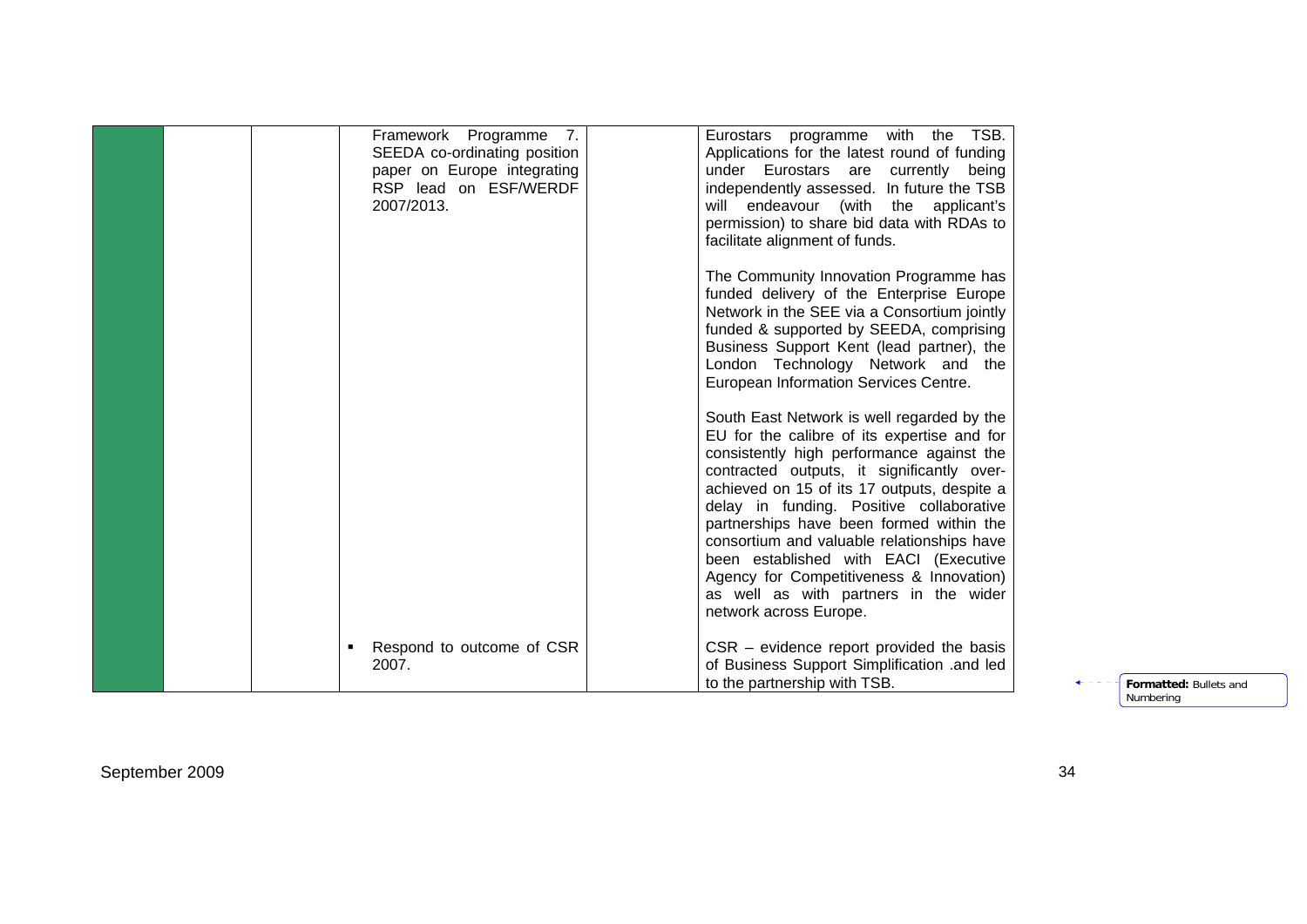| Going forward:                     |  |
|------------------------------------|--|
| Innovation is at the heart of the  |  |
| Government's new<br><b>NINJ</b>    |  |
| approach to economic recovery      |  |
| and this work is being taken       |  |
| forward in close co-operation with |  |
| EMDA.                              |  |
| SEEDA now has lead on Skills       |  |
| and has worked closely with BIS    |  |
| on proposals for new Regional      |  |
| Skills Strategies to drive         |  |
| investment in post-19 skills       |  |
| provision by the Skills Funding    |  |
| Agency                             |  |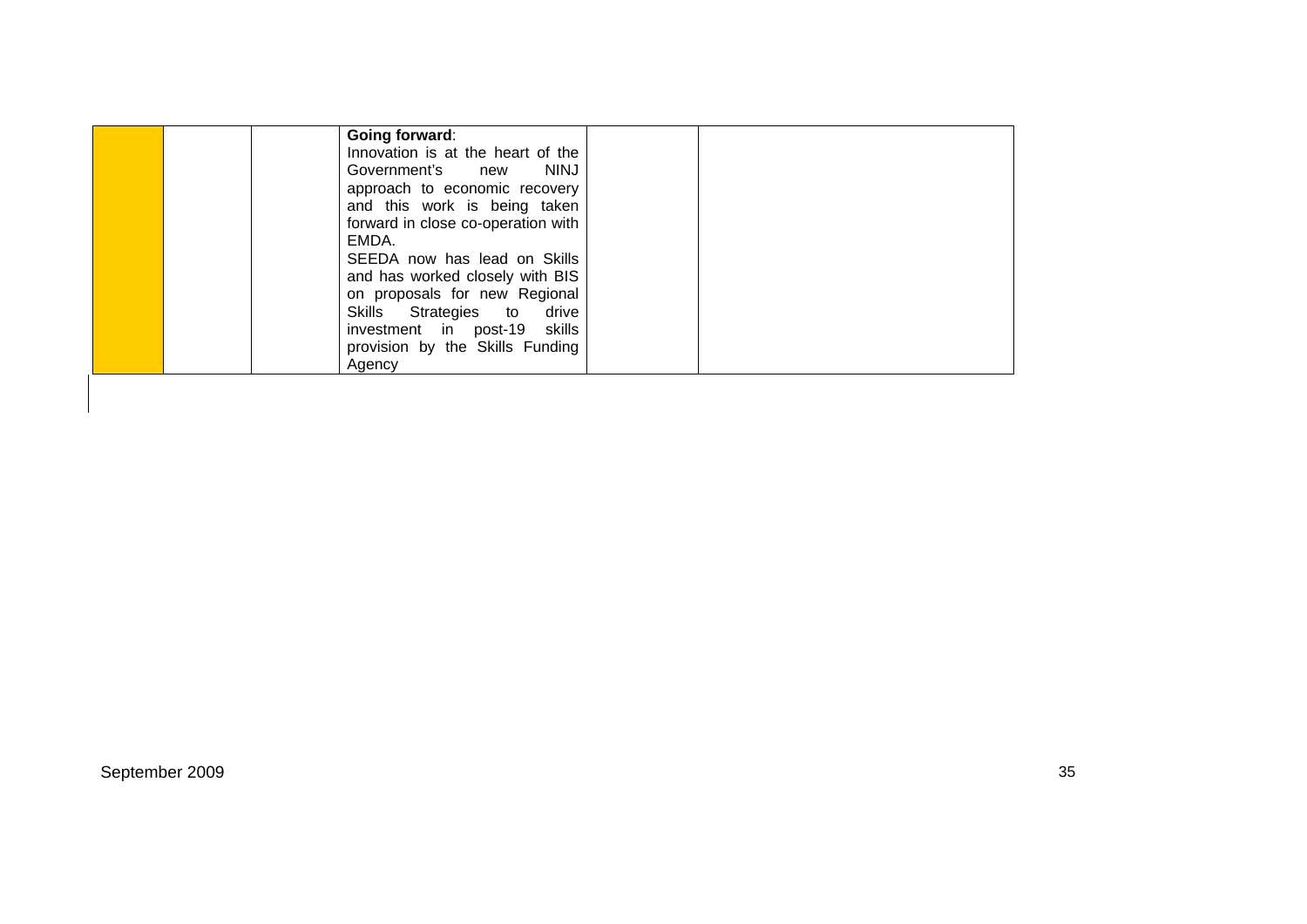| <b>RAG</b><br><b>Status</b> | <b>Action</b><br>Owner /<br><b>Action</b><br>Co-<br>ordinator | <b>Start Date</b> | <b>Key Milestones</b>                                                                                                                                                                          | End Date(s)                              | <b>Progress</b>                                                                                                                                                                                                                                                                                                                                                                                                                                                                                                                                                                                                                                                                                                                                                                                                            |
|-----------------------------|---------------------------------------------------------------|-------------------|------------------------------------------------------------------------------------------------------------------------------------------------------------------------------------------------|------------------------------------------|----------------------------------------------------------------------------------------------------------------------------------------------------------------------------------------------------------------------------------------------------------------------------------------------------------------------------------------------------------------------------------------------------------------------------------------------------------------------------------------------------------------------------------------------------------------------------------------------------------------------------------------------------------------------------------------------------------------------------------------------------------------------------------------------------------------------------|
|                             | Julie A /<br><b>NG</b>                                        | Autumn<br>2006    | performance<br>Agree<br>٠<br>on<br>model<br>management<br>for<br>SEEDA.<br>Implement model.<br>٠<br>Produce<br>set of<br>optional<br>٠<br>for<br>outcome<br>measures<br>project/programme use. | March 2008<br>Spring 2008<br>Winter 2007 | Completed.<br>A consistent approach to Performance<br>Management was implemented in the<br>agency in 2007/08 and has since been re-<br>freshed. All Project Managers received<br>training and processes were standardised.<br>A Corporate Scorecard was developed and<br>is reviewed regularly at SEEDA Board, EB<br>and Directors Group. The CS aligns with<br>and links to Business Plans and the<br>Corporate Plan, RES Implementation Plan<br>and Risk Management. HR and Finance<br>Reports support Corporate elements of the<br>New output and outcome<br>Scorecard.<br>measures have been adopted (although<br>some are still in development).<br>An independent report (Feb<br>09<br>considered SEEDA's then current target<br>regime and reporting practices and made<br>recommendations on development of future |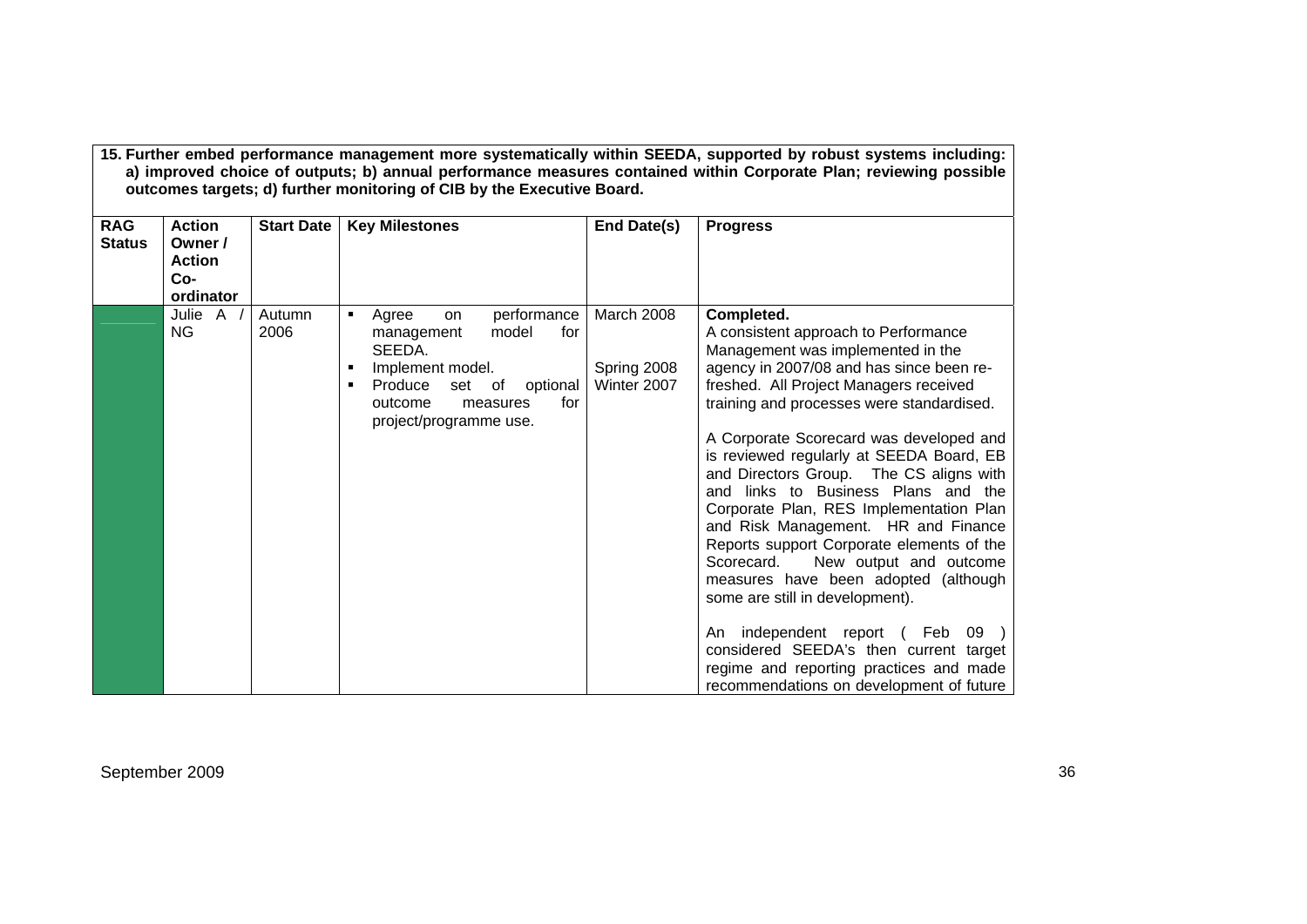|  | targets and outputs, some of which have<br>been<br>implemented, while others<br>are<br>ongoing.                                                                                                                                                                                                                                                                                                                                                                                                              |
|--|--------------------------------------------------------------------------------------------------------------------------------------------------------------------------------------------------------------------------------------------------------------------------------------------------------------------------------------------------------------------------------------------------------------------------------------------------------------------------------------------------------------|
|  | The Impact Evaluation results were fed into<br>the recommendations of the Implementation<br>Group working group on Governance &<br>Committees which led to a further re-fresh<br>of SEEDA's Performance Management.<br>This revised approach has with Managing<br>Successful<br>Programmes<br>being<br>implemented across the agency following a<br>move away from project delivery of a large<br>number of projects to oversight of<br>Programmes, with delivery, by and large,<br>through delivery agents. |
|  | MSP awareness training has been<br>delivered to approx 20% of SEEDA people<br>and specific modules delivered to 56 (17%).<br>In addition, 8 people have accreditation in<br>OGC's MSP, Practitioner level whilst 4 have<br>Foundation level in OGCs Management of<br>Risk (MoR).                                                                                                                                                                                                                             |
|  | Full roll out of a suite of in house training<br>(already prepared) will take place once the<br>move to the new structure is completed.<br>There will also be opportunities for people<br>to take accredited MSP and MoR training<br>courses as part of our strategy to further<br>develop a group of 'Champions' in the                                                                                                                                                                                     |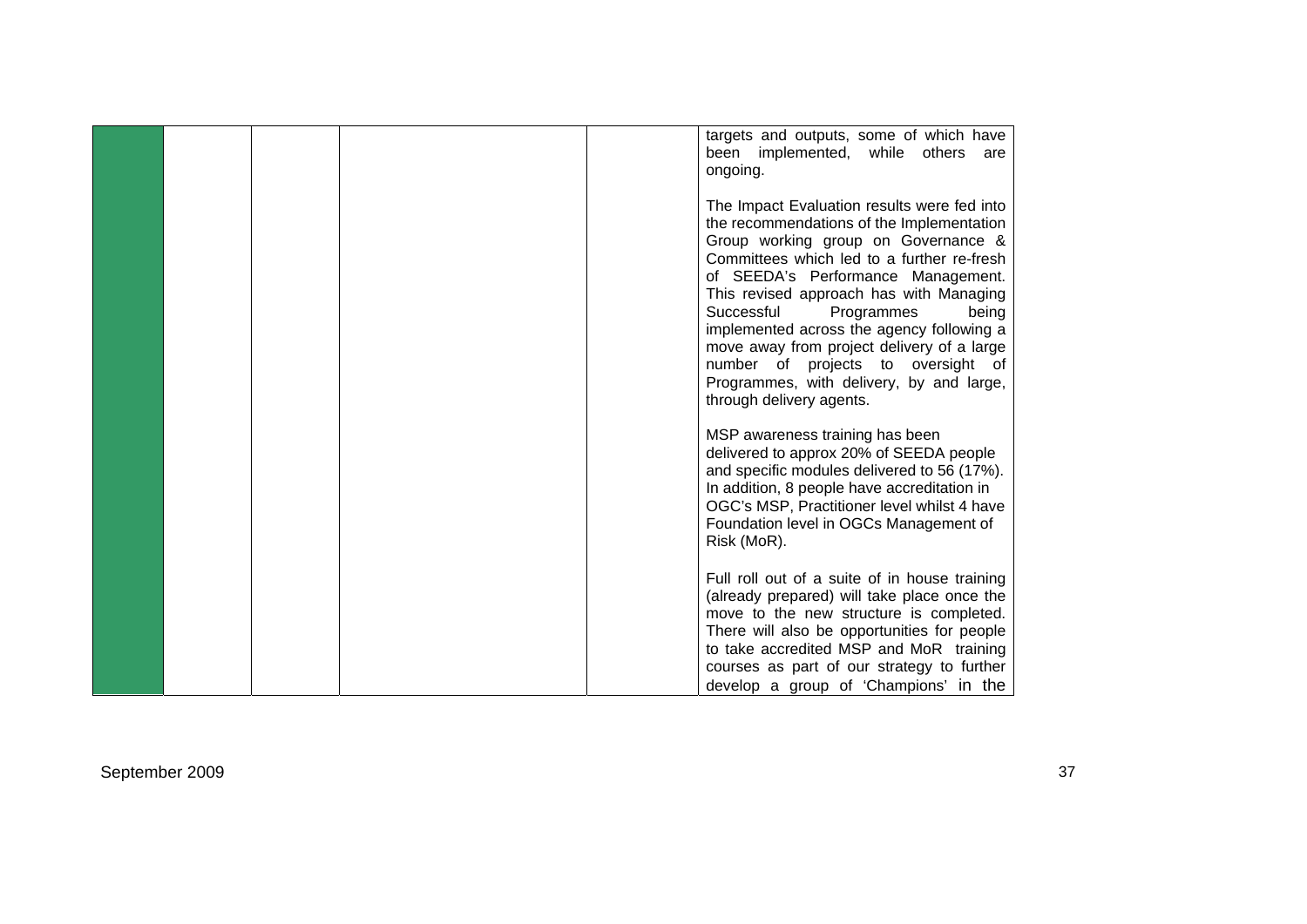|                                                                                                                                                                                                                                                                                                                                                                                                                                                                                                                                                                                                                    | business to support and enable embedding<br>these new ways of working. |
|--------------------------------------------------------------------------------------------------------------------------------------------------------------------------------------------------------------------------------------------------------------------------------------------------------------------------------------------------------------------------------------------------------------------------------------------------------------------------------------------------------------------------------------------------------------------------------------------------------------------|------------------------------------------------------------------------|
| Going forward; Adoption of<br>P3M3 (already endorsed by the<br>Executive Board) will enable<br>SEEDA to gain from the short and<br>long terms benefits of a<br>management maturity model.<br>P3M3 stands for Portfolio,<br>Programme and<br>Project<br>Management Maturity Model. By<br>the end of March 2010, SEEDA<br>should have achieved at least<br>Level 2, (average for Public<br>Sector Organisations) which is<br>described as being able to<br>demonstrate, by reference to<br>particular initiatives, that basic<br>management practices have been<br>established and that processes<br>are developing. |                                                                        |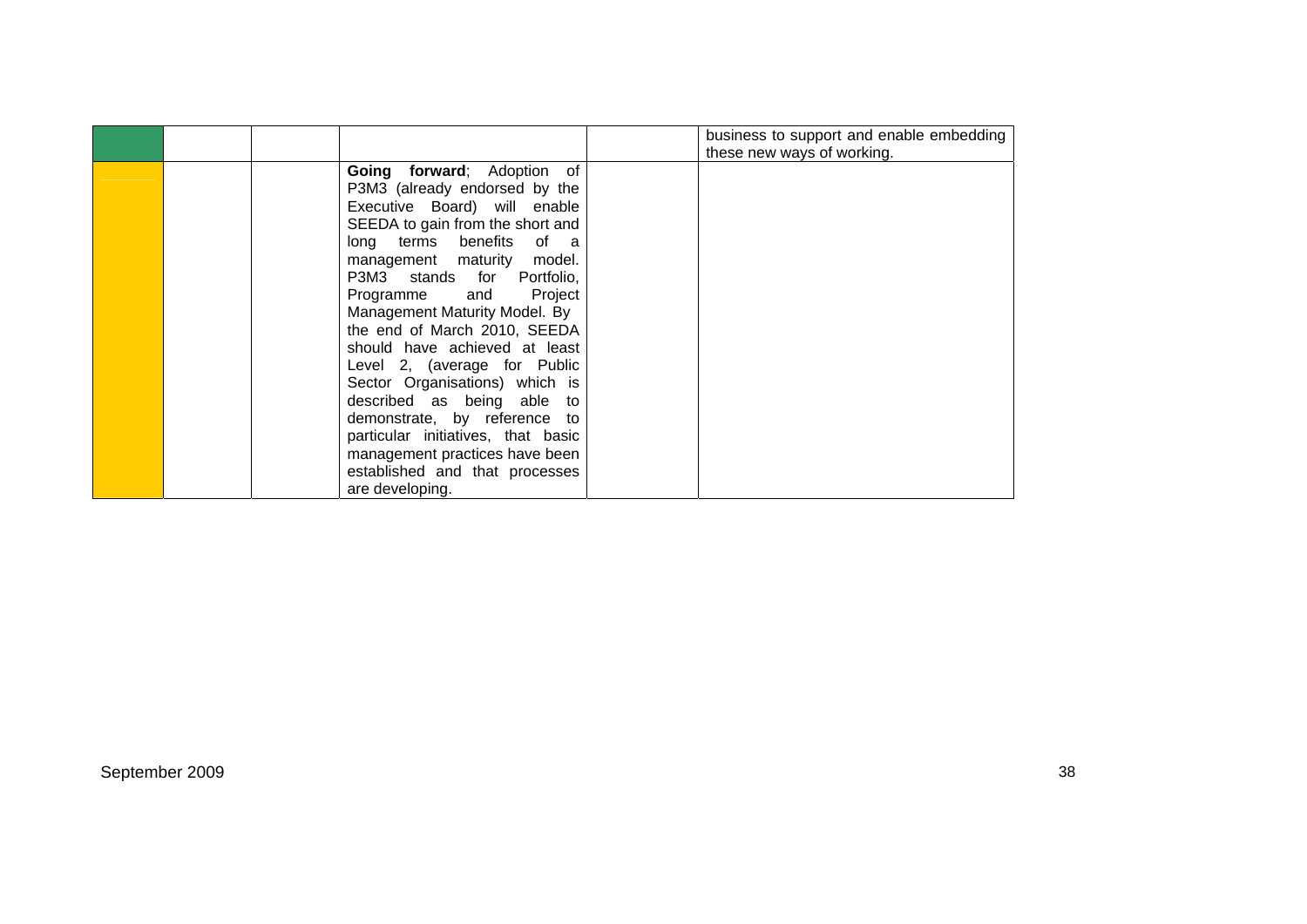| <b>RAG</b><br><b>Status</b> | <b>Action</b><br>Owner<br><b>Action</b><br>Co- | <b>Start Date</b> | (especially with sustainability); c) continue to push partners role in achievements to help their local standing.<br><b>Key Milestones</b> | End Date(s) | 16. Complete implementation of evaluation framework to include: a) more publicity of achievements (inward investment) to<br>help stakeholders; b) disseminate achievements more - between projects and with regional bodies and partners<br><b>Progress</b>                                                    |
|-----------------------------|------------------------------------------------|-------------------|--------------------------------------------------------------------------------------------------------------------------------------------|-------------|----------------------------------------------------------------------------------------------------------------------------------------------------------------------------------------------------------------------------------------------------------------------------------------------------------------|
|                             | ordinator                                      |                   |                                                                                                                                            |             |                                                                                                                                                                                                                                                                                                                |
|                             | Julie $A$ /<br><b>NG</b>                       | Autumn<br>2006    |                                                                                                                                            |             | <b>Action completed</b>                                                                                                                                                                                                                                                                                        |
|                             |                                                |                   | Evaluation panel in place.<br>٠                                                                                                            | Winter 2006 | Framework<br>Panel<br>contracted<br>and<br>operational. Panel consists of ten external<br>consultants. Contracts run until November<br>2010                                                                                                                                                                    |
|                             |                                                |                   | dissemination<br>Evaluation<br>٠<br>strategy in place to ensure<br>good practice is shared.                                                | Spring 2007 | Evaluation Strategy launched April 2007.<br>Evaluation bulletin published for all staff.<br>Evaluation Library on Intranet Guidance<br>Centre publishes all evaluation findings plus<br>all key reference and guidance documents.<br>SEEDA has contributed to OffPAT's on-line<br>national evaluation library. |
|                             |                                                |                   | Relevant<br>trained<br>staff<br>in.<br>٠<br>evaluation<br>techniques<br>and<br>strategy.                                                   | Summer 2007 | All project managers now trained in basic or<br>advanced evaluation techniques Nov 2006-<br>Apr 2007. Training tailored to Directorates.                                                                                                                                                                       |
|                             |                                                |                   |                                                                                                                                            | Spring 2007 | <b>SEEDA</b><br>participated fully in the IEF-                                                                                                                                                                                                                                                                 |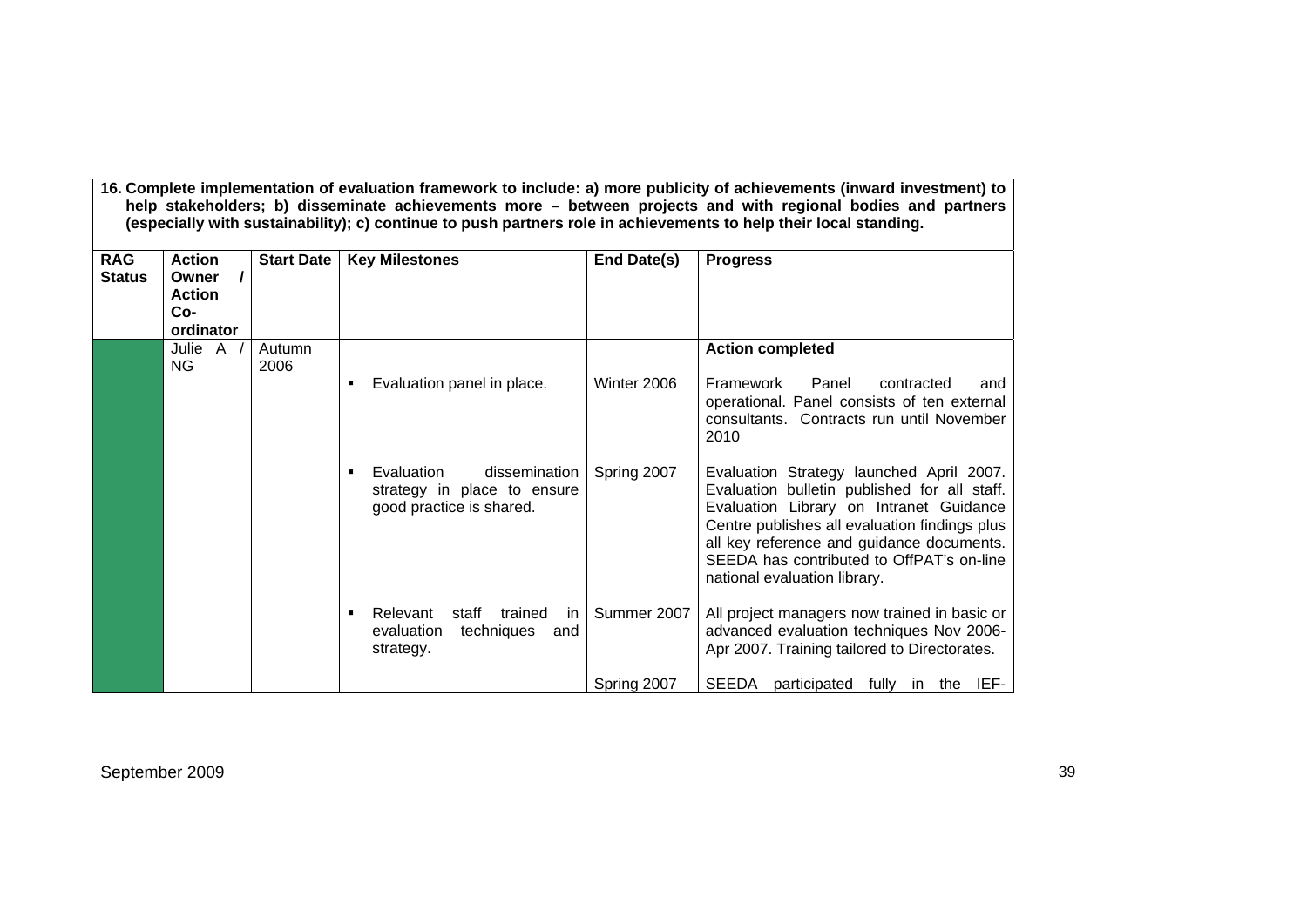|  |                                                           | compliant evaluation template specification<br>used by all staff for each evaluation.<br>Dissemination of learning a mandatory<br>issue within the template.<br>Evaluation<br>reflected<br>enhanced<br>requirements<br>in.<br>appraisal/proposal forms.                                                                                                                                                              |
|--|-----------------------------------------------------------|----------------------------------------------------------------------------------------------------------------------------------------------------------------------------------------------------------------------------------------------------------------------------------------------------------------------------------------------------------------------------------------------------------------------|
|  | <b>RDA</b><br>IEF<br>Cross<br>work<br>timetable in place. | 81% of SEEDA spend 2002/03 - 2006/07<br>Cross-agency working group<br>evaluated.<br>formed to manage the evaluation. RDA<br>Report and Regional Annex for the SEE<br>published March 2009. Beneficiary surveys<br>conducted and views of partners and<br>SEEDA Board,<br>stakeholders sought.<br>Executive Board and Directors Group fully<br>engaged and up-dated upon both process<br>and results as they emerged. |
|  |                                                           | Partners participate in evaluation steering<br>groups to widen knowledge base and<br>ensure effective communication of IEF<br>intention and compliance. Ensures SAV<br>issues and wider outcomes also reflected in<br>findings.                                                                                                                                                                                      |
|  |                                                           | The revised Evaluation Strategy and<br>Evaluation Plan are in place. Evaluation<br>within<br>embedded<br>new approvals<br>8.<br>appraisal processes. Results of Impact<br>inform<br>strategic<br>Evaluation<br>decision-<br>in re-prioritising to<br>making, particularly<br>address<br>changing<br>better<br>economic                                                                                               |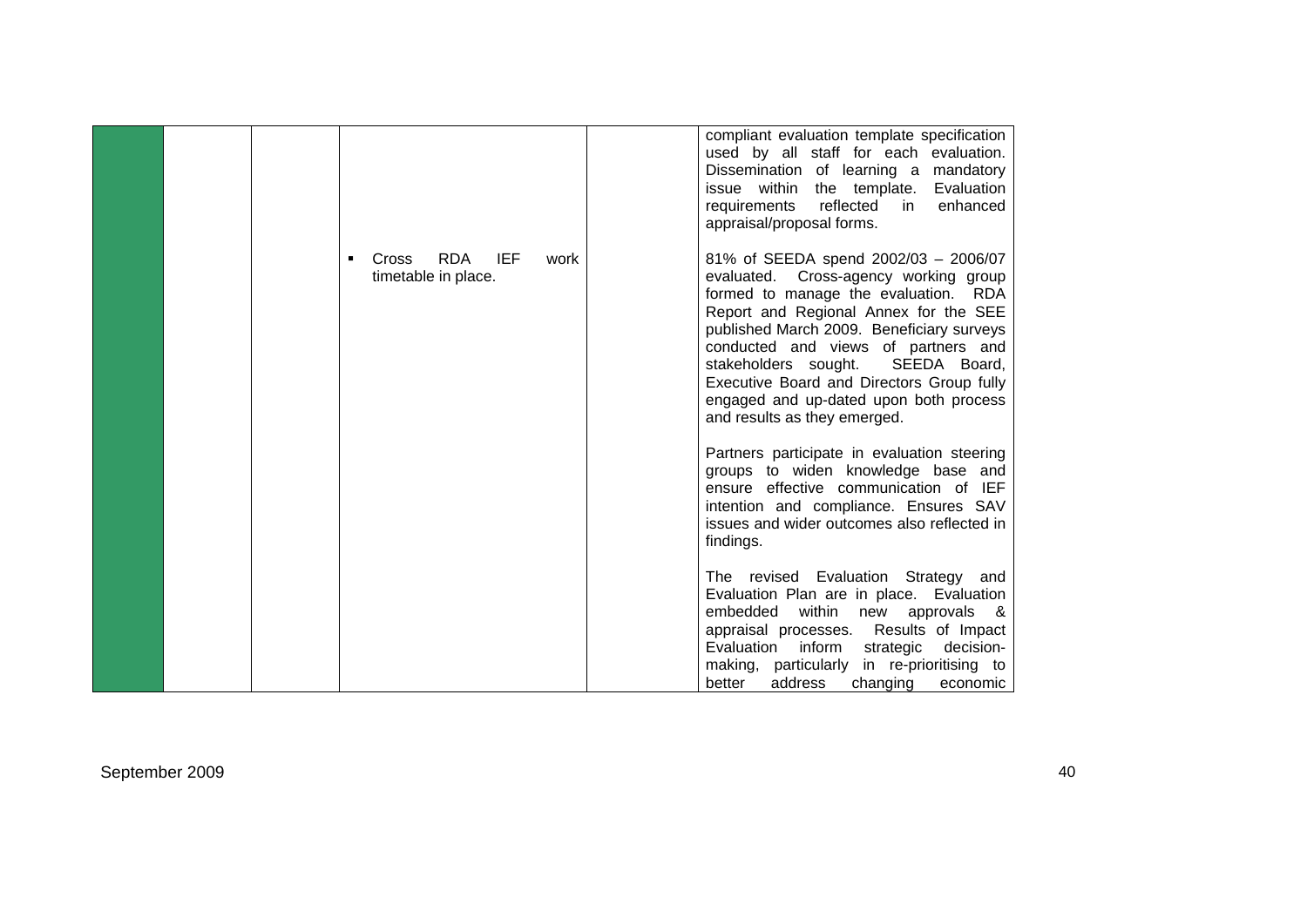|  |                                                                                                                                                                                                                                                                                                                                                                                 | circumstances. Board engaged at regular<br>meetings and at the Board Strategy<br>Awayday in February 2009.<br>SEEDA followed up the national launch of<br>the PWC Report with a Press Release of its<br>own and engagement with partners. |
|--|---------------------------------------------------------------------------------------------------------------------------------------------------------------------------------------------------------------------------------------------------------------------------------------------------------------------------------------------------------------------------------|-------------------------------------------------------------------------------------------------------------------------------------------------------------------------------------------------------------------------------------------|
|  | Going forward; The agency<br>restructure creates an Evaluation<br>Manager post embedded within<br>the economic research team<br>within Strategy so as to more<br>closely align evaluation with<br>economic expertise. The post<br>holder will work closely with<br>Programme & Knowledge Office<br>in determining the new targeting<br>regime and how to measure<br>against it. |                                                                                                                                                                                                                                           |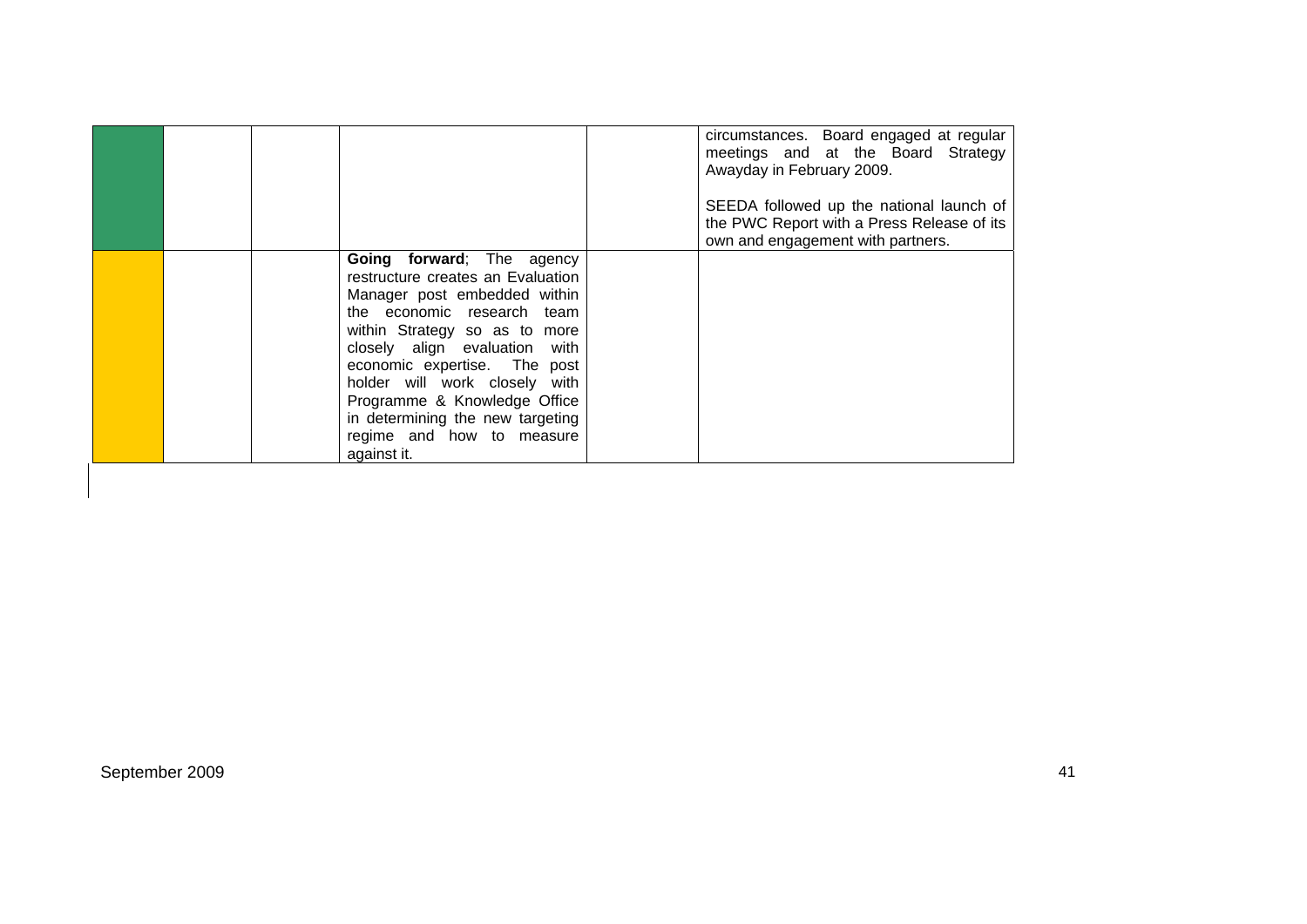| 17. New Equality and Diversity SEEDA implementation plan launched and mainstreamed. Further work with voluntary and<br>community sector in region. |                                                |                   |                                                                                                                                          |                            |                                                                                                                                                                                                                                                                                                                       |  |
|----------------------------------------------------------------------------------------------------------------------------------------------------|------------------------------------------------|-------------------|------------------------------------------------------------------------------------------------------------------------------------------|----------------------------|-----------------------------------------------------------------------------------------------------------------------------------------------------------------------------------------------------------------------------------------------------------------------------------------------------------------------|--|
| <b>RAG</b><br><b>Status</b>                                                                                                                        | <b>Action</b><br>Owner / n<br>Co-<br>ordinator | <b>Start Date</b> | <b>Key Milestones</b>                                                                                                                    | End Date(s)                | <b>Progress</b>                                                                                                                                                                                                                                                                                                       |  |
|                                                                                                                                                    | OM / KA                                        | Summer<br>2006    | Draft<br>implementation<br>plan<br>$\blacksquare$<br>written.<br>Plan consultation completed                                             | Winter 2006<br>Spring 2007 | <b>Specific actions completed</b><br><b>Equalities</b>                                                                                                                                                                                                                                                                |  |
|                                                                                                                                                    |                                                |                   | across SEEDA<br>Plan published to all staff.                                                                                             | Spring 2007.               | Gender, Disability and Race Equality<br>schemes published on SEEDA website.<br>Each scheme's Implementation Plan was<br>consulted on internally and externally.                                                                                                                                                       |  |
|                                                                                                                                                    |                                                |                   | Equality and Diversity training<br>for staff completed.<br>End Point: Action plan being<br>actively used and monitored<br>within Agency. | Autumn 2007                | All staff received online equalities training in<br>Summer 2008. Responsibility for<br>maintaining schemes was mainstreamed<br>into the business in early 2009, supported<br>by an Expert Equality Panel to aid Directors<br>deliver their responsibilities. The panel's<br>Chair is the Board member for Equalities. |  |
|                                                                                                                                                    |                                                |                   |                                                                                                                                          |                            | Responsibility for the delivery and<br>monitoring of individual EIAs and Equality<br>Action plans managed by individual teams                                                                                                                                                                                         |  |
|                                                                                                                                                    |                                                |                   |                                                                                                                                          |                            | Equalities & Diversity responsibilities are<br>formally recognised at CEO, ED & Director<br>level in F4F mid November 2009                                                                                                                                                                                            |  |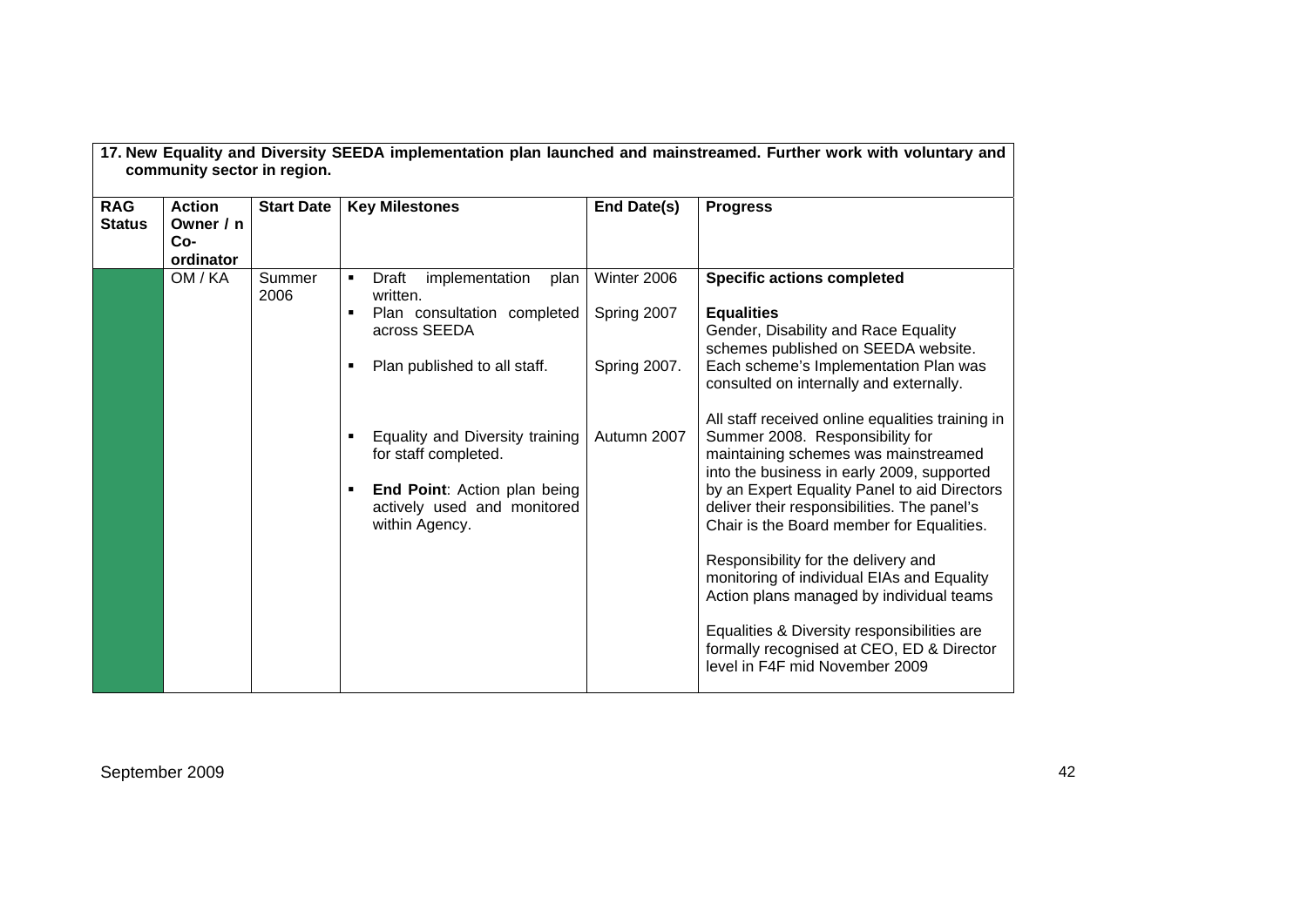|  |                                                                         | A cross SEEDA review of progress against<br>RES, DES and GES Action Plans will be<br>completed and published December 2009<br><b>Voluntary &amp; Community Sector</b><br>Relationship with RAISE the umbrella body<br>for the Third Sector strengthened, (despite<br>tapering core funding agreement)<br>Performance against outputs and outcomes<br>in 07/08 & 08/09 Service Level agreement<br>monitored on a quarterly basis. Full survey<br>of the sector and its economic impact<br>completed Autumn 2009.<br>Credit Unions, Disability, Youth and |
|--|-------------------------------------------------------------------------|---------------------------------------------------------------------------------------------------------------------------------------------------------------------------------------------------------------------------------------------------------------------------------------------------------------------------------------------------------------------------------------------------------------------------------------------------------------------------------------------------------------------------------------------------------|
|  |                                                                         | Community Groups supported in cash and<br>in kind through the Corporate Cabinet<br>Gender, Disability and Race<br>equality<br>schemes in place. Equality<br>Impact<br>assessment of the RES implementation<br>plan and business plan.                                                                                                                                                                                                                                                                                                                   |
|  | Going forward; Equalities panel<br>to make proposals to Executive       |                                                                                                                                                                                                                                                                                                                                                                                                                                                                                                                                                         |
|  | Board on delivery of equalities                                         |                                                                                                                                                                                                                                                                                                                                                                                                                                                                                                                                                         |
|  | within Fit for Future, including the<br>development and production of a |                                                                                                                                                                                                                                                                                                                                                                                                                                                                                                                                                         |
|  | single Equalities Scheme to                                             |                                                                                                                                                                                                                                                                                                                                                                                                                                                                                                                                                         |
|  | reflect SEEDA's new stream-lined<br>business.                           |                                                                                                                                                                                                                                                                                                                                                                                                                                                                                                                                                         |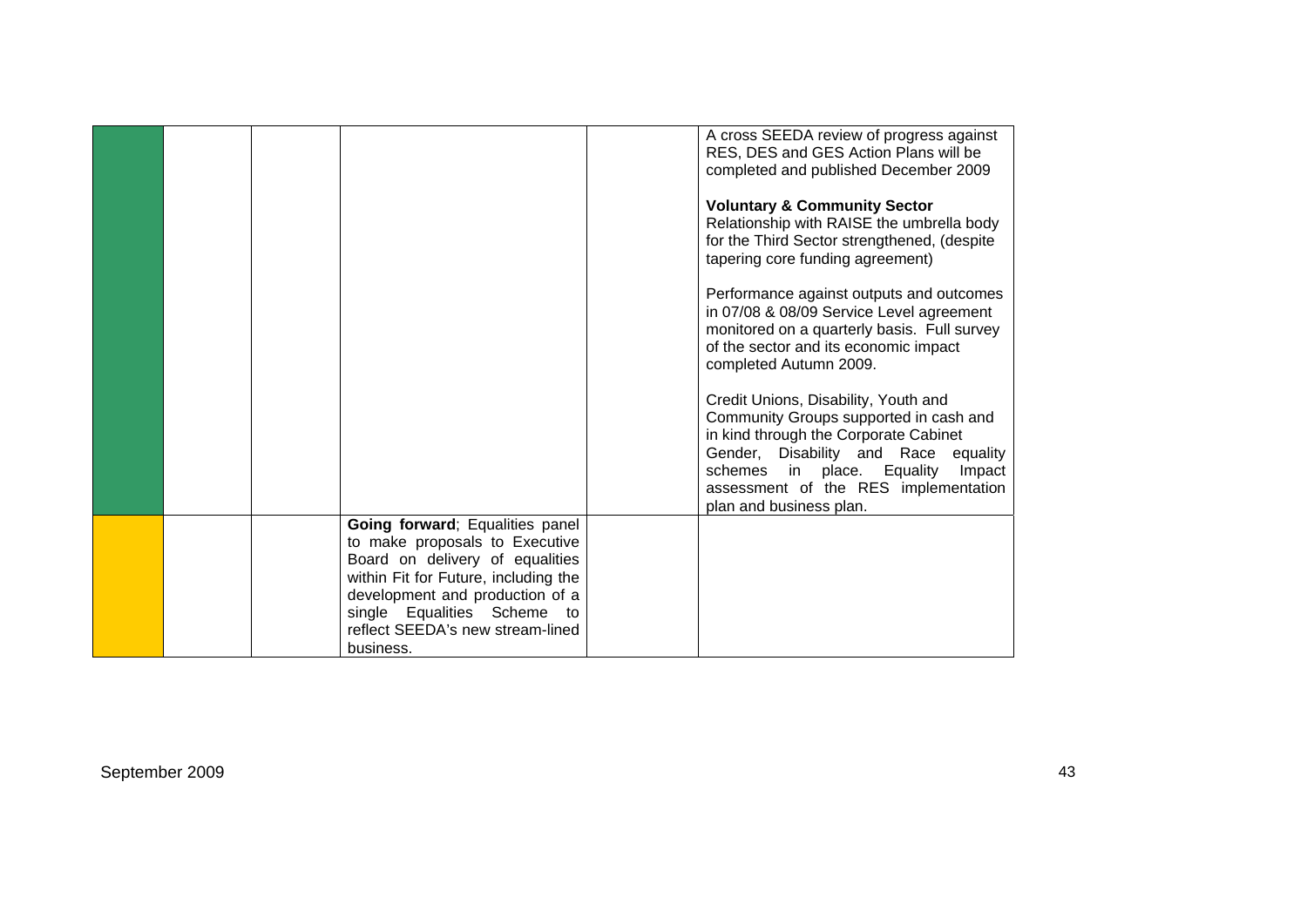| 18. SEEDA gains ISO14001 certification and sets EMS delivery programme |                                                                         |                   |                                                                                                                                                                                                                                                                                                                                                                                                                   |                                                                                                   |                                                                                                                                                                                                                                                                                                                                                                                                                                                                                                                                                                                                                                                                                                                                                                                                                                                                                      |
|------------------------------------------------------------------------|-------------------------------------------------------------------------|-------------------|-------------------------------------------------------------------------------------------------------------------------------------------------------------------------------------------------------------------------------------------------------------------------------------------------------------------------------------------------------------------------------------------------------------------|---------------------------------------------------------------------------------------------------|--------------------------------------------------------------------------------------------------------------------------------------------------------------------------------------------------------------------------------------------------------------------------------------------------------------------------------------------------------------------------------------------------------------------------------------------------------------------------------------------------------------------------------------------------------------------------------------------------------------------------------------------------------------------------------------------------------------------------------------------------------------------------------------------------------------------------------------------------------------------------------------|
| <b>RAG</b><br><b>Status</b>                                            | <b>Action</b><br>$\prime$<br>Owner<br><b>Action</b><br>Co-<br>ordinator | <b>Start Date</b> | <b>Key Milestones</b>                                                                                                                                                                                                                                                                                                                                                                                             | End Date(s)                                                                                       | <b>Progress</b>                                                                                                                                                                                                                                                                                                                                                                                                                                                                                                                                                                                                                                                                                                                                                                                                                                                                      |
|                                                                        | OM / MB                                                                 | Autumn<br>2006    | SEEDA's<br>Review<br>current<br>٠<br><b>EMAS</b> situation.<br>Develop action plan to gain<br>accreditation.<br>Go<br>through<br>route<br>٠<br>to<br>certification.<br><b>ISO14001/EMS</b><br>Gain<br>٠<br>certification.<br>SMS<br>Develop<br>standards<br>framework.<br>Benchmark SEEDA on SMS<br>standards.<br>Review SEEDA's progress on<br>standards 6 monthly.<br>End Point: Have EMS and<br>SMS standards. | Spring 2007<br>Autumn 2007<br>Spring 2008<br>Summer 2008<br>Summer 2008<br>Summer 2008<br>Ongoing | In 2007 SEEDA successfully established<br>and embedded an Environmental<br>Management System (EMS) across the<br>organisation. In January 2008 SEEDA was<br>externally audited which included a<br>thorough investigation into the EMS<br>coupled with interviewing staff from across<br>the organisation. This led to the successful<br>award of the international standard 14001<br>(ISO14001).<br>With a network of internal auditors and<br>'Green Champions' SEEDA has continued<br>its<br>improve<br>environmental<br>on<br>to<br>With<br>performance.<br>corporate<br>a<br>commitment to reducing energy use by<br>30% we have been working with the<br>Carbon Trust to develop a carbon reduction<br>action plan which is currently underway with<br>the installation of a Building Energy<br>Management System (BEMS) and new<br>energy efficient heating a cooling system. |
|                                                                        |                                                                         |                   | The<br>Going<br>forward:<br>newly<br>approved Facilities Manager will<br>drive out further improvements.                                                                                                                                                                                                                                                                                                          |                                                                                                   |                                                                                                                                                                                                                                                                                                                                                                                                                                                                                                                                                                                                                                                                                                                                                                                                                                                                                      |